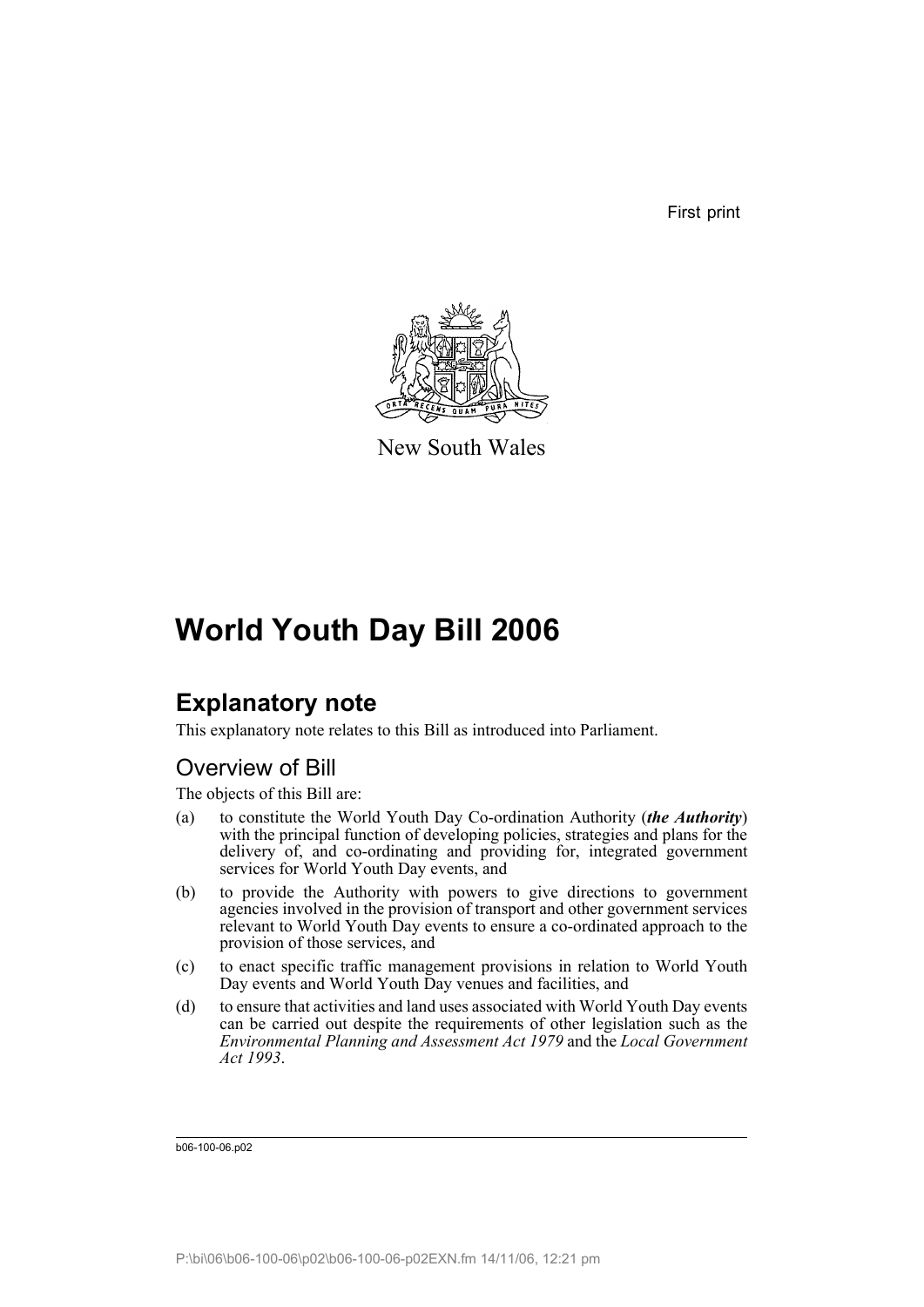Explanatory note

# Outline of provisions

# **Part 1 Preliminary**

**Clause 1** sets out the name (also called the short title) of the proposed Act.

**Clause 2** provides for the commencement of the proposed Act on a day or days to be appointed by proclamation.

**Clause 3** defines certain words and expressions used in the proposed Act. The term *government agency* includes NSW Government agencies, Divisions of the Government Service, public and local authorities and State owned corporations but does not include the Authority or NSW Police. The term *World Youth Day period* means 1 July 2008 to 31 July 2008, inclusive.

**Clause 4** provides that the proposed Act does not affect the lawful exercise of powers by a police officer and does not enable the Authority to direct that members, facilities or other resources of NSW Police be used to enable the Authority to carry out its functions.

# **Part 2 Constitution and management of Authority**

**Clause 5** provides for the constitution of the Authority as a corporation.

**Clause 6** states that the Authority is a NSW Government agency.

**Clause 7** provides that the Authority is subject to the direction and control of the Minister.

**Clause 8** provides that the Chief Executive Officer of the Authority is responsible for the day-to-day management of the affairs of the Authority.

**Clause 9** provides for the establishment of an Advisory Board to provide advice to the Chief Executive Officer on issues relating to World Youth Day.

**Clause 10** enables the establishment of advisory committees.

**Clause 11** enables the Authority to delegate its functions.

# **Part 3 Functions of Authority**

**Clause 12** sets out the functions of the Authority. The principal function of the Authority is to develop policies, strategies and plans for the delivery of, and to co-ordinate and manage the delivery of, integrated government services for World Youth Day events.

**Clause 13** enables the Authority, with the consent of the owner of any land, to exercise any function in relation to that land that the owner could exercise.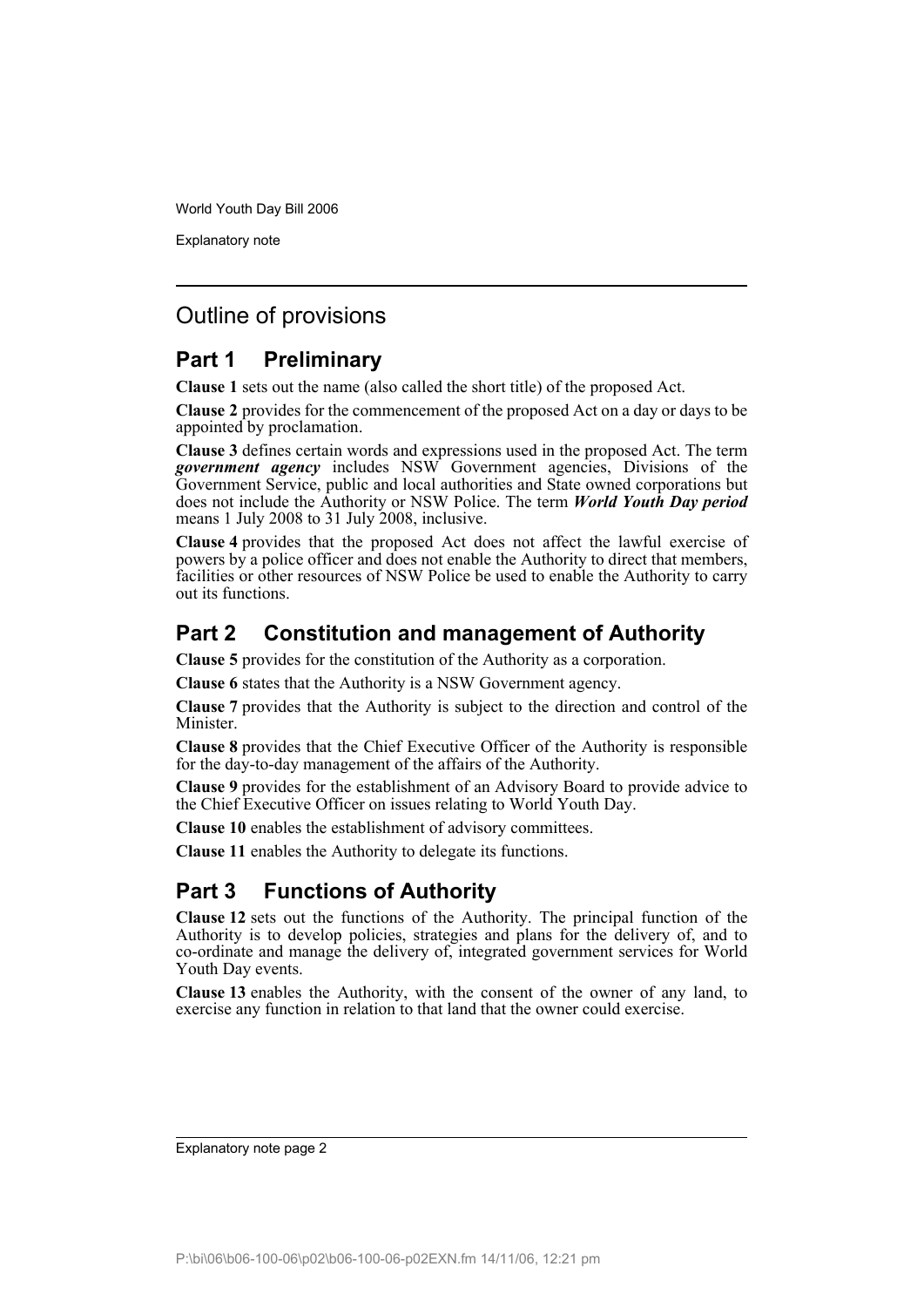Explanatory note

# **Part 4 Co-ordination and co-operation of government agencies**

**Clause 14** requires a government agency to co-operate with the Authority in the exercise of the Authority's functions, comply with any road and transport plans prepared by the Authority, to provide a reasonable level of resources and assistance to the Authority if requested and notify the Authority of actions of the government agency that may impact adversely on the exercise of the Authority's functions.

**Clause 15** empowers a government agency to comply with directions and requests of the Authority and to enter into agreements with the Authority for the purposes of the proposed Act.

# **Part 5 Management of roads and traffic**

### **Division 1 Transport areas**

**Clause 16** authorises the Minister to declare transport areas to enable integrated road and transport services to be provided for a World Youth Day event.

**Clause 17** enables the Authority to direct a government agency that has transport or traffic related functions in a transport area to exercise those functions in a particular way.

### **Division 2 Road transport legislation**

**Clause 18** defines certain terms used in the proposed Division.

**Clause 19** states that the proposed Division is to be construed as if it formed part of the road transport legislation.

**Clause 20** enables WYD08 lane signs and WYD08 lane end signs to be prescribed by regulations. Such signs are taken to be prescribed traffic control devices for the purposes of the *Road Transport (Safety and Traffic Management) Act 1999*.

**Clause 21** makes it an offence for a person, who does not fall within specified exceptions, to drive in a WYD08 lane during the World Youth Day period.

**Clause 22** enables the Authority to issue a permit authorising a person to drive in a WYD08 lane.

**Clause 23** allows the Roads and Traffic Authority (*the RTA*) to close a road, at the direction of the Authority, within a transport area during the World Youth Day period in order to provide integrated road and transport services for a World Youth Day event. Seven days' notice has to be given of a proposed closure.

**Clause 24** enables the Authority to prepare a traffic management plan for roads on which activities associated with World Youth Day events are to be conducted. A traffic management plan must be approved by the RTA. The Authority may regulate traffic and close roads (whether or not within a transport area) in accordance with a traffic management plan.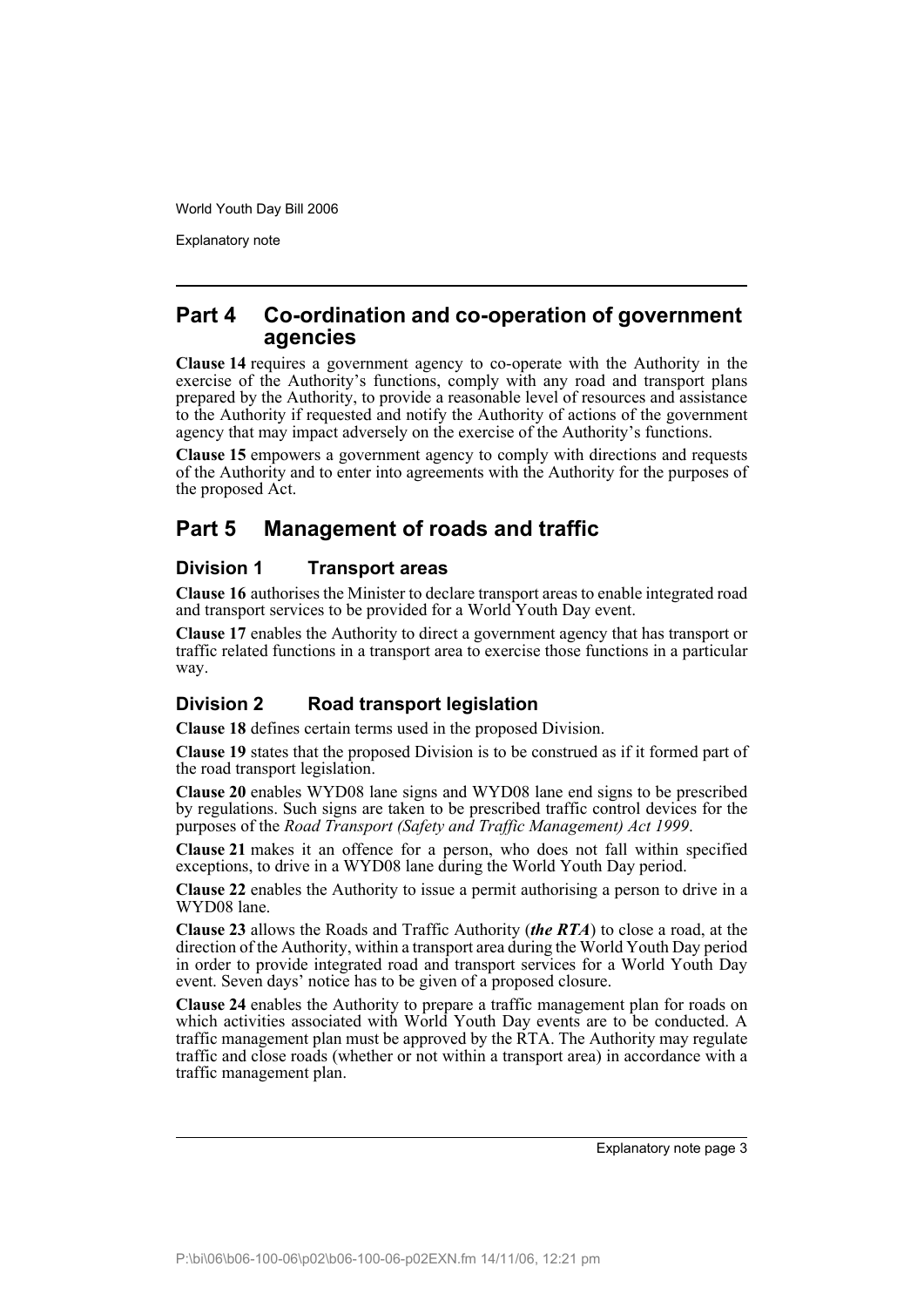Explanatory note

**Clause 25** enables the RTA, at the direction of the Authority, to close a road (whether or not within a transport area) without public notice for not more than 3 days during the World Youth Day period. A road may only be closed for specified purposes in connection with World Youth Day events or venues or facilities.

**Clause 26** provides that any road closures are to be for periods no longer than is necessary to serve the relevant purpose.

**Clause 27** makes it an offence for drivers and pedestrians to enter a road closed to them under the proposed Division by a sign or barrier. It is also an offence for a driver on a closed road not to remove his or her vehicle, or a pedestrian on a closed road to remain, if given a direction to leave by an authorised person.

**Clause 28** provides that a road does not cease to be a road for the purposes of any law while it is closed under the proposed Division.

**Clause 29** enables the Authority to declare that section 76 of the *Road Transport (Safety and Traffic Management) Act 1999* applies to unattended motor vehicles and trailers standing unlawfully, or constituting a danger or obstruction, in certain areas during the World Youth Day period. The effect of such a declaration is to enable the RTA or the Tow Truck Authority to tow away the vehicle or trailer.

**Clause 30** enables the Authority to declare that section 76 of the *Road Transport (Safety and Traffic Management) Act 1999* applies to motor vehicles or trailers that are illegally parked on roads specified in the declaration during the World Youth Day period.

**Clause 31** requires declarations under proposed sections 29 and 30 to be published in a newspaper circulating in New South Wales.

**Clause 32** enables the Chief Executive Officer of the Authority to direct an authorised officer under the road transport legislation to remove an unattended motor vehicle or trailer in a transport area in the World Youth Day period if the Chief Executive Officer considers it necessary to do so.

**Clause 33** makes it clear that penalty notices may be issued under the road transport legislation in relation to offences created by the proposed Division.

# **Part 6 Crown Lands Act 1989**

**Clause 34** states that the proposed Part is to be construed as if it formed part of the *Crown Lands Act 1989*.

**Clause 35** enables a reserve under the *Crown Lands Act 1989* to be used for a World Youth Day event or temporary World Youth Day venues and facilities with the consent of the trustee or council managing the reserve.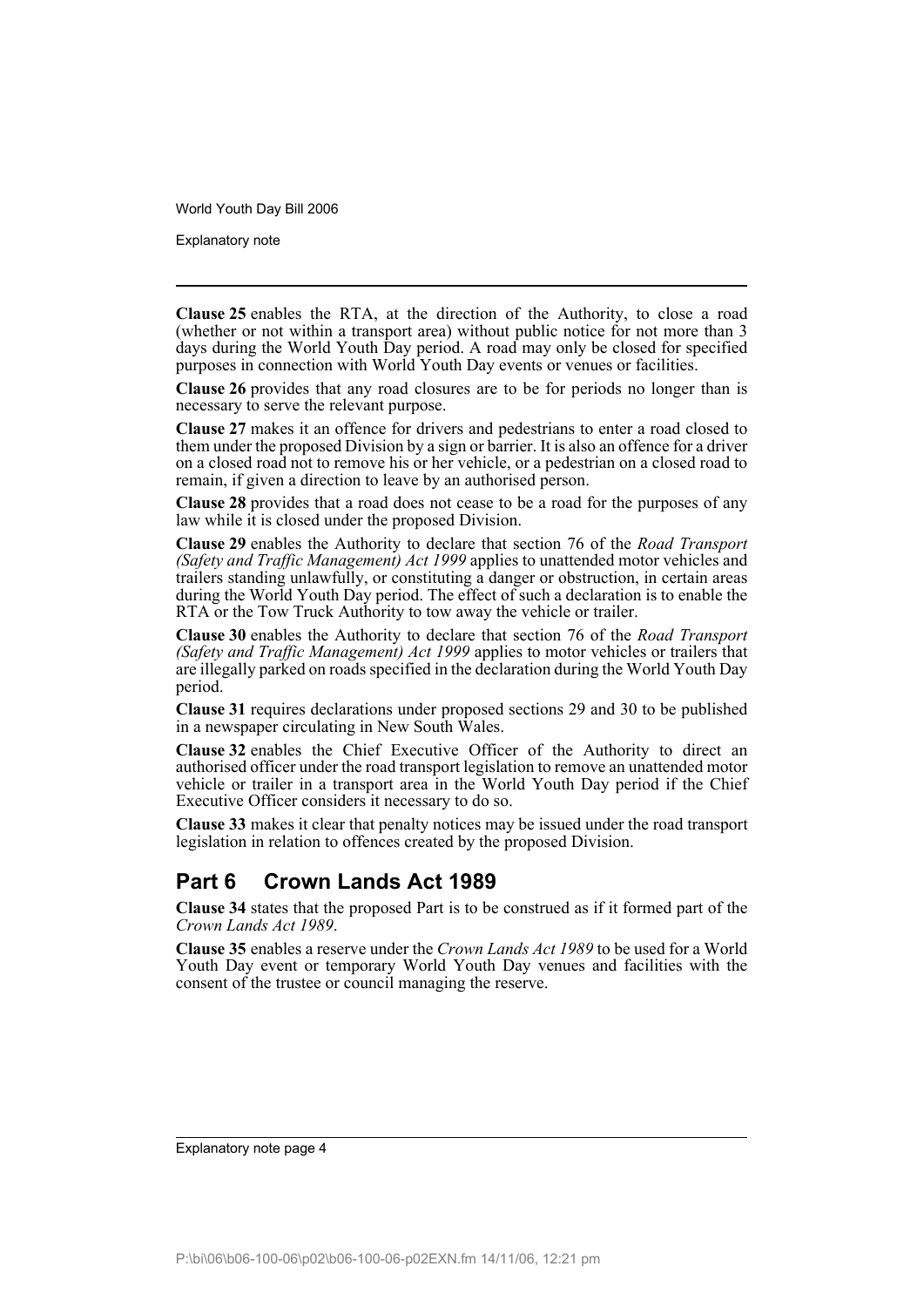Explanatory note

## **Part 7 Environmental Planning and Assessment Act 1979**

**Clause 36** states that the proposed Part is to be construed as if it formed part of the *Environmental Planning and Assessment Act 1979*.

**Clause 37** allows a person to do anything on land, despite the terms of an environmental planning instrument, development consent or approval under Part 3A of the *Environmental Planning and Assessment Act 1979* applying to the land, if authorised by or under the proposed Act or a policy, strategy or plan prepared under the proposed Act, but only until 1 August  $2008$ .

# **Part 8 Local Government Act 1993**

**Clause 38** states that the proposed Part is to be construed as if it formed part of the *Local Government Act 1993*.

**Clause 39** allows a person to do anything on land, despite the terms of an approval under the *Local Government Act 1993* applying to the land, if authorised by or under the proposed Act or a policy, strategy or plan prepared under the proposed Act.

**Clause 40** enables community land to be used, with the approval of the relevant council, for a World Youth Day event or temporary World Youth Day venues and facilities despite the provisions of the *Local Government Act 1993* or the terms of any instrument under that Act, including a plan of management, applying to the land.

**Clause 41** facilitates, during the World Youth Day period, the exercise of functions by an authorised employee of a council on behalf of another council.

# **Part 9 Protection of the Environment Operations Act 1997**

**Clause 42** states that the proposed Part is to be construed as if it formed part of the *Protection of the Environment Operations Act 1997*.

**Clause 43** will enable the Authority, after consulting with the Environment Protection Authority, to declare that a person may carry out activities associated with World Youth Day events on such days during the World Youth Day period and during such hours as are specified in the declaration. Such a declaration has effect despite the terms of any other Act or statutory instrument, any approval or other authorisation given under any other Act or statutory instrument, or any restriction affecting the land specified in the declaration.

**Clause 44** provides that the Environment Protection Authority is to be the appropriate regulatory authority for the purposes of the *Protection of the Environment Operations Act 1997* in relation to the activities to which a declaration under proposed section 43 applies and the premises on which those activities are carried out. Proceedings under that Act relating to the emission of noise cannot be taken in respect of anything done under the authority of a declaration.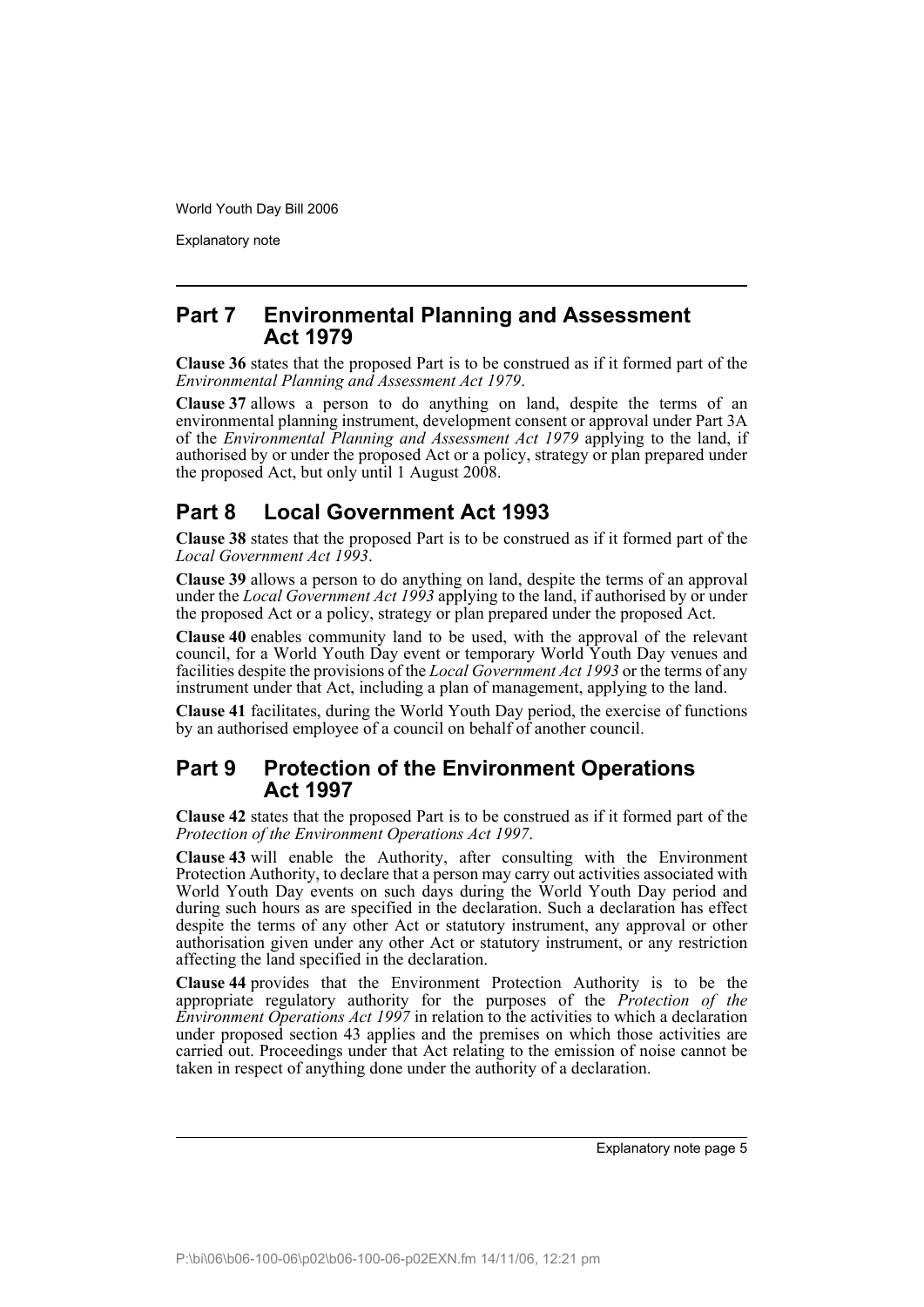Explanatory note

## **Part 10 Miscellaneous**

**Clause 45** makes it an offence for a person to operate a car park during the World Youth Day period within 5 kilometres of any World Youth Day venue or facility if its operation is unlawful under the *Environmental Planning and Assessment Act 1979*.

**Clause 46** makes it an offence to sell or distribute articles of a class prescribed by the regulations, without the Authority's approval, during the World Youth Day period on certain areas close to a World Youth Day venue or facility or a transport facility or interchange defined by order of the Minister. If a person who is selling or distributing prescribed articles without approval fails or refuses to comply with a direction by an authorised person to remove the articles to a place outside the relevant area, the articles are forfeited to the Crown.

**Clause 47** provides for the resolution of disputes between the Authority and a government agency concerning the operation of any provision of the proposed Act.

**Clause 48** authorises certain activities undertaken under the proposed Act for the purposes of section 51 of the *Trade Practices Act 1974* of the Commonwealth and of the Competition Code. Section 51 of that Act and of that Code empowers the making of such authorisations by State legislation, with the result that the authorised matters will be disregarded in deciding whether a person has contravened Part IV of that Act and that Code. Part IV of that Act deals with restrictive trade practices.

**Clause 49** provides that anything done pursuant to the proposed Act and the regulations does not constitute a nuisance.

**Clause 50** provides that actions of a person done in good faith in the administration of the proposed Act do not give rise to any civil liability of the person, the State or an authority of the State or a local council.

**Clause 51** protects the Chief Executive Officer of the Authority, a member of the Advisory Board or a committee, or a person acting under the direction of any of them, from personal liability in respect of acts done in good faith for the purpose of executing the proposed Act.

**Clause 52** contains provisions relating to the seal of the Authority.

**Clause 53** deals with the recovery of money due to the Authority under the proposed Act.

**Clause 54** authorises the Authority to appoint rangers to carry out functions under the proposed Act.

**Clause 55** enables penalty notices to be issued for prescribed offences against the proposed Act or the regulations.

**Clause 56** ensures that provisions of the proposed Act that are to be construed as if they formed part of another Act or statutory instrument may be enforced in accordance with the enforcement provisions of that other Act or statutory instrument.

**Clause 57** provides for the way in which proceedings for offences against a provision of the proposed Act are to be dealt with.

Explanatory note page 6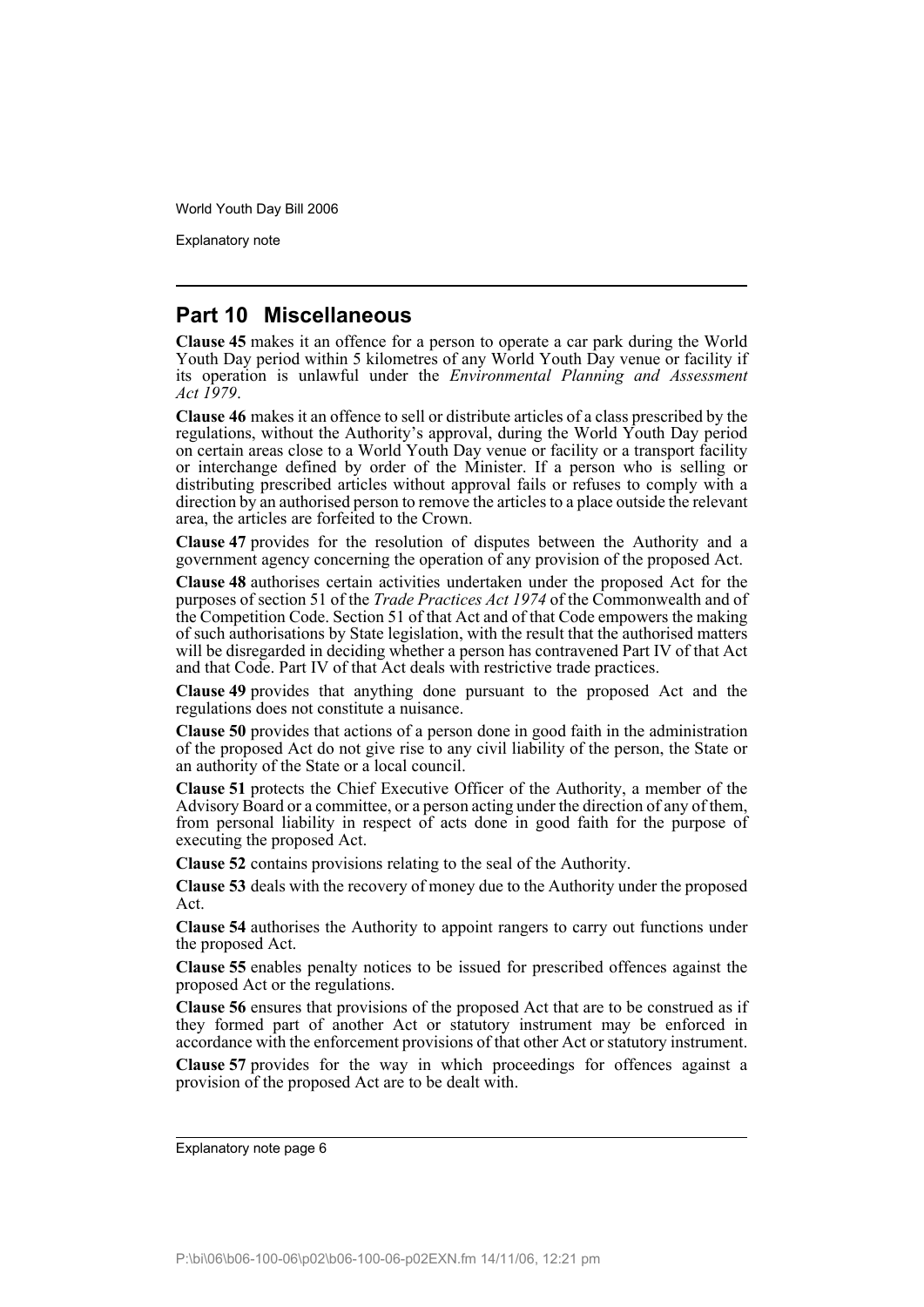Explanatory note

**Clause 58** enables the Governor to make regulations for the purposes of the proposed Act, including in relation to fees and charges and the regulation of conduct of the public at World Youth Day venues and facilities.

**Clause 59** is a formal provision that gives effect to the savings, transitional and other provisions set out in Schedule 1.

**Clause 60** is a formal provision that gives effect to the amendments to the Acts set out in Schedule 2.

**Clause 61** dissolves the Authority and the Advisory Board on a day to be appointed by proclamation.

**Clause 62** provides for the repeal of the proposed Act on 1 January 2009.

# **Schedule 1 Savings, transitional and other provisions**

**Schedule 1** enables regulations to be made containing savings, transitional and other provisions consequent on the enactment of the proposed Act.

# **Schedule 2 Amendment of Acts**

**Schedule 2** amends consequentially the Acts specified in the Schedule.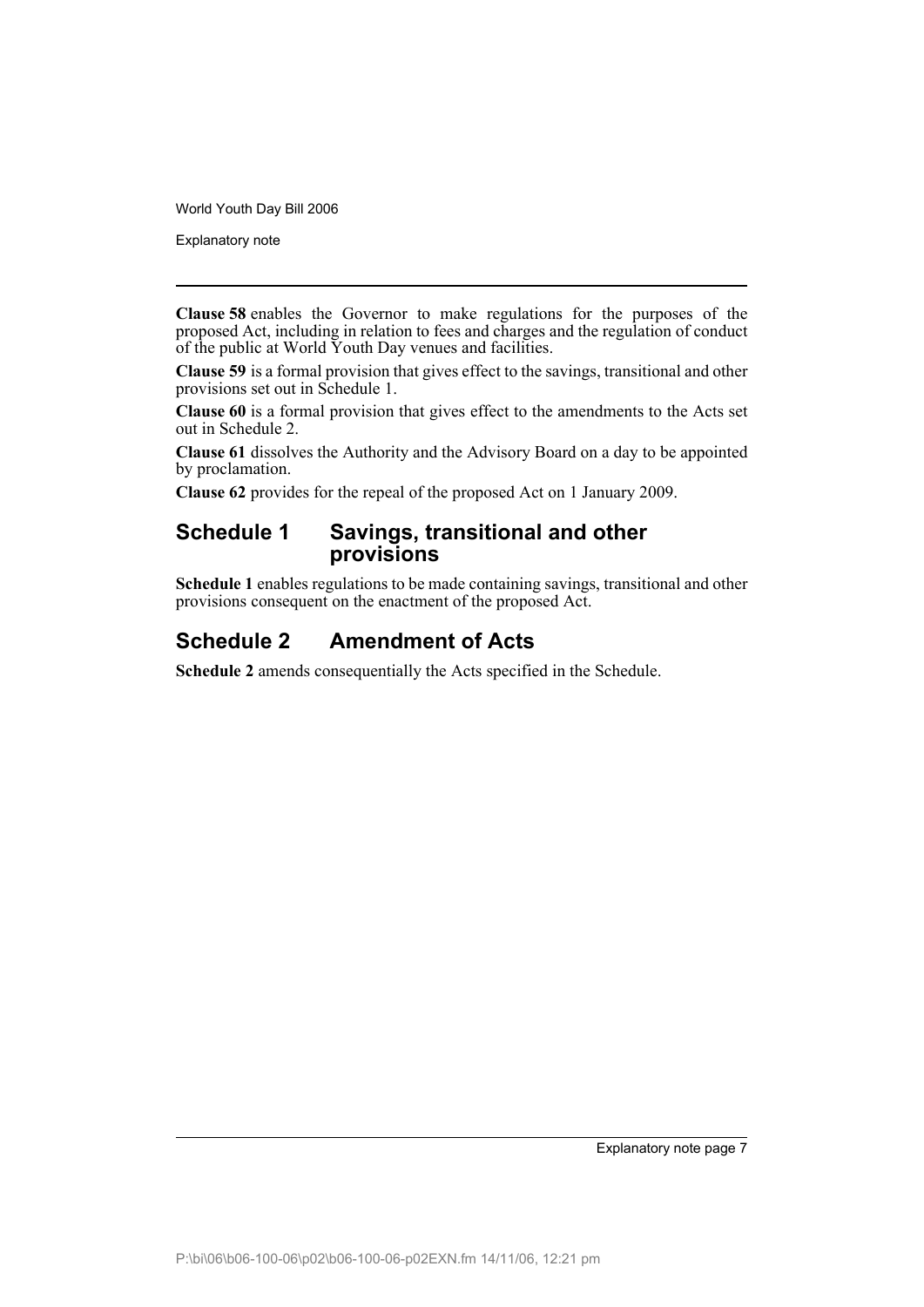Explanatory note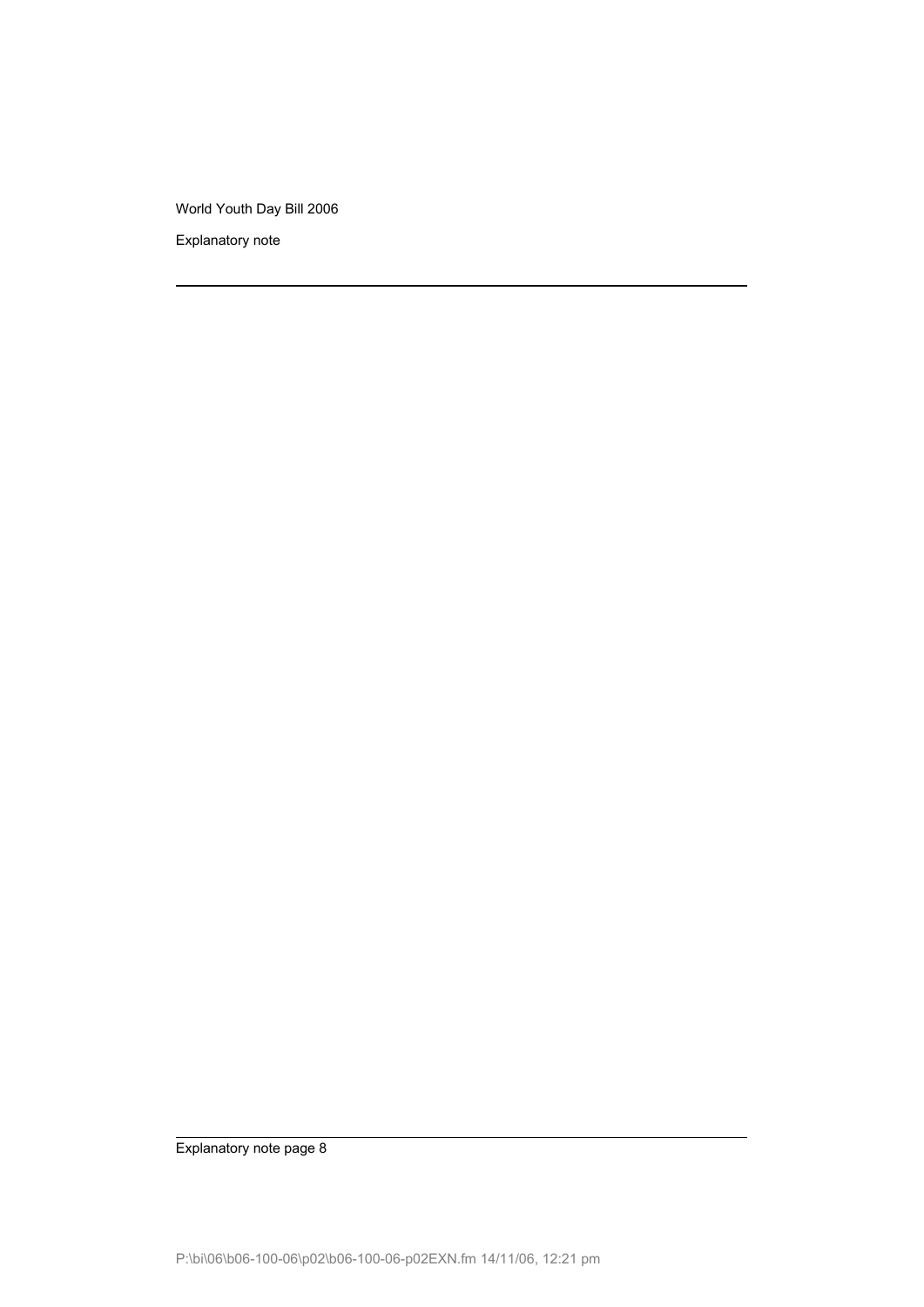First print



New South Wales

# **World Youth Day Bill 2006**

# **Contents**

|        |                |                                                  | Page |
|--------|----------------|--------------------------------------------------|------|
| Part 1 |                | <b>Preliminary</b>                               |      |
|        | 1              | Name of Act                                      | 2    |
|        | $\overline{2}$ | Commencement                                     | 2    |
|        | 3              | Definitions                                      | 2    |
|        | 4              | Effect of Act on police powers and other matters | 3    |
| Part 2 |                | <b>Constitution and management of Authority</b>  |      |
|        | 5              | <b>Constitution of Authority</b>                 | 4    |
|        | 6              | <b>Status of Authority</b>                       | 4    |
|        | 7              | Ministerial control                              | 4    |
|        | 8              | Chief Executive Officer of the Authority         | 4    |
|        | 9              | <b>Advisory Board</b>                            | 4    |
|        | 10             | Advisory committees                              | 5    |
|        | 11             | Delegation of Authority's functions              | 5    |
|        |                |                                                  |      |

b06-100-06.p02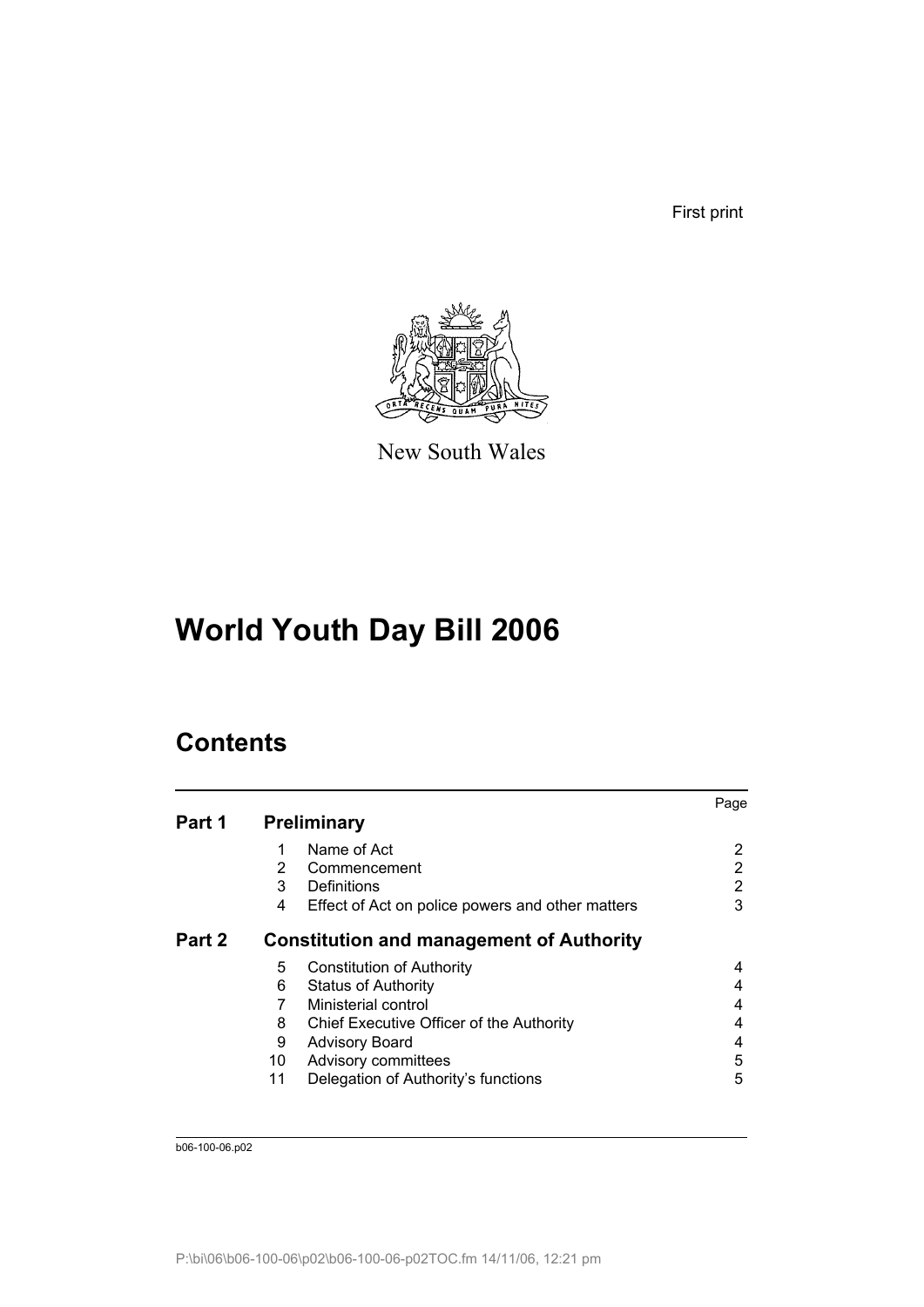**Contents** 

|        |                                                                                                                                                                                                                                                                                                                                                                                                                                                                                                                                                                                                                                                                                                                                                      | Page                                                                                        |
|--------|------------------------------------------------------------------------------------------------------------------------------------------------------------------------------------------------------------------------------------------------------------------------------------------------------------------------------------------------------------------------------------------------------------------------------------------------------------------------------------------------------------------------------------------------------------------------------------------------------------------------------------------------------------------------------------------------------------------------------------------------------|---------------------------------------------------------------------------------------------|
| Part 3 | <b>Functions of Authority</b>                                                                                                                                                                                                                                                                                                                                                                                                                                                                                                                                                                                                                                                                                                                        |                                                                                             |
|        | 12<br>Functions-generally                                                                                                                                                                                                                                                                                                                                                                                                                                                                                                                                                                                                                                                                                                                            | 6                                                                                           |
|        | 13<br>Other functions concerning land                                                                                                                                                                                                                                                                                                                                                                                                                                                                                                                                                                                                                                                                                                                | $\overline{7}$                                                                              |
| Part 4 | Co-ordination and co-operation of government<br>agencies                                                                                                                                                                                                                                                                                                                                                                                                                                                                                                                                                                                                                                                                                             |                                                                                             |
|        | 14<br>Obligations of government agencies<br>15<br>Powers of government agencies                                                                                                                                                                                                                                                                                                                                                                                                                                                                                                                                                                                                                                                                      | 8<br>8                                                                                      |
| Part 5 | <b>Management of roads and traffic</b>                                                                                                                                                                                                                                                                                                                                                                                                                                                                                                                                                                                                                                                                                                               |                                                                                             |
|        | <b>Division 1</b><br><b>Transport areas</b>                                                                                                                                                                                                                                                                                                                                                                                                                                                                                                                                                                                                                                                                                                          |                                                                                             |
|        | 16<br>Declaration of transport areas                                                                                                                                                                                                                                                                                                                                                                                                                                                                                                                                                                                                                                                                                                                 | 9                                                                                           |
|        | 17<br>Government agencies to comply with Authority's<br>directions                                                                                                                                                                                                                                                                                                                                                                                                                                                                                                                                                                                                                                                                                   | 9                                                                                           |
|        | <b>Division 2</b><br>Road transport legislation                                                                                                                                                                                                                                                                                                                                                                                                                                                                                                                                                                                                                                                                                                      |                                                                                             |
|        | Definitions-Division 2<br>18<br>19<br>Relationship with road transport legislation<br>20<br>WYD08 lane signs<br>21<br>Use of lanes<br>22<br>Issue of WYD08 lane permits by Authority<br>23<br>Road closures-integrated road and transport services<br>24<br>Road closures-World Youth Day events<br>25<br>Road closures-short periods<br>26<br>Road closure to be for shortest possible period<br>27<br>Offences relating to road closures<br>28<br>Effect of road closure<br>29<br>Removal of unattended motor vehicles-generally<br>30<br>Removal of unattended motor vehicles-breach of<br>parking restrictions<br>31<br>Declarations under sections 29 and 30<br>32<br>Removal of unattended motor vehicles—emergencies<br>33<br>Penalty notices | 9<br>10<br>10<br>11<br>11<br>11<br>11<br>12<br>13<br>13<br>14<br>14<br>14<br>15<br>15<br>15 |
| Part 6 | <b>Crown Lands Act 1989</b>                                                                                                                                                                                                                                                                                                                                                                                                                                                                                                                                                                                                                                                                                                                          |                                                                                             |
|        | 34<br>Relationship with Crown Lands Act 1989<br>35<br>Use of reserves                                                                                                                                                                                                                                                                                                                                                                                                                                                                                                                                                                                                                                                                                | 16<br>16                                                                                    |
| Part 7 | <b>Environmental Planning and Assessment Act 1979</b>                                                                                                                                                                                                                                                                                                                                                                                                                                                                                                                                                                                                                                                                                                |                                                                                             |
|        | 36<br>Relationship with Environmental Planning and<br>Assessment Act 1979                                                                                                                                                                                                                                                                                                                                                                                                                                                                                                                                                                                                                                                                            | 17                                                                                          |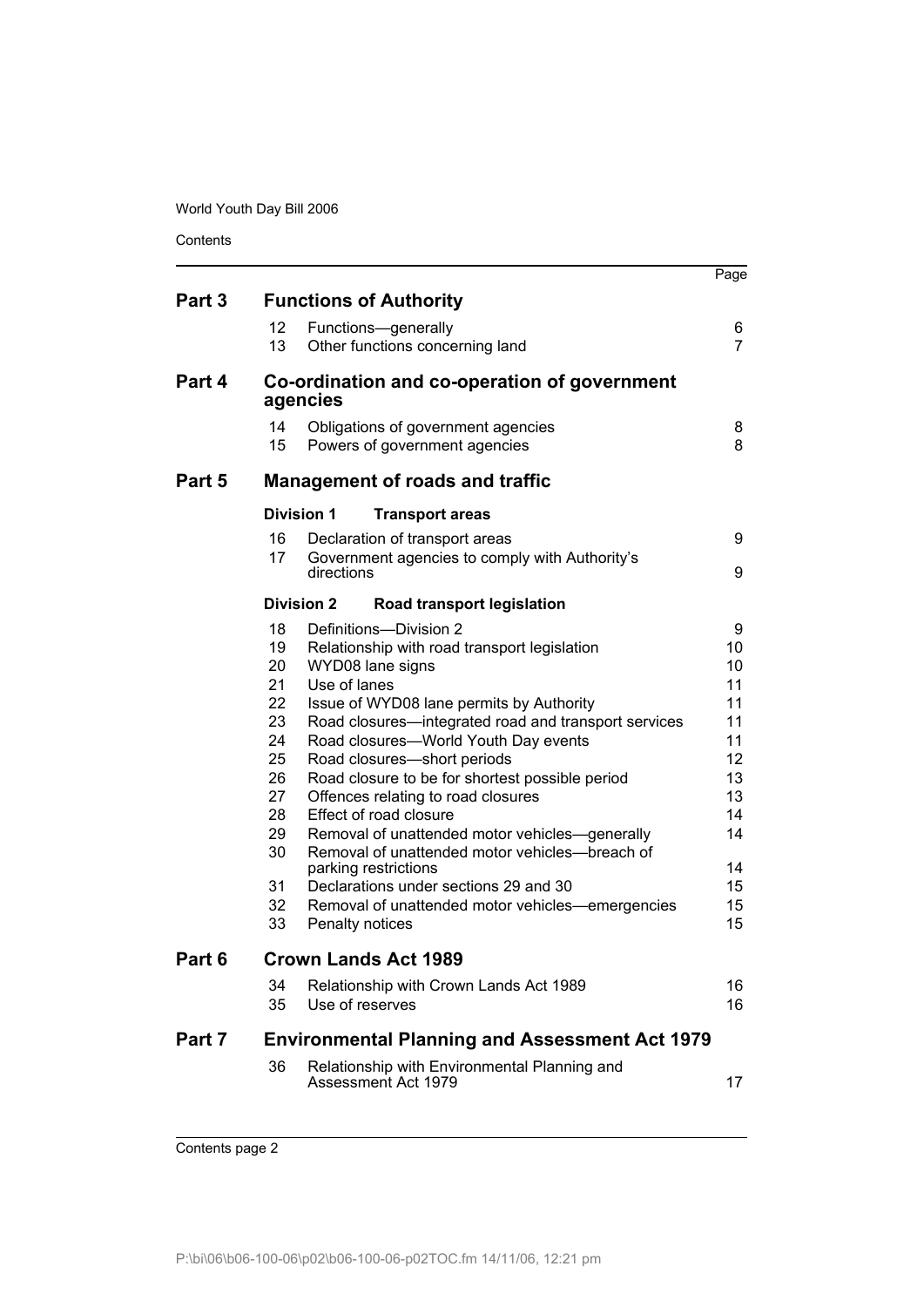**Contents** 

|                                        |                      |                                                                                                                                          | Page                 |
|----------------------------------------|----------------------|------------------------------------------------------------------------------------------------------------------------------------------|----------------------|
|                                        | 37                   | Modification of environmental planning instruments<br>and development consents                                                           | 17                   |
| Part 8                                 |                      | <b>Local Government Act 1993</b>                                                                                                         |                      |
|                                        | 38<br>39<br>40<br>41 | Relationship with Local Government Act 1993<br>Modification of certain approvals<br>Use of community land<br>Authorised persons          | 19<br>19<br>20<br>20 |
| Part 9                                 |                      | <b>Protection of the Environment Operations Act 1997</b>                                                                                 |                      |
|                                        | 42<br>43<br>44       | Relationship with Protection of the Environment<br>Operations Act 1997<br>Modification of environmental impacts<br>Effect of declaration | 21<br>21<br>22       |
| Part 10                                |                      | <b>Miscellaneous</b>                                                                                                                     |                      |
|                                        | 45<br>46             | Illegal car parks<br>Control of sale and distribution of articles in certain                                                             | 23                   |
|                                        | 47                   | public places<br>Dispute resolution                                                                                                      | 23<br>25             |
|                                        | 48                   | Authorisations for section 51 of the Trade Practices<br>Act 1974 (Cth) and Competition Code                                              | 25                   |
|                                        | 49                   | No liability in nuisance                                                                                                                 | 26                   |
|                                        | 50<br>51             | Claims for compensation<br>Exclusion of personal liability                                                                               | 26<br>26             |
|                                        | 52                   | Seal of Authority                                                                                                                        | 27                   |
|                                        | 53                   | Recovery of fees and charges                                                                                                             | 27                   |
|                                        | 54<br>55             | Rangers                                                                                                                                  | 27<br>27             |
|                                        | 56                   | Penalty notices<br>Enforcement                                                                                                           | 28                   |
|                                        | 57                   | Proceedings for offences                                                                                                                 | 28                   |
|                                        | 58                   | Regulations                                                                                                                              | 29                   |
|                                        | 59                   | Savings, transitional and other provisions                                                                                               | 29                   |
|                                        | 60<br>61             | Amendment of other Acts<br>Dissolution of Authority and Advisory Board                                                                   | 29<br>30             |
|                                        | 62                   | Repeal of Act                                                                                                                            | 30                   |
| <b>Schedule 1</b><br><b>Schedule 2</b> |                      | Savings, transitional and other provisions<br><b>Amendment of Acts</b>                                                                   | 31<br>32             |

Contents page 3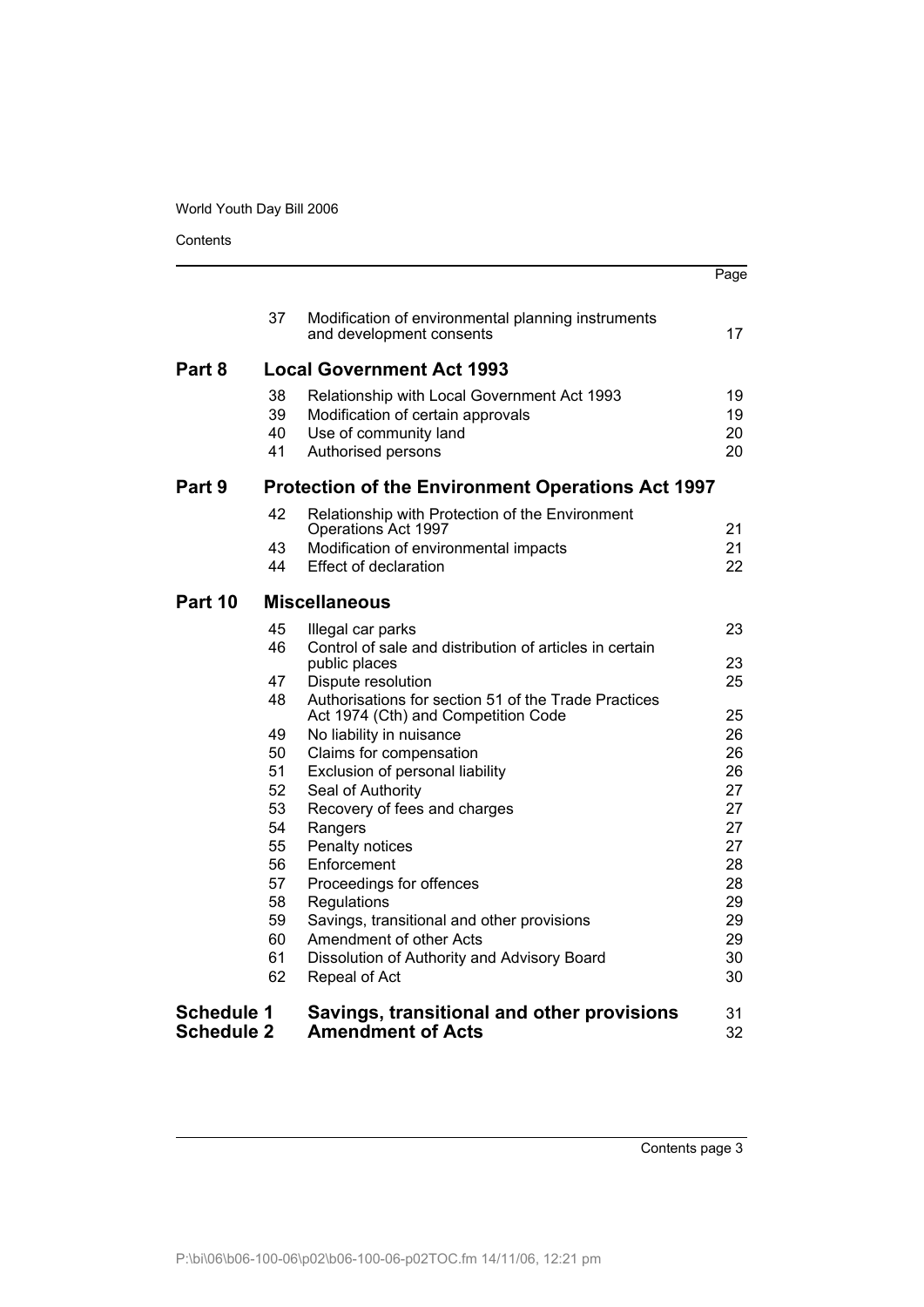Contents

Page

Contents page 4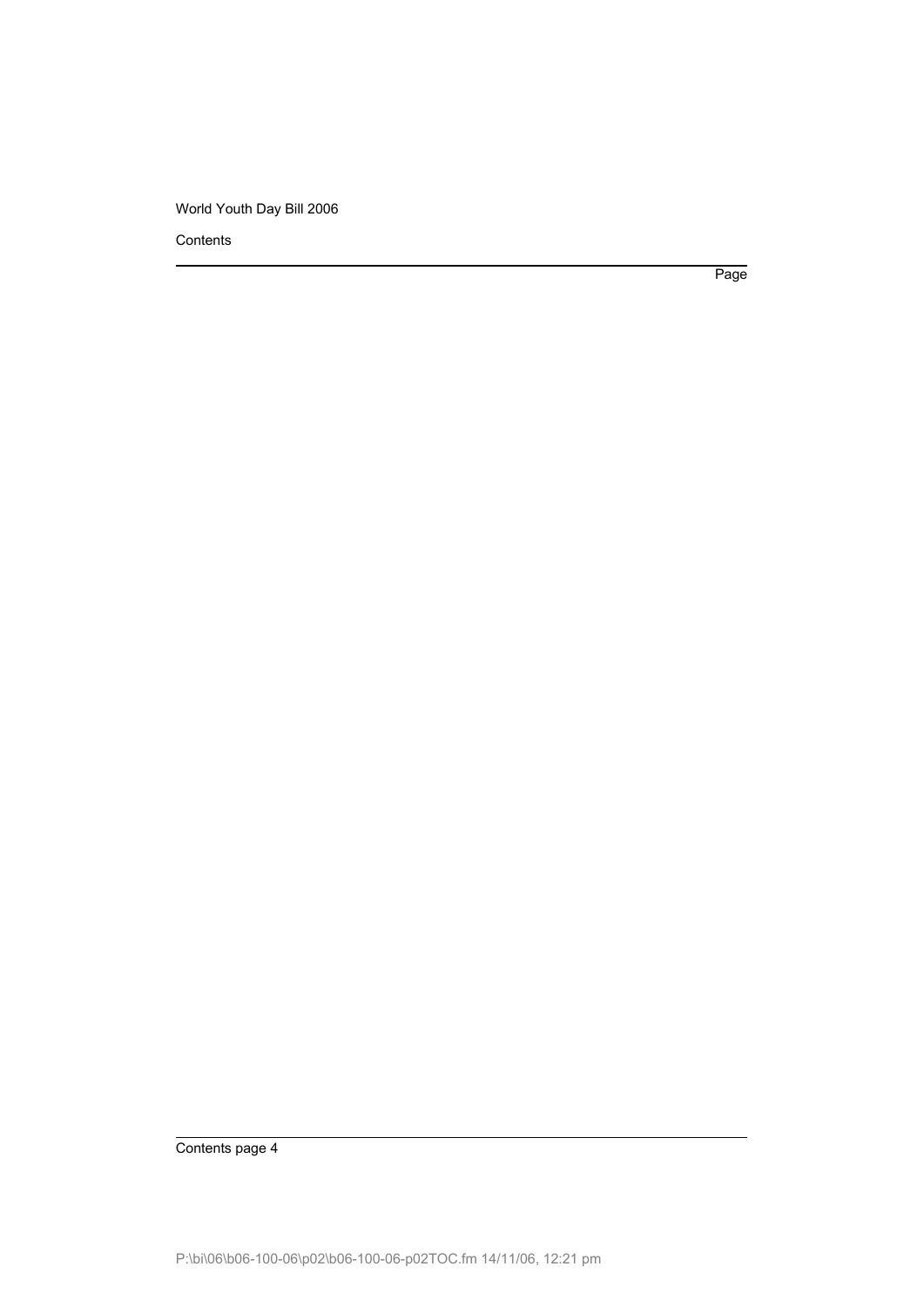

New South Wales

# **World Youth Day Bill 2006**

No , 2006

### **A Bill for**

An Act to constitute a World Youth Day Co-ordination Authority, to confer certain functions on the Authority and to provide for the co-operation of other government agencies in the planning, co-ordination and delivery of government services in relation to World Youth Day 2008 and related events; and for other purposes.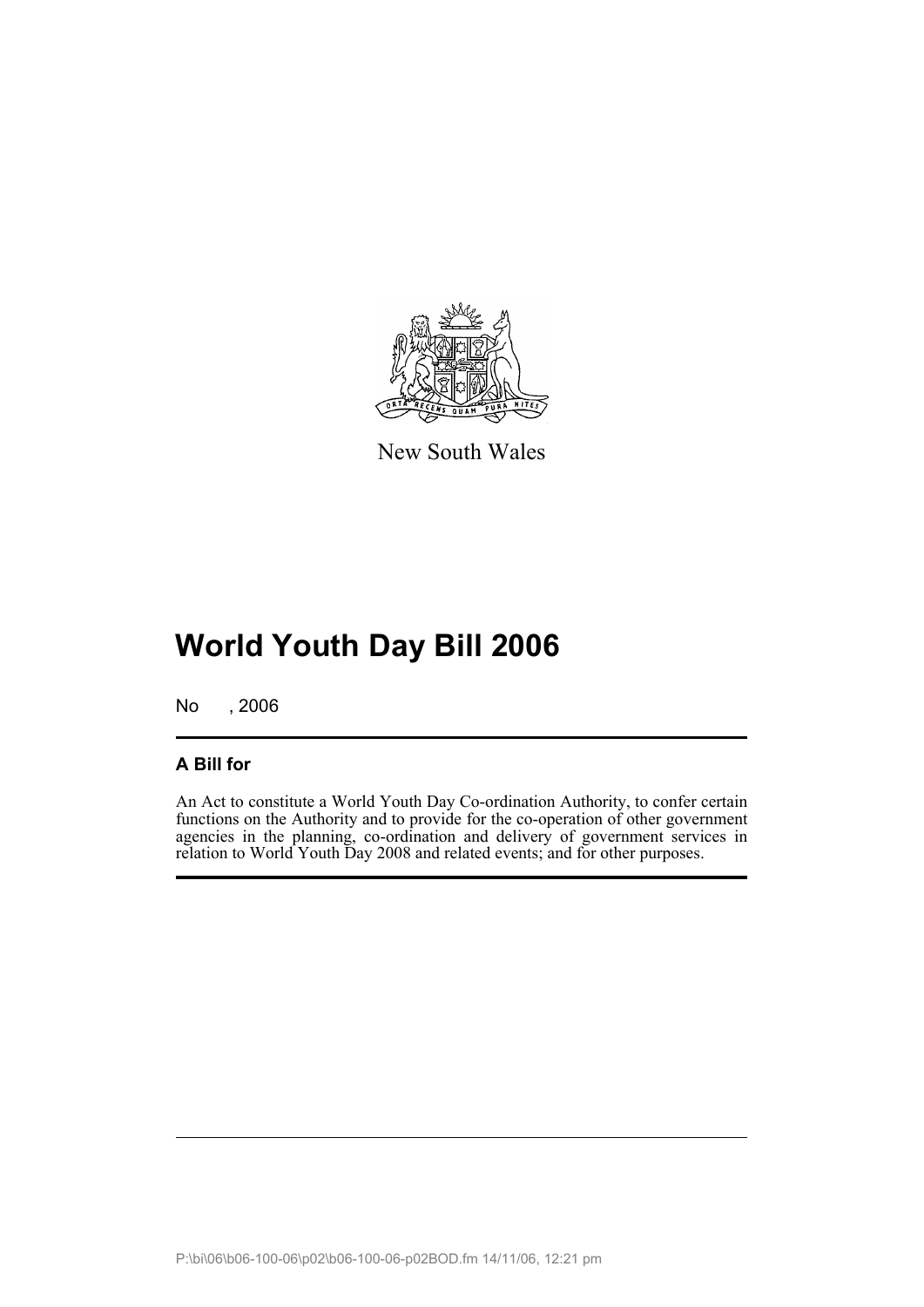# Clause 1 World Youth Day Bill 2006

Part 1 Preliminary

|              |     | The Legislature of New South Wales enacts:                                                                                                                                                                                                                | 1                    |
|--------------|-----|-----------------------------------------------------------------------------------------------------------------------------------------------------------------------------------------------------------------------------------------------------------|----------------------|
| Part 1       |     | <b>Preliminary</b>                                                                                                                                                                                                                                        | 2                    |
| 1            |     | <b>Name of Act</b>                                                                                                                                                                                                                                        | 3                    |
|              |     | This Act is the <i>World Youth Day Act 2006</i> .                                                                                                                                                                                                         | $\overline{4}$       |
| $\mathbf{2}$ |     | <b>Commencement</b>                                                                                                                                                                                                                                       | 5                    |
|              |     | This Act commences on a day or days to be appointed by proclamation.                                                                                                                                                                                      | 6                    |
| 3            |     | <b>Definitions</b>                                                                                                                                                                                                                                        | $\overline{7}$       |
|              | (1) | In this Act:                                                                                                                                                                                                                                              | 8                    |
|              |     | <b>Advisory Board</b> means the Advisory Board established under section 9.                                                                                                                                                                               | 9                    |
|              |     | <b>Authority</b> means the World Youth Day Co-ordination Authority<br>constituted by section 5.                                                                                                                                                           | 10<br>11             |
|              |     | <b>Chief Executive Officer</b> means the Chief Executive Officer of the<br>Authority holding office as such under Chapter 1A of the <i>Public Sector</i><br><b>Employment and Management Act 2002.</b>                                                    | 12<br>13<br>14       |
|              |     | <i>exercise</i> a function includes perform a duty.                                                                                                                                                                                                       | 15                   |
|              |     | <i>function</i> includes a power, authority or duty.                                                                                                                                                                                                      | 16                   |
|              |     | <i>government agency</i> means:                                                                                                                                                                                                                           | 17                   |
|              |     | a public authority constituted by or under an Act, or<br>(a)                                                                                                                                                                                              | 18                   |
|              |     | a NSW Government agency, or<br>(b)                                                                                                                                                                                                                        | 19                   |
|              |     | (c)<br>a Division of the Government Service, or                                                                                                                                                                                                           | 20                   |
|              |     | a local authority, or<br>(d)                                                                                                                                                                                                                              | 21                   |
|              |     | a State owned corporation,<br>(e)                                                                                                                                                                                                                         | 22                   |
|              |     | but does not include the Authority or NSW Police.                                                                                                                                                                                                         | 23                   |
|              |     | <i>member of staff of the Authority</i> means a person employed under<br>Chapter 1A of the Public Sector Employment and Management Act<br>$200\overline{2}$ in a Division of the Government Service to enable the Authority<br>to exercise its functions. | 24<br>25<br>26<br>27 |
|              |     | <i>ranger</i> means a person appointed as a ranger under section 54.                                                                                                                                                                                      | 28                   |
|              |     | <b>road and transport plan</b> means a plan prepared by the Authority that<br>sets out policies and procedures to be followed in relation to the<br>provision of integrated road and transport services in relation to a World<br>Youth Day event.        | 29<br>30<br>31<br>32 |
|              |     | <i>traffic</i> includes vehicular traffic, pedestrian traffic, cyclist traffic and all<br>other kinds of traffic.                                                                                                                                         | 33<br>34             |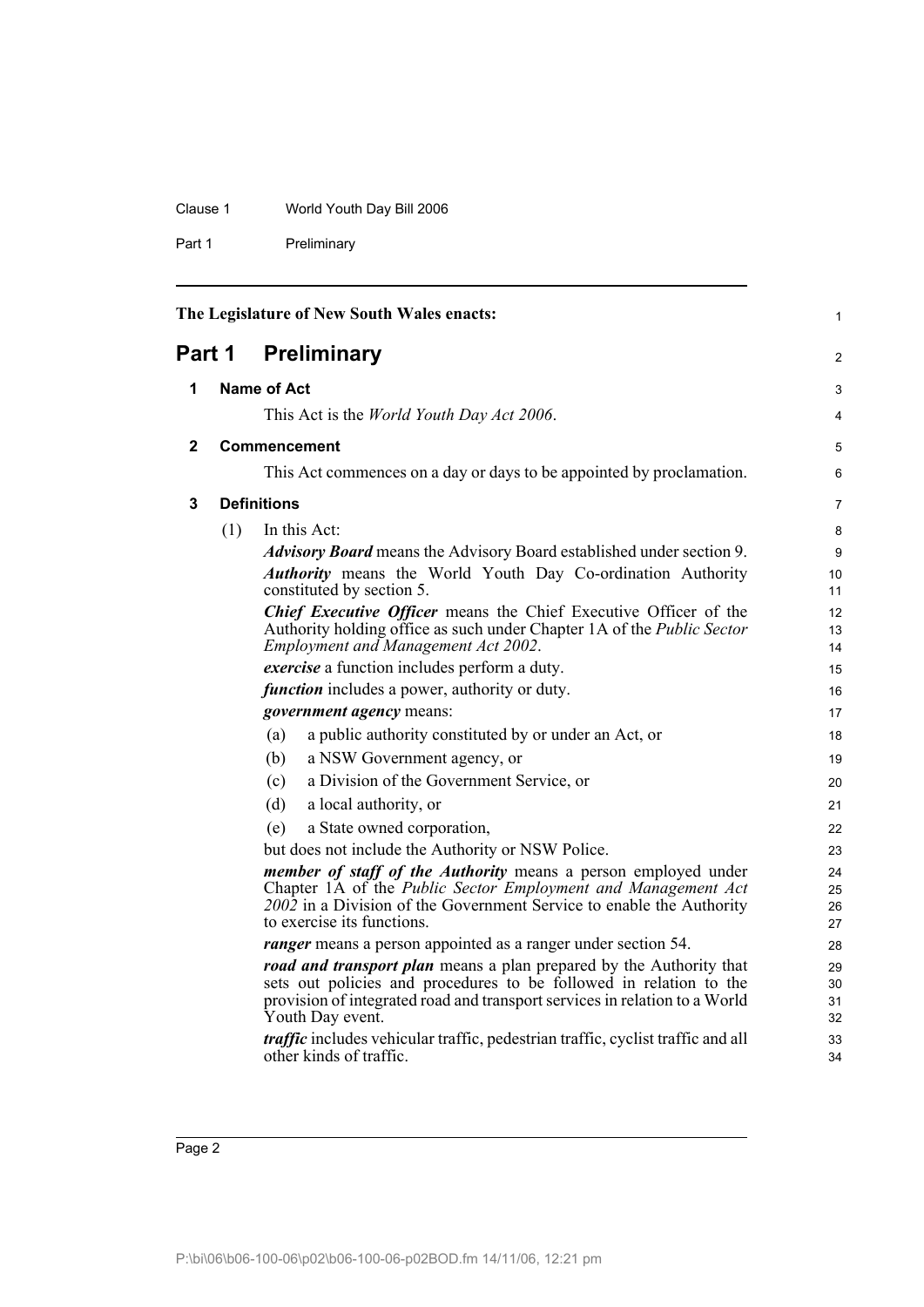World Youth Day Bill 2006 Clause 4

Preliminary **Preliminary** Part 1

|   |     | Part 5. | <i>transport area</i> means a transport area declared under Division 1 of                                                                                                                                        | $\mathbf{1}$<br>$\overline{2}$   |
|---|-----|---------|------------------------------------------------------------------------------------------------------------------------------------------------------------------------------------------------------------------|----------------------------------|
|   |     |         | <b>World Youth Day event</b> means any event determined by the Authority<br>to be an event associated with World Youth Day 2008.                                                                                 | $\mathfrak{S}$<br>$\overline{4}$ |
|   |     |         | <b><i>World Youth Day period</i></b> means the period from 1 July 2008 to 31 July<br>2008, inclusive.                                                                                                            | 5<br>6                           |
|   |     |         | <b>World Youth Day venue or facility means a venue or facility that is</b><br>required for hosting a World Youth Day event, and includes the<br>following:                                                       | $\overline{7}$<br>$\bf 8$<br>9   |
|   |     | (a)     | media centres and other communications facilities for the media,                                                                                                                                                 | 10                               |
|   |     | (b)     | lodgings and other accommodation for persons attending such an<br>event,                                                                                                                                         | 11<br>12                         |
|   |     | (c)     | transport and other physical infrastructure associated with any of<br>the above venues or facilities,                                                                                                            | 13<br>14                         |
|   |     | (d)     | any other development (within the meaning of the <i>Environmental</i><br>Planning and Assessment Act 1979) determined by the Authority<br>to be required for, or as associated with, a World Youth Day<br>event. | 15<br>16<br>17<br>18             |
|   |     |         | <b>WYD 2008</b> means the company registered under the Corporations Act<br>2001 of the Commonwealth as WYD 2008 (ACN 118 060 987).                                                                               | 19<br>20                         |
|   | (2) |         | Notes included in this Act do not form part of this Act.                                                                                                                                                         | 21                               |
| 4 |     |         | Effect of Act on police powers and other matters                                                                                                                                                                 | 22                               |
|   |     |         | Nothing in this Act:                                                                                                                                                                                             | 23                               |
|   |     | (a)     | affects the lawful exercise of powers by a police officer, or                                                                                                                                                    | 24                               |
|   |     | (b)     | authorises the Authority to direct that members, facilities or other<br>resources of NSW Police be used to enable the Authority to<br>exercise the Authority's functions under this Act.                         | 25<br>26<br>27                   |
|   |     |         |                                                                                                                                                                                                                  |                                  |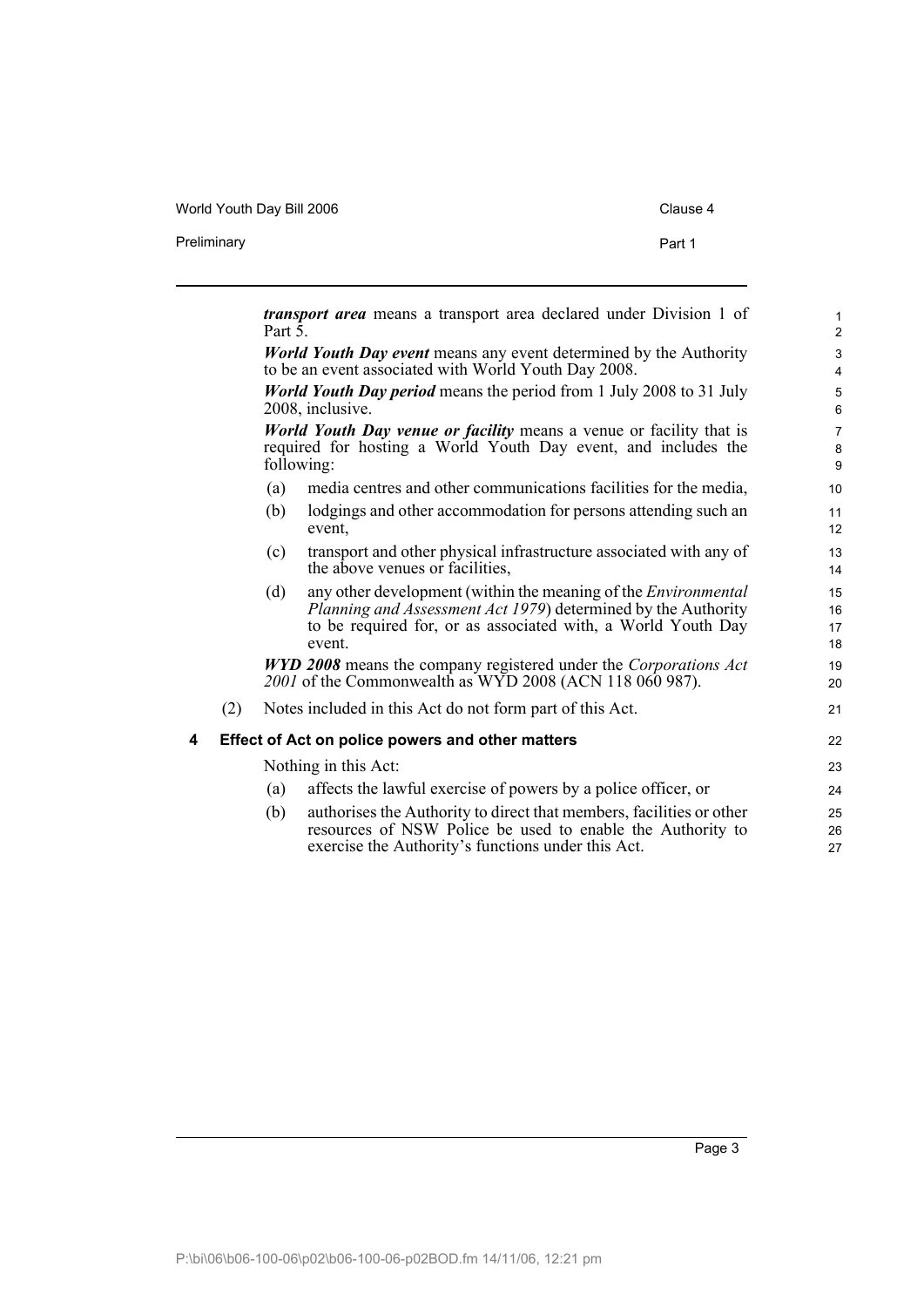# Clause 5 World Youth Day Bill 2006

Part 2 Constitution and management of Authority

| Part 2 |     |                       | <b>Constitution and management of Authority</b>                                                                                                                | 1              |
|--------|-----|-----------------------|----------------------------------------------------------------------------------------------------------------------------------------------------------------|----------------|
| 5      |     |                       | <b>Constitution of Authority</b>                                                                                                                               | $\overline{2}$ |
|        |     |                       | There is constituted by this Act a corporation with the corporate name<br>of the World Youth Day Co-ordination Authority.                                      | 3<br>4         |
| 6      |     |                       | <b>Status of Authority</b>                                                                                                                                     | 5              |
|        |     |                       | The Authority is a NSW Government agency.                                                                                                                      | 6              |
| 7      |     |                       | <b>Ministerial control</b>                                                                                                                                     | 7              |
|        |     |                       | The Authority is subject to the control and direction of the Minister in<br>the exercise of its functions.                                                     | 8<br>9         |
| 8      |     |                       | <b>Chief Executive Officer of the Authority</b>                                                                                                                | 10             |
|        | (1) |                       | The Chief Executive Officer is responsible for the day-to-day<br>management of the affairs of the Authority.                                                   | 11<br>12       |
|        | (2) |                       | Any act, matter or thing done in the name of, or on behalf of, the<br>Authority by the Chief Executive Officer is taken to have been done by<br>the Authority. | 13<br>14<br>15 |
| 9      |     | <b>Advisory Board</b> |                                                                                                                                                                | 16             |
|        | (1) |                       | There is to be an Advisory Board of the Authority.                                                                                                             | 17             |
|        | (2) |                       | The principal function of the Advisory Board is to provide advice to the<br>Chief Executive Officer on the following:                                          | 18<br>19       |
|        |     | (a)                   | any matter referred to the Advisory Board by the Chief Executive<br>Officer,                                                                                   | 20<br>21       |
|        |     | (b)                   | any matter referred to the Advisory Board by a member of the<br>Board,                                                                                         | 22<br>23       |
|        |     | (c)                   | overall planning and logistics for World Youth Day events,                                                                                                     | 24             |
|        |     | (d)                   | matters that impact on the New South Wales Government's<br>commitments in relation to World Youth Day events.                                                  | 25<br>26       |
|        | (3) |                       | The Advisory Board is to consist of the following members:                                                                                                     | 27             |
|        |     | (a)                   | the Minister (who is to be the Chairperson of the Advisory<br>Board),                                                                                          | 28<br>29       |
|        |     | (b)                   | the Director-General of the Premier's Department,                                                                                                              | 30             |
|        |     | (c)                   | the Chief Executive Officer of the Authority,                                                                                                                  | 31             |
|        |     | (d)                   | the Chief Operating Officer of WYD 2008,                                                                                                                       | 32             |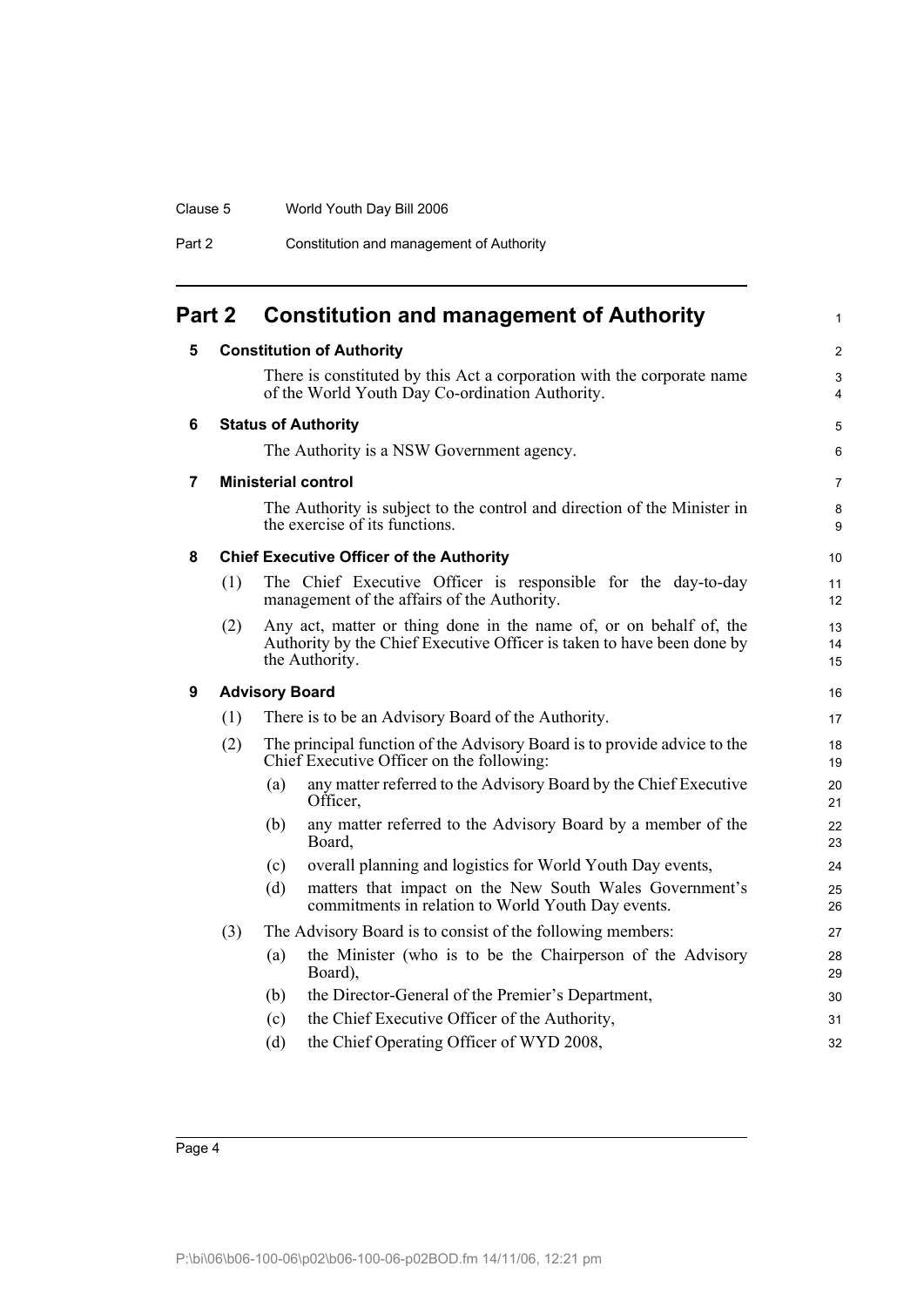World Youth Day Bill 2006 Clause 10

**10** 

Constitution and management of Authority **Part 2** Part 2

|    |     | (e)<br>such other members as the Minister may appoint to represent<br>government agencies that, in the opinion of the Minister, will be<br>involved in the provision of services for World Youth Day<br>events.                                                                                                                              | $\mathbf{1}$<br>$\overline{2}$<br>3<br>4       |
|----|-----|----------------------------------------------------------------------------------------------------------------------------------------------------------------------------------------------------------------------------------------------------------------------------------------------------------------------------------------------|------------------------------------------------|
|    | (4) | The members of the Advisory Board are honorary members and no<br>remuneration is payable to them in respect of the duties they perform as<br>members. The members are however entitled to be reimbursed for<br>reasonable expenses (such as for travel or accommodation) that they<br>may incur in attending meetings of the Advisory Board. | 5<br>6<br>7<br>8<br>9                          |
|    | (5) | Subject to the regulations, the term of office of appointed members of<br>the Advisory Board, the procedure for calling meetings of the Board and<br>the conduct of business at those meetings are to be determined by the<br>Minister.                                                                                                      | 10 <sup>°</sup><br>11<br>12 <sup>2</sup><br>13 |
| 10 |     | <b>Advisory committees</b>                                                                                                                                                                                                                                                                                                                   | 14                                             |
|    | (1) | The Advisory Board may establish advisory committees to assist it in<br>the exercise of its functions or for the purposes of public consultation.                                                                                                                                                                                            | 15<br>16                                       |
|    | (2) | Any or all of the members of an advisory committee may be persons<br>who are not members of the Advisory Board.                                                                                                                                                                                                                              | 17<br>18                                       |
|    | (3) | The procedure for the calling of meetings of an advisory committee and<br>for the conduct of business at those meetings is to be as determined by<br>the Advisory Board or (subject to any determination of the Advisory<br>Board) by the committee.                                                                                         | 19<br>20<br>21<br>22                           |
| 11 |     | <b>Delegation of Authority's functions</b>                                                                                                                                                                                                                                                                                                   | 23                                             |
|    | (1) | The Authority may delegate to an authorised person any of its functions,<br>other than this power of delegation.                                                                                                                                                                                                                             | 24<br>25                                       |
|    | (2) | A delegate may sub-delegate to an authorised person any function<br>delegated by the Authority if the delegate is authorised in writing to do<br>so by the Authority.                                                                                                                                                                        | 26<br>27<br>28                                 |
|    | (3) | In this section, <i>authorised person</i> means:                                                                                                                                                                                                                                                                                             | 29                                             |
|    |     | a member of the Advisory Board, or<br>(a)                                                                                                                                                                                                                                                                                                    | 30                                             |
|    |     | a member of staff of the Authority, or<br>(b)                                                                                                                                                                                                                                                                                                | 31                                             |
|    |     | a government agency or member of staff of a government agency,<br>(c)<br><sub>or</sub>                                                                                                                                                                                                                                                       | 32<br>33                                       |
|    |     | a member of NSW Police, or<br>(d)                                                                                                                                                                                                                                                                                                            | 34                                             |
|    |     | a person, or committee of persons, of a class approved by the<br>(e)<br>Minister or prescribed by the regulations.                                                                                                                                                                                                                           | 35<br>36                                       |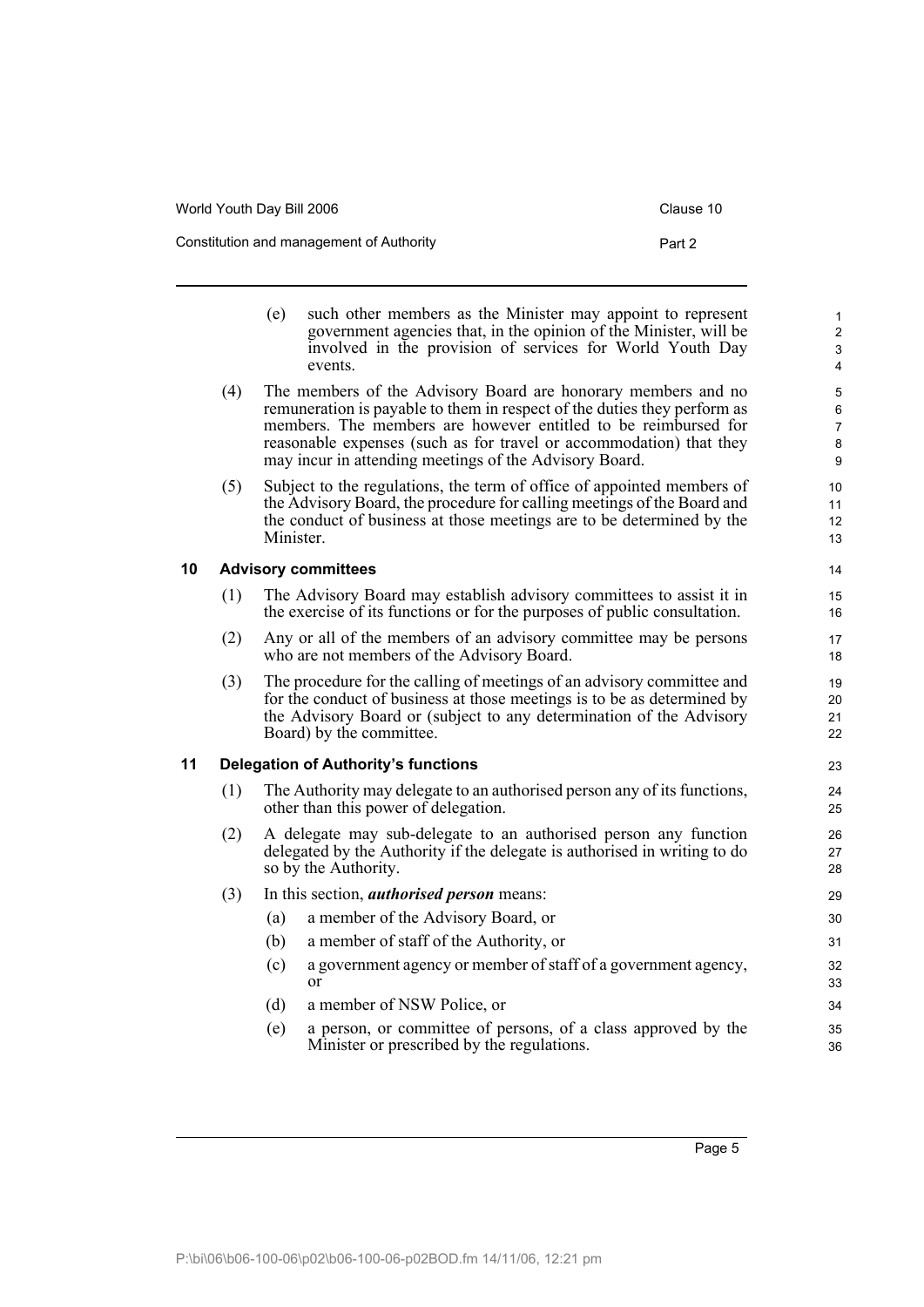#### Clause 12 World Youth Day Bill 2006

Part 3 **Functions of Authority** 

# **Part 3 Functions of Authority**

#### **12 Functions—generally**

- (1) The principal function of the Authority is to develop policies, strategies and plans for the delivery of, and to co-ordinate and manage the delivery of, integrated government services for World Youth Day events.
- (2) The Authority also has the following functions in relation to World Youth Day events:
	- (a) to establish a command structure for the provision of integrated government services, including the preparation and implementation of road and transport plans,

1

- (b) to consult with relevant government agencies and NSW Police in the preparation of road and transport plans,
- (c) to notify relevant government agencies and NSW Police of the making or amendment of a road and transport plan,
- (d) to co-ordinate and manage the road network, including pedestrian movements and motor vehicle traffic on roads,
- (e) to co-ordinate and manage the delivery of public transport services,
- (f) to develop and manage the government's communication and public information strategy,
- (g) to perform, co-ordinate, monitor, advise and report on the government's commitments to WYD 2008,
- (h) to liaise with NSW Government agencies and NSW Police on World Youth Day matters,
- (i) to be the principal NSW Government agency for liaison with other State and Territory Governments, the Commonwealth Government, WYD 2008 and the Catholic Church on World Youth Day matters,
- (j) to provide advice to the New South Wales Government on World Youth Day matters.
- (3) The Authority may do all such supplemental, incidental or consequential acts as may be necessary or expedient for the exercise of its functions.
- (4) The Authority may exercise its functions in or outside New South Wales.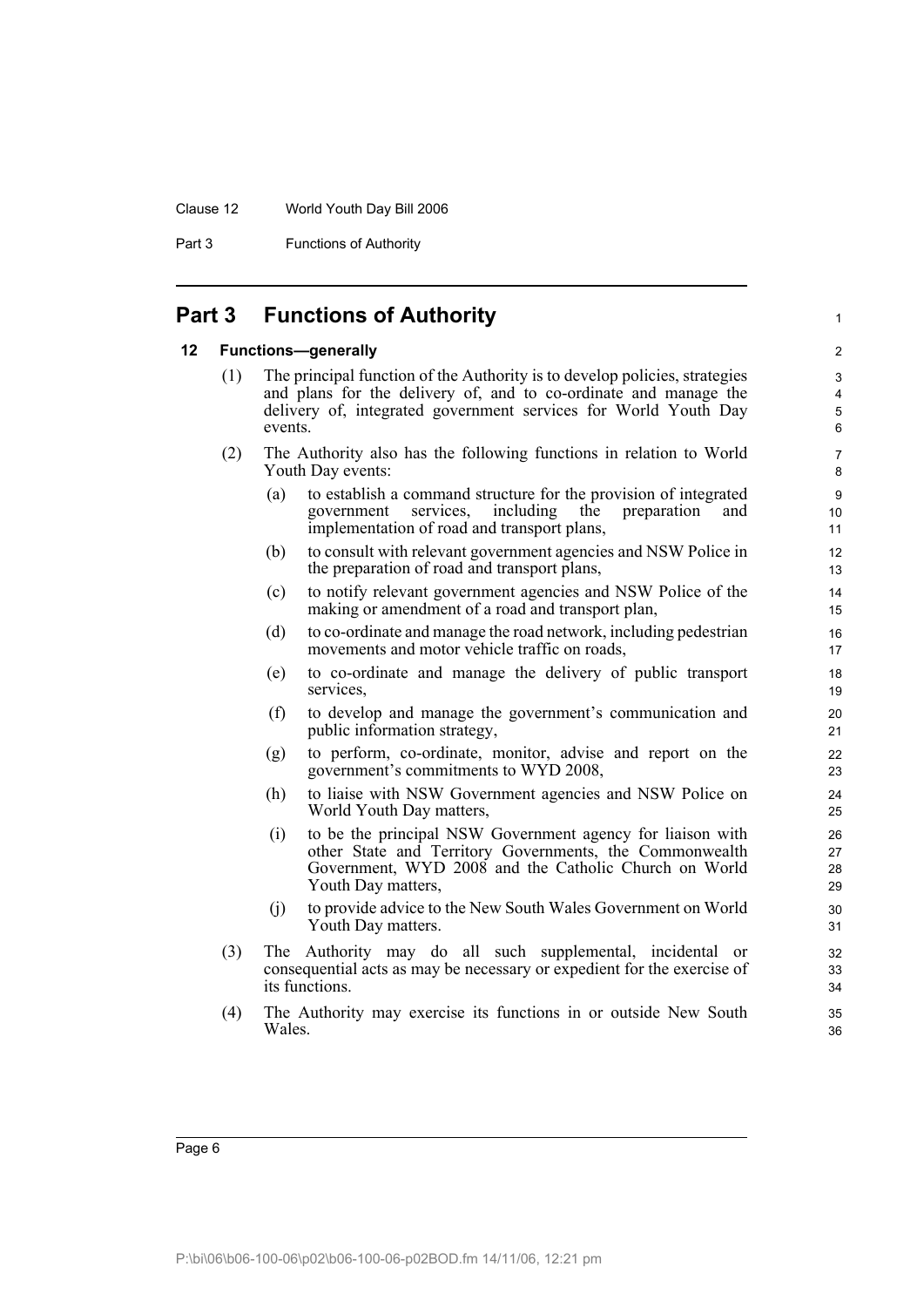| World Youth Day Bill 2006     | Clause 13 |
|-------------------------------|-----------|
| <b>Functions of Authority</b> | Part 3    |

|    | (5) | The Authority cannot, however, employ any staff.                                                                                                                                     | 1.          |
|----|-----|--------------------------------------------------------------------------------------------------------------------------------------------------------------------------------------|-------------|
|    |     | Note. Staff may be employed under Chapter 1A of the Public Sector Employment and Management Act 2002 in the Government Service to enable<br>the Authority to exercise its functions. | 2<br>3<br>4 |
|    | (6) | The Authority has such other functions as are conferred or imposed on<br>it by or under this or any other Act.                                                                       | 5<br>6      |
| 13 |     | Other functions concerning land                                                                                                                                                      | 7           |
|    |     | The Authority may, with the consent of the owner of any land, exercise                                                                                                               | 8           |
|    |     | in relation to the land any function that it could so exercise if it were the                                                                                                        | 9           |
|    |     | owner of the land.                                                                                                                                                                   | 10          |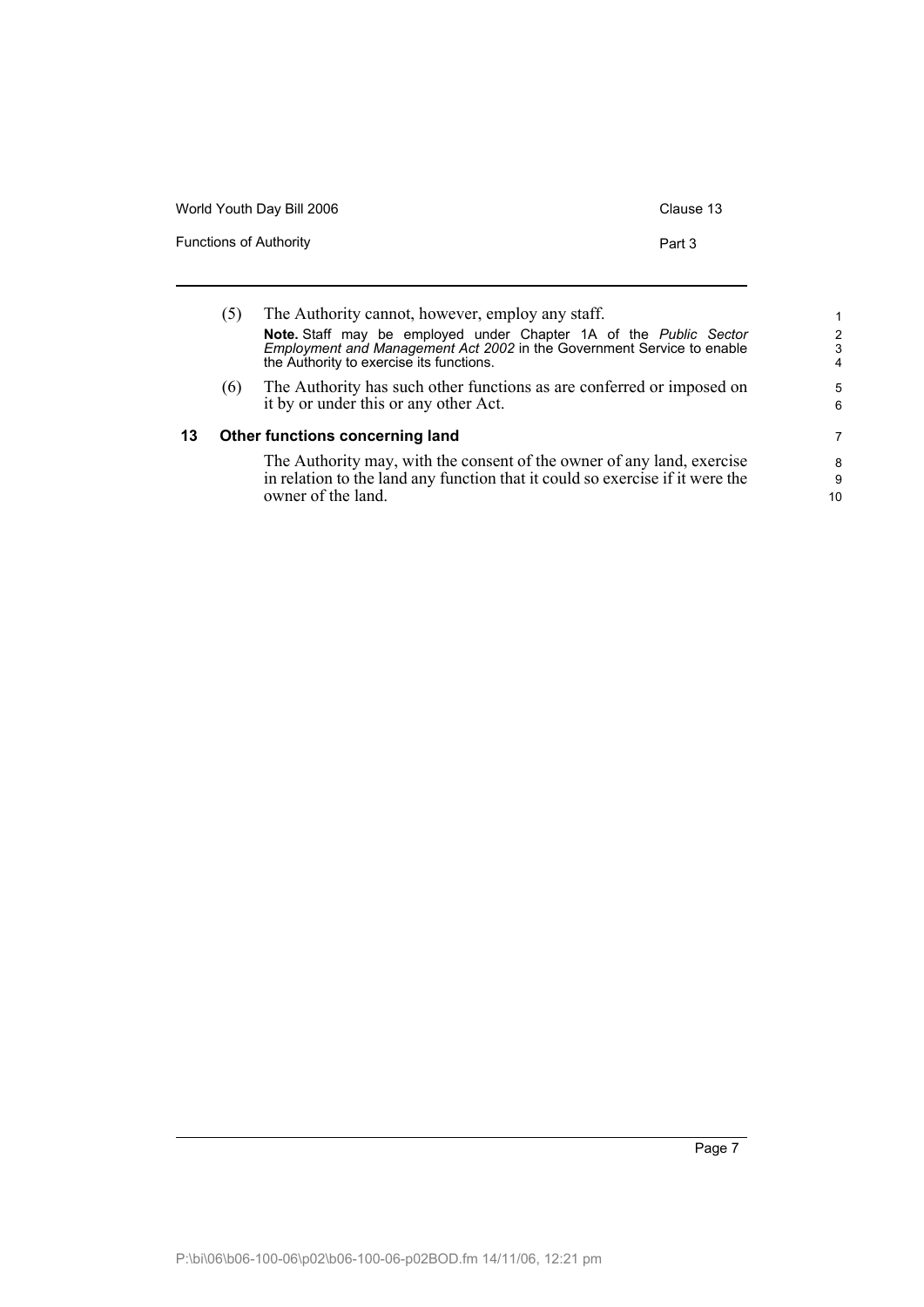#### Clause 14 World Youth Day Bill 2006

### **Part 4 Co-ordination and co-operation of government agencies**

#### **14 Obligations of government agencies**

A government agency has the following obligations in respect of World Youth Day events:

1  $\mathfrak{p}$ 

- (a) to co-operate with the Authority in the exercise of the Authority's functions, including complying with any reasonable request of the Authority for information to enable the Authority to exercise its functions,
- (b) to comply with the Authority's road and transport plan for a World Youth Day event in respect of which it has received notification by the Authority,
- (c) to provide resources and assistance in accordance with any request of the Authority that is authorised by or under this Act,
- (d) to notify the Authority of any proposed exercise of the agency's functions that may impact adversely on the exercise of the Authority's functions.

#### **15 Powers of government agencies**

Despite the provisions of any other Act or law, a government agency is:

- (a) authorised to exercise any of its functions in order to comply with a request, direction or decision of the Authority made or given under this Act, and
- (b) authorised and empowered to enter into agreements for the purposes of this Act with the Authority and may do or suffer anything necessary or expedient for carrying any such agreement into effect.

Page 8

P:\bi\06\b06-100-06\p02\b06-100-06-p02BOD.fm 14/11/06, 12:21 pm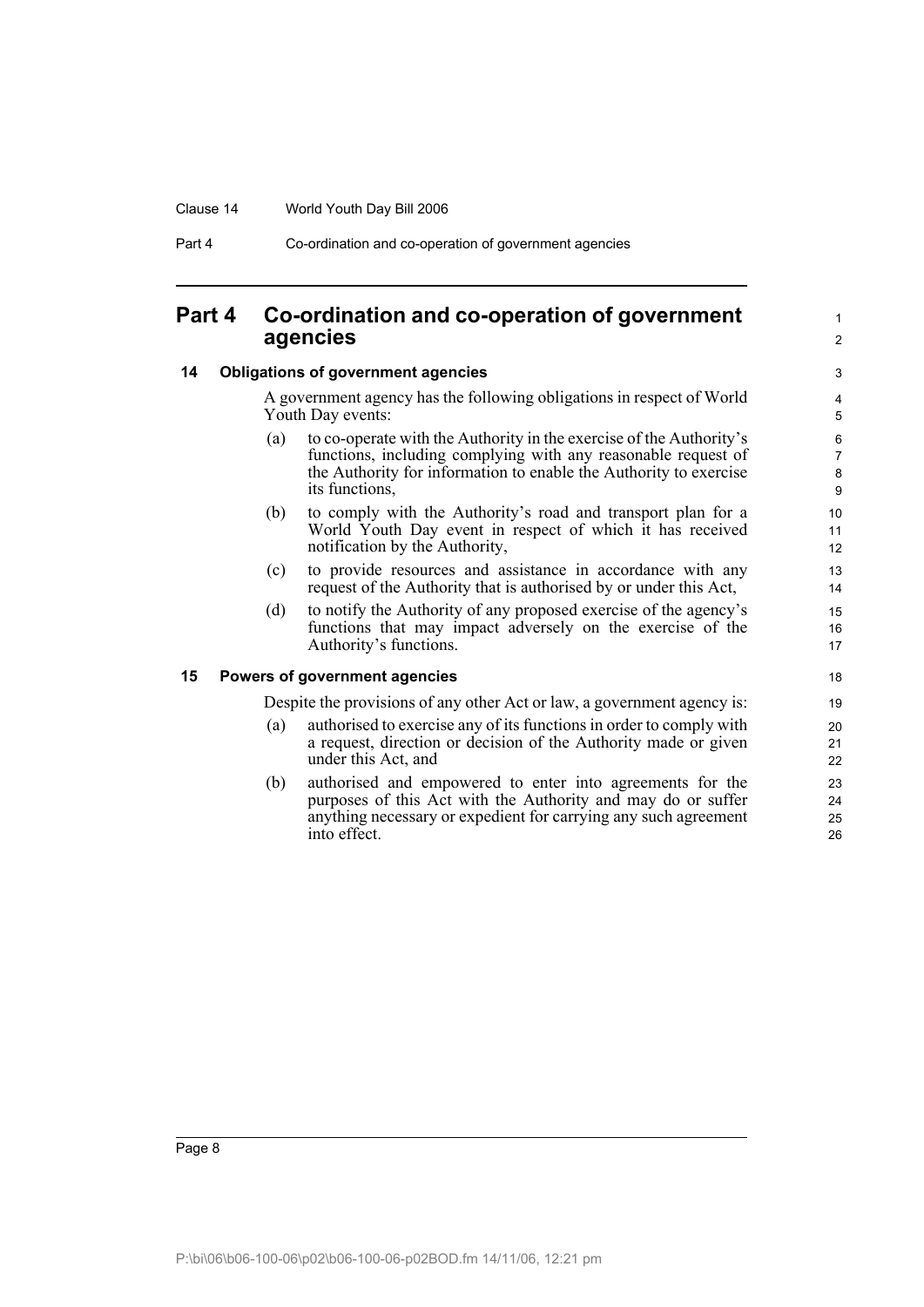| World Youth Day Bill 2006       | Clause 16 |
|---------------------------------|-----------|
| Management of roads and traffic | Part 5    |

| Part 5                                          |                   | <b>Management of roads and traffic</b>                                                                                                                                                                                                                    | 1                   |
|-------------------------------------------------|-------------------|-----------------------------------------------------------------------------------------------------------------------------------------------------------------------------------------------------------------------------------------------------------|---------------------|
|                                                 | <b>Division 1</b> | <b>Transport areas</b>                                                                                                                                                                                                                                    | $\overline{c}$      |
| 16                                              |                   | <b>Declaration of transport areas</b>                                                                                                                                                                                                                     | 3                   |
|                                                 | (1)               | The Minister may, by order published in the Gazette, declare an area<br>specified in the order to be a transport area.                                                                                                                                    | 4<br>5              |
|                                                 | (2)               | The Minister may make an order under this section only if the Minister<br>is satisfied that the order is required to enable integrated road and<br>transport services to be provided for a World Youth Day event.                                         | 6<br>7<br>8         |
|                                                 | (3)               | As soon as practicable after making an order under this section, the<br>Minister is to cause a copy of the order to be given to any government<br>agency that has any of the functions referred to in section $17(1)$ in the<br>transport area concerned. | 9<br>10<br>11<br>12 |
|                                                 | (4)               | A transport area order takes effect on the day the order is published in<br>the Gazette or on a later day specified in the order.                                                                                                                         | 13<br>14            |
|                                                 | (5)               | A transport area order remains in force for the period specified in the<br>order                                                                                                                                                                          | 15<br>16            |
| 17                                              |                   | Government agencies to comply with Authority's directions                                                                                                                                                                                                 | 17                  |
|                                                 | (1)               | The Authority may direct a government agency to exercise in a<br>particular way any of the following functions that the government<br>agency has in a transport area:                                                                                     | 18<br>19<br>20      |
|                                                 |                   | any function relating to the provision of transport,<br>(a)                                                                                                                                                                                               | 21                  |
|                                                 |                   | any function relating to the regulation or movement of traffic,<br>(b)                                                                                                                                                                                    | 22                  |
|                                                 |                   | any function relating to the provision, regulation or prohibition of<br>(c)<br>parking,                                                                                                                                                                   | 23<br>24            |
|                                                 |                   | any function that might impact on any of the functions of a<br>(d)<br>government agency referred to in paragraph (a), (b) or (c).                                                                                                                         | 25<br>26            |
|                                                 | (2)               | A government agency is to comply, as far as is reasonably possible, with<br>a direction given to it under this section.                                                                                                                                   | 27<br>28            |
| <b>Division 2</b><br>Road transport legislation |                   |                                                                                                                                                                                                                                                           | 29                  |
| 18                                              |                   | <b>Definitions-Division 2</b>                                                                                                                                                                                                                             | 30                  |
|                                                 | (1)               | In this Division:                                                                                                                                                                                                                                         | 31                  |
|                                                 |                   | road includes:                                                                                                                                                                                                                                            | 32                  |
|                                                 |                   | a road related area, and<br>(a)                                                                                                                                                                                                                           | 33                  |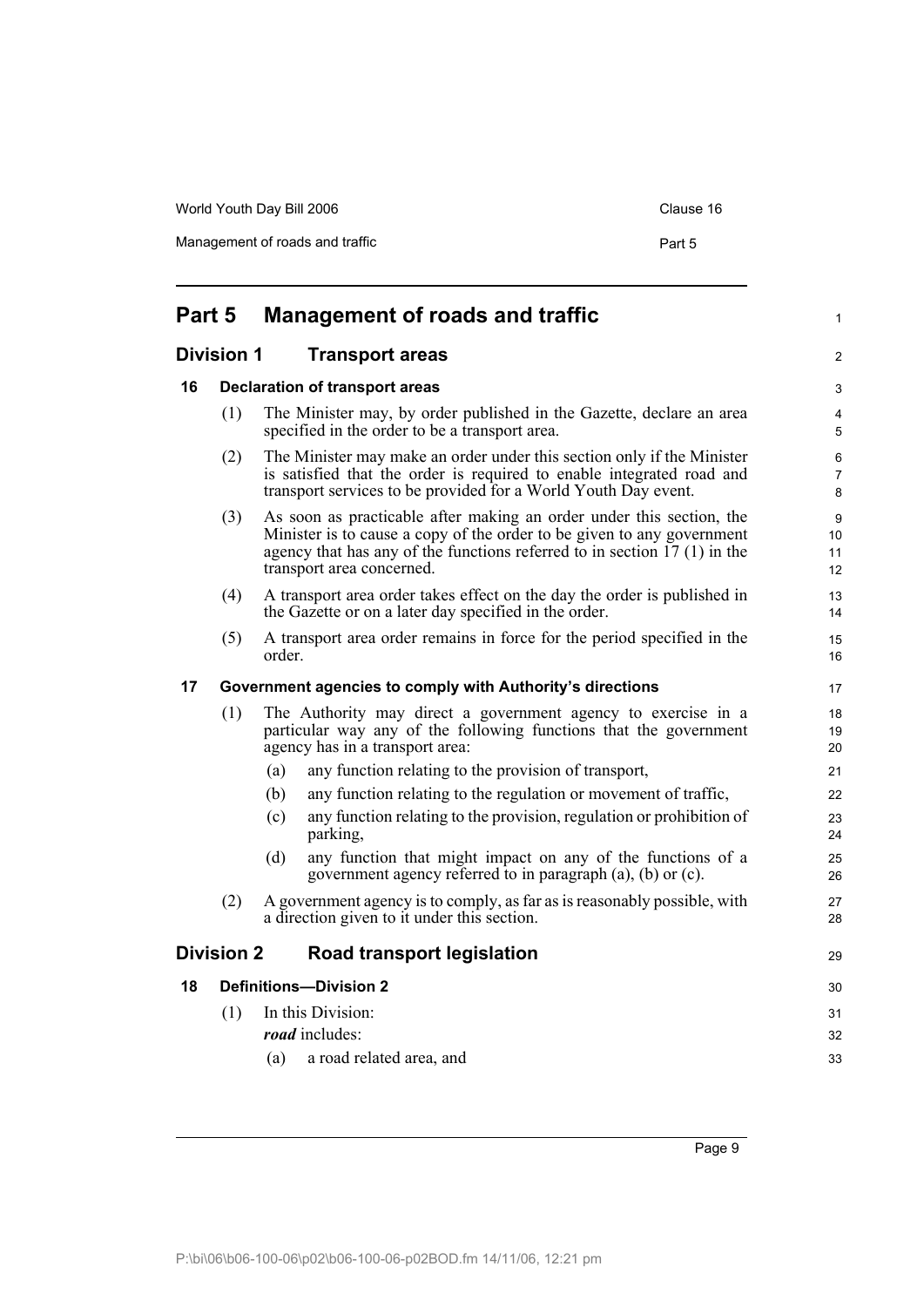### Clause 19 World Youth Day Bill 2006

Part 5 Management of roads and traffic

|    |     | (b)<br>a private road, being an area that:                                                                                                                                                                                                                                                                                          | $\mathbf{1}$                                |
|----|-----|-------------------------------------------------------------------------------------------------------------------------------------------------------------------------------------------------------------------------------------------------------------------------------------------------------------------------------------|---------------------------------------------|
|    |     | is not, or is not generally, open to or used by the public, and<br>(i)                                                                                                                                                                                                                                                              | $\overline{2}$                              |
|    |     | is developed for, or has as one of its main uses, the driving<br>(ii)<br>or riding of motor vehicles.                                                                                                                                                                                                                               | $\ensuremath{\mathsf{3}}$<br>$\overline{4}$ |
|    |     | road transport legislation has the same meaning as in the Road<br>Transport (General) Act 2005.                                                                                                                                                                                                                                     | 5<br>6                                      |
|    |     | $WYD08$ lane—see section 21 (3).                                                                                                                                                                                                                                                                                                    | $\overline{7}$                              |
|    | (2) | Words and expressions used in this Division that are defined in the road<br>transport legislation have the same meanings as in that legislation.                                                                                                                                                                                    | 8<br>9                                      |
| 19 |     | Relationship with road transport legislation                                                                                                                                                                                                                                                                                        | 10                                          |
|    | (1) | This Division is to be construed with and as if it formed part of the road<br>transport legislation.                                                                                                                                                                                                                                | 11<br>12                                    |
|    | (2) | However, unless otherwise specified, in this Division:                                                                                                                                                                                                                                                                              | 13                                          |
|    |     | references to provisions are references to provisions of this Act,<br>(a)<br>and                                                                                                                                                                                                                                                    | 14<br>15                                    |
|    |     | references to this Act are references to the World Youth Day Act<br>(b)<br>2006.                                                                                                                                                                                                                                                    | 16<br>17                                    |
|    | (3) | In the event of an inconsistency between this Division and the road<br>transport legislation, this Division prevails to the extent of the<br>inconsistency.                                                                                                                                                                         | 18<br>19<br>20                              |
|    | (4) | The provisions of this Division and section 50 (Claims for<br>compensation) have effect despite Part 2.1 of the Road Transport<br>(General) Act 2005.                                                                                                                                                                               | 21<br>22<br>23                              |
| 20 |     | <b>WYD08 lane signs</b>                                                                                                                                                                                                                                                                                                             | 24                                          |
|    | (1) | A sign that is a reasonable likeness (within the meaning of rule 316 (4)<br>of the <i>Australian Road Rules</i> ) of the diagram prescribed by the<br>regulations under the Road Transport (Safety and Traffic Management)<br>Act 1999 as a WYD08 lane sign is a WYD08 lane sign for the purposes<br>of this Division.              | 25<br>26<br>27<br>28<br>29                  |
|    | (2) | A sign that is a reasonable likeness (within the meaning of rule $316(4)$ )<br>of the <i>Australian Road Rules</i> ) of the diagram prescribed by the<br>regulations under the Road Transport (Safety and Traffic Management)<br>Act 1999 as an end WYD08 lane sign is an end WYD08 lane sign for<br>the purposes of this Division. | 30<br>31<br>32<br>33<br>34                  |
|    | (3) | A sign to which this section applies is a prescribed traffic control device<br>for the purposes of Part 4 of the Road Transport (Safety and Traffic<br>Management) Act 1999.                                                                                                                                                        | 35<br>36<br>37                              |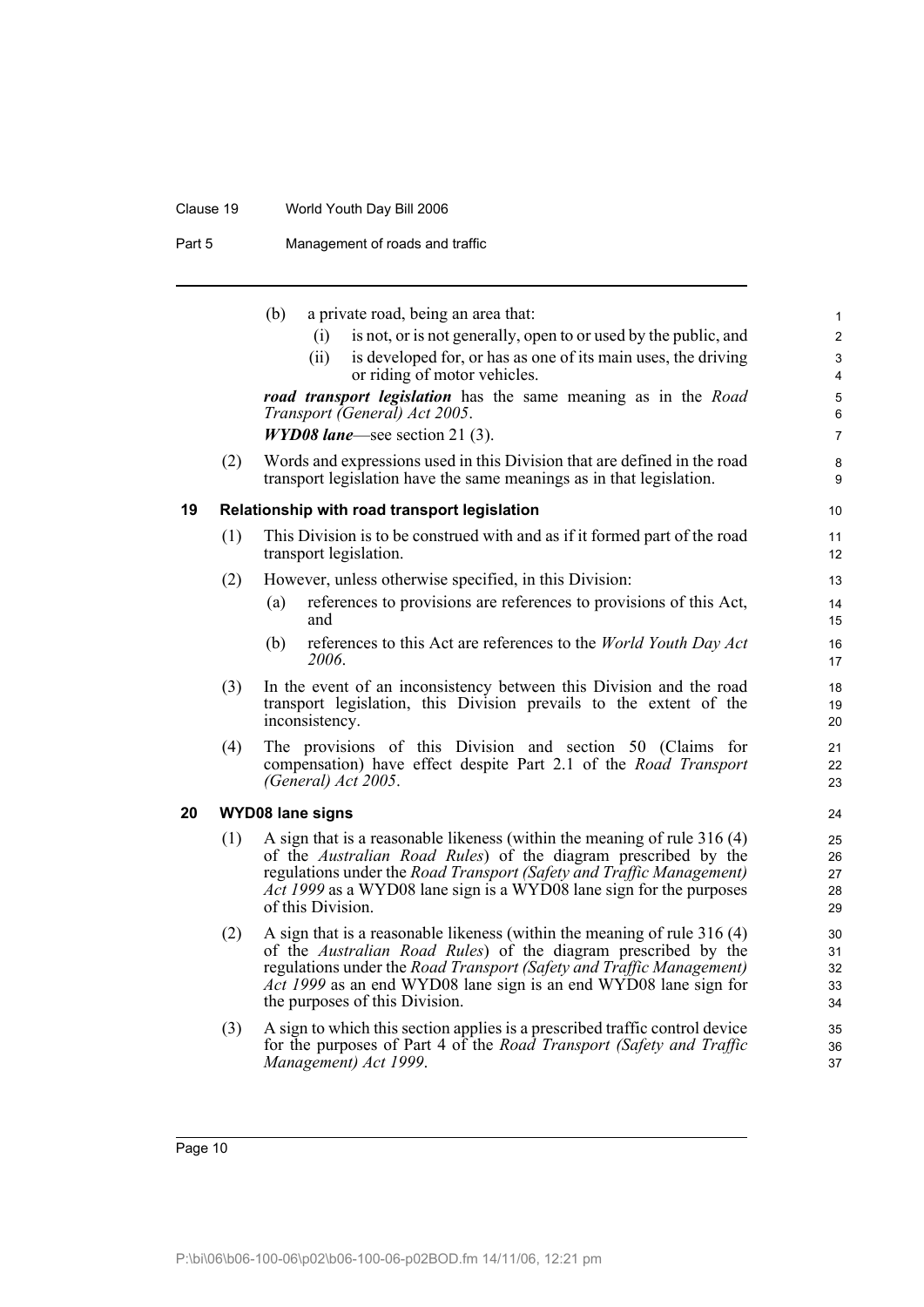| World Youth Day Bill 2006       | Clause 21 |
|---------------------------------|-----------|
| Management of roads and traffic | Part 5    |

| 21 |  |  | Use of lanes |
|----|--|--|--------------|
|----|--|--|--------------|

|    | (1) | A driver must not drive, during the World Youth Day period, in a<br>WYD08 lane unless:                                                                                                                                                               | $\overline{c}$<br>3  |
|----|-----|------------------------------------------------------------------------------------------------------------------------------------------------------------------------------------------------------------------------------------------------------|----------------------|
|    |     | the driver is driving:<br>(a)                                                                                                                                                                                                                        | 4                    |
|    |     | (i)<br>a vehicle that displays, in accordance with instructions<br>given by the Authority, a permit issued by the Authority to<br>drive in a WYD08 lane, or                                                                                          | 5<br>6<br>7          |
|    |     | a public bus or taxi, or<br>(ii)                                                                                                                                                                                                                     | 8                    |
|    |     | a police vehicle or an emergency vehicle, or<br>(iii)                                                                                                                                                                                                | 9                    |
|    |     | the driver is driving in the WYD08 lane in the same<br>(b)<br>circumstances as a driver is permitted to drive in a transit lane<br>under rule 158 of the Australian Road Rules.                                                                      | 10<br>11<br>12       |
|    |     | Maximum penalty: \$2,200.                                                                                                                                                                                                                            | 13                   |
|    | (2) | A person may ride a bicycle in a WYD08 lane.                                                                                                                                                                                                         | 14                   |
|    | (3) | A <i>WYD08 lane</i> is a marked lane, or part of a marked lane:                                                                                                                                                                                      | 15                   |
|    |     | beginning at a WYD08 lane sign, and<br>(a)                                                                                                                                                                                                           | 16                   |
|    |     | (b)<br>ending at an end WYD08 lane sign.                                                                                                                                                                                                             | 17                   |
|    | (4) | Words and expressions used in this section that are defined in the<br><i>Australian Road Rules</i> have the same meanings as in those Rules.                                                                                                         | 18<br>19             |
| 22 |     | <b>Issue of WYD08 lane permits by Authority</b>                                                                                                                                                                                                      | 20                   |
|    |     | The Authority may issue a permit authorising the driving of a vehicle in<br>a WYD08 lane.                                                                                                                                                            | 21<br>22             |
| 23 |     | Road closures—integrated road and transport services                                                                                                                                                                                                 | 23                   |
|    | (1) | This section applies to roads within transport areas.                                                                                                                                                                                                | 24                   |
|    | (2) | The RTA may, at the direction of the Authority, close a road for any<br>length of time during the World Youth Day period for the purpose of<br>providing integrated road and transport services for a World Youth Day<br>event.                      | 25<br>26<br>27<br>28 |
|    | (3) | A road cannot be closed under this section unless the RTA has, not less<br>than 7 days before the proposed closure, given public notice of the<br>proposed closure by a notice published in a newspaper circulating<br>generally in New South Wales. | 29<br>30<br>31<br>32 |
| 24 |     | Road closures-World Youth Day events                                                                                                                                                                                                                 | 33                   |
|    | (1) | This section applies to roads whether or not the roads are within a<br>transport area.                                                                                                                                                               | 34<br>35             |

Page 11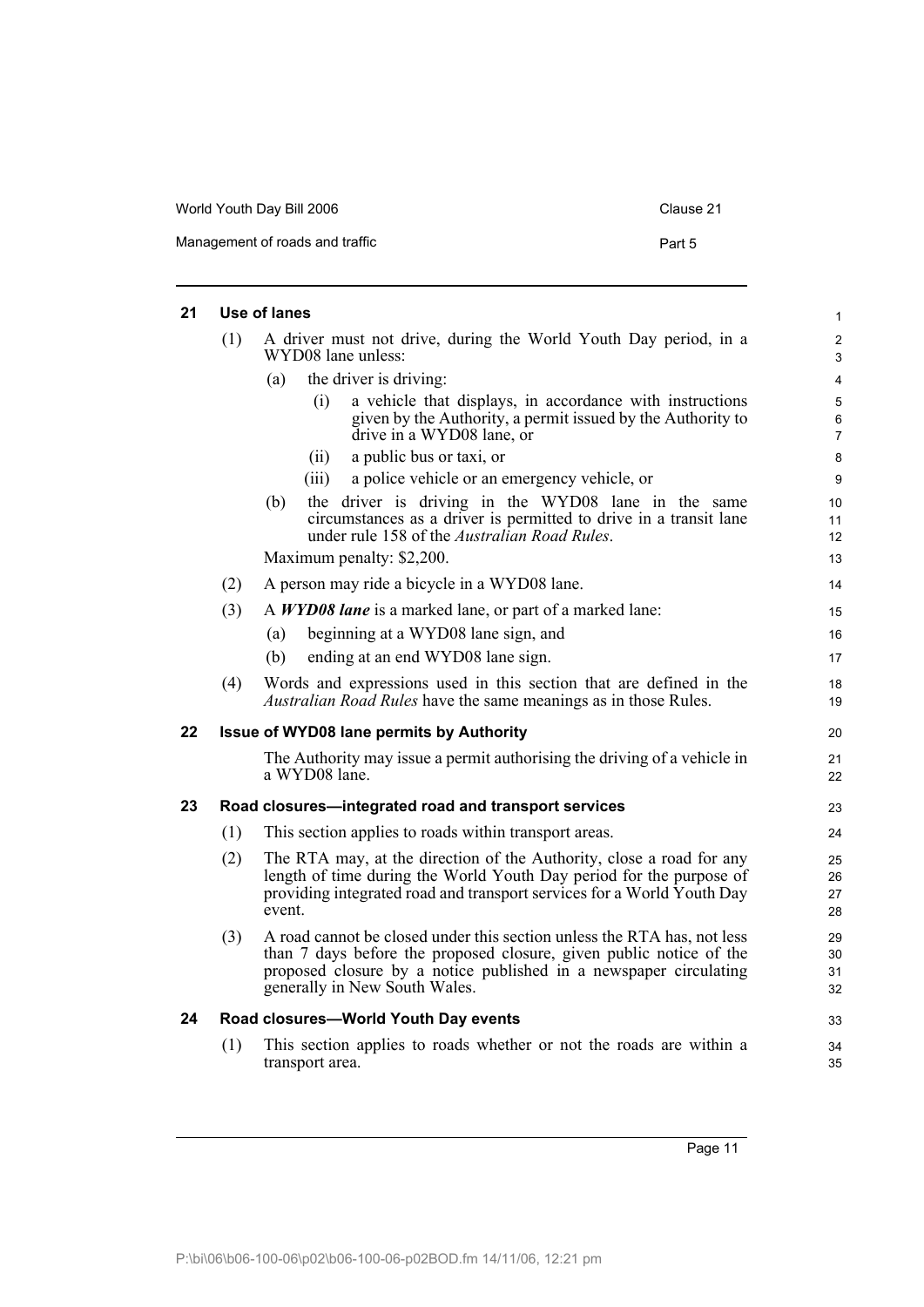### Clause 25 World Youth Day Bill 2006

Part 5 Management of roads and traffic

|    | (2) |     | The Authority may prepare a traffic management plan, or plans, for all<br>roads on which activities associated with World Youth Day events are<br>to be conducted.                                                                                                                                                                                                           | $\mathbf{1}$<br>$\overline{c}$<br>3 |
|----|-----|-----|------------------------------------------------------------------------------------------------------------------------------------------------------------------------------------------------------------------------------------------------------------------------------------------------------------------------------------------------------------------------------|-------------------------------------|
|    | (3) |     | The Authority may, in accordance with a traffic management plan:                                                                                                                                                                                                                                                                                                             | $\overline{\mathbf{4}}$             |
|    |     | (a) | control and regulate traffic in any manner and for any purpose,<br>and                                                                                                                                                                                                                                                                                                       | 5<br>6                              |
|    |     | (b) | temporarily close a road, or part of a road, at any time and for any<br>purpose.                                                                                                                                                                                                                                                                                             | $\boldsymbol{7}$<br>8               |
|    | (4) |     | A traffic management plan may, with the consent of the owner or<br>occupier of a private road, apply to a private road in the same way as it<br>applies to roads that are not private roads, subject to subsection (5).                                                                                                                                                      | 9<br>10<br>11                       |
|    | (5) |     | A traffic management plan cannot authorise the closure of a private road<br>unless the owner or occupier of the private road has consented to the<br>closure. Such a consent may be given generally or in a particular case<br>or class of cases.                                                                                                                            | 12<br>13<br>14<br>15                |
|    | (6) |     | A traffic management plan is to be prepared in consultation with the<br>RTA and does not have effect unless and until the RTA has consented<br>in writing to the plan.                                                                                                                                                                                                       | 16<br>17<br>18                      |
|    | (7) |     | The consent of the RTA under subsection $(6)$ is taken to be a consent for<br>the purposes of the <i>Roads Act 1993</i> and the road transport legislation in<br>so far as the consent of the RTA would, but for this subsection, be<br>required under that Act or that legislation in relation to any matter dealt<br>with in or arising under the traffic management plan. | 19<br>20<br>21<br>22<br>23          |
|    | (8) |     | A traffic management plan may be amended from time to time.<br>Subsection (6) applies to the amendment of a traffic management plan<br>in the same way as it applies to a traffic management plan.                                                                                                                                                                           | 24<br>25<br>26                      |
|    | (9) |     | A road cannot be closed under this section unless the RTA has, not less<br>than 7 days before the proposed closure, given public notice of the<br>proposed closure by a notice published in a newspaper circulating<br>generally in New South Wales.                                                                                                                         | 27<br>28<br>29<br>30                |
| 25 |     |     | Road closures-short periods                                                                                                                                                                                                                                                                                                                                                  | 31                                  |
|    | (1) |     | This section applies to roads whether or not the roads are within a<br>transport area.                                                                                                                                                                                                                                                                                       | 32<br>33                            |
|    | (2) |     | The RTA may, at the direction of the Authority, close a road for a period<br>not exceeding 3 consecutive days during the World Youth Day period<br>for any of the following purposes:                                                                                                                                                                                        | 34<br>35<br>36                      |
|    |     | (a) | facilitating the conduct of a World Youth Day event,                                                                                                                                                                                                                                                                                                                         | 37                                  |
|    |     | (b) | controlling and regulating vehicular or pedestrian traffic at or<br>near any World Youth Day venue or facility,                                                                                                                                                                                                                                                              | 38<br>39                            |
|    |     |     |                                                                                                                                                                                                                                                                                                                                                                              |                                     |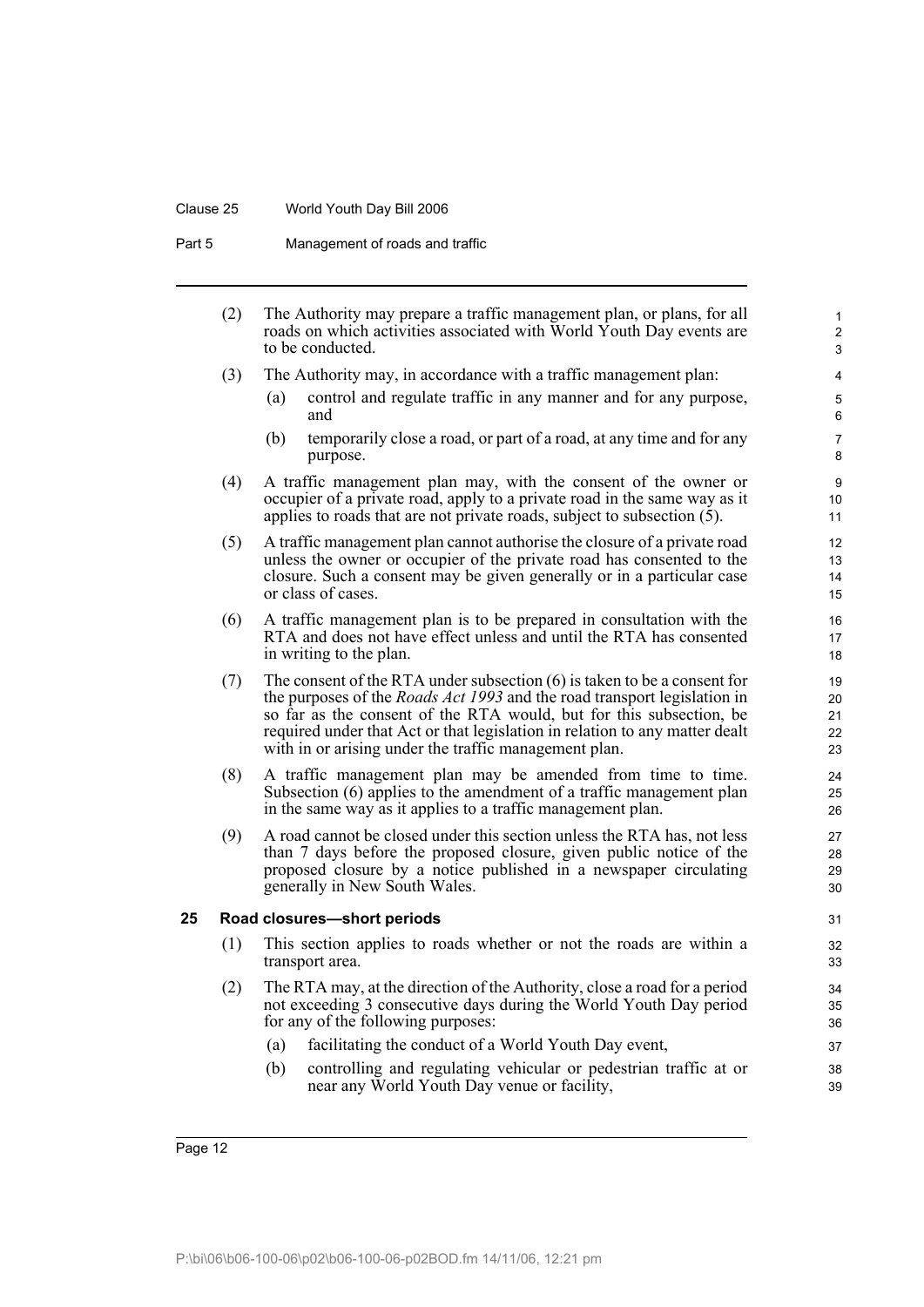|    | Management of roads and traffic<br>Part 5 |                                                                                                                                                                                                                                                                                                                                                                                                                                                                               |                                        |
|----|-------------------------------------------|-------------------------------------------------------------------------------------------------------------------------------------------------------------------------------------------------------------------------------------------------------------------------------------------------------------------------------------------------------------------------------------------------------------------------------------------------------------------------------|----------------------------------------|
|    |                                           | (c)<br>ensuring the safety of persons,<br>(d)<br>protecting property from damage.                                                                                                                                                                                                                                                                                                                                                                                             | $\mathbf{1}$<br>$\overline{2}$         |
|    | (3)                                       | It is not necessary to give public notice of the closure of a road under<br>this section.                                                                                                                                                                                                                                                                                                                                                                                     | 3<br>4                                 |
| 26 |                                           | Road closure to be for shortest possible period                                                                                                                                                                                                                                                                                                                                                                                                                               | 5                                      |
|    |                                           | It is the duty of the RTA and the Authority to ensure that a road is not<br>closed under this Division for a period longer than is necessary to serve<br>the purpose for which the road is closed.                                                                                                                                                                                                                                                                            | 6<br>7<br>8                            |
| 27 |                                           | Offences relating to road closures                                                                                                                                                                                                                                                                                                                                                                                                                                            | 9                                      |
|    | (1)                                       | If, under this Division, a road is closed to vehicles (whether or not it is<br>also closed to pedestrians) by the use of a sign or barrier, a person must<br>not bring a vehicle onto the road contrary to the sign or by removing,<br>interfering with or going beyond the barrier, except as permitted by an<br>authorised person.                                                                                                                                          | 10<br>11<br>12<br>13<br>14             |
|    |                                           | Maximum penalty: \$5,000.                                                                                                                                                                                                                                                                                                                                                                                                                                                     | 15                                     |
|    | (2)                                       | If, under this Division, a road is closed to vehicles (whether or not it is<br>also closed to pedestrians) by the use of a sign or barrier, a person in<br>charge of a vehicle situated on the road who is informed by an<br>authorised person that the road is closed and directed by an authorised<br>person to remove the vehicle from the road must remove the vehicle<br>from the road as soon as practicable after the direction is given.<br>Maximum penalty: \$5,000. | 16<br>17<br>18<br>19<br>20<br>21<br>22 |
|    | (3)                                       | If, under this Division, a road is closed to pedestrians (whether or not it<br>is also closed to vehicles) by the use of a sign or barrier, a person must<br>not enter the road contrary to the sign or by removing, interfering with<br>or going beyond the barrier, except as permitted by an authorised<br>person.<br>Maximum penalty: \$5,000.                                                                                                                            | 23<br>24<br>25<br>26<br>27<br>28       |
|    | (4)                                       | If, under this Division, a road is closed to pedestrians (whether or not it<br>is also closed to vehicles) by the use of a sign or barrier, a person on the<br>road who is informed by an authorised person that the road is closed and<br>directed by an authorised person to leave the road must leave the road<br>as soon as practicable after the direction is given.<br>Maximum penalty: \$5,000.                                                                        | 29<br>30<br>31<br>32<br>33<br>34       |
|    | (5)                                       | A person must not damage, remove or interfere with a sign or barrier<br>erected or provided for the purpose of closing a road under this<br>Division, except as permitted by an authorised person.<br>Maximum penalty: \$5,000.                                                                                                                                                                                                                                               | 35<br>36<br>37<br>38                   |

World Youth Day Bill 2006 Clause 26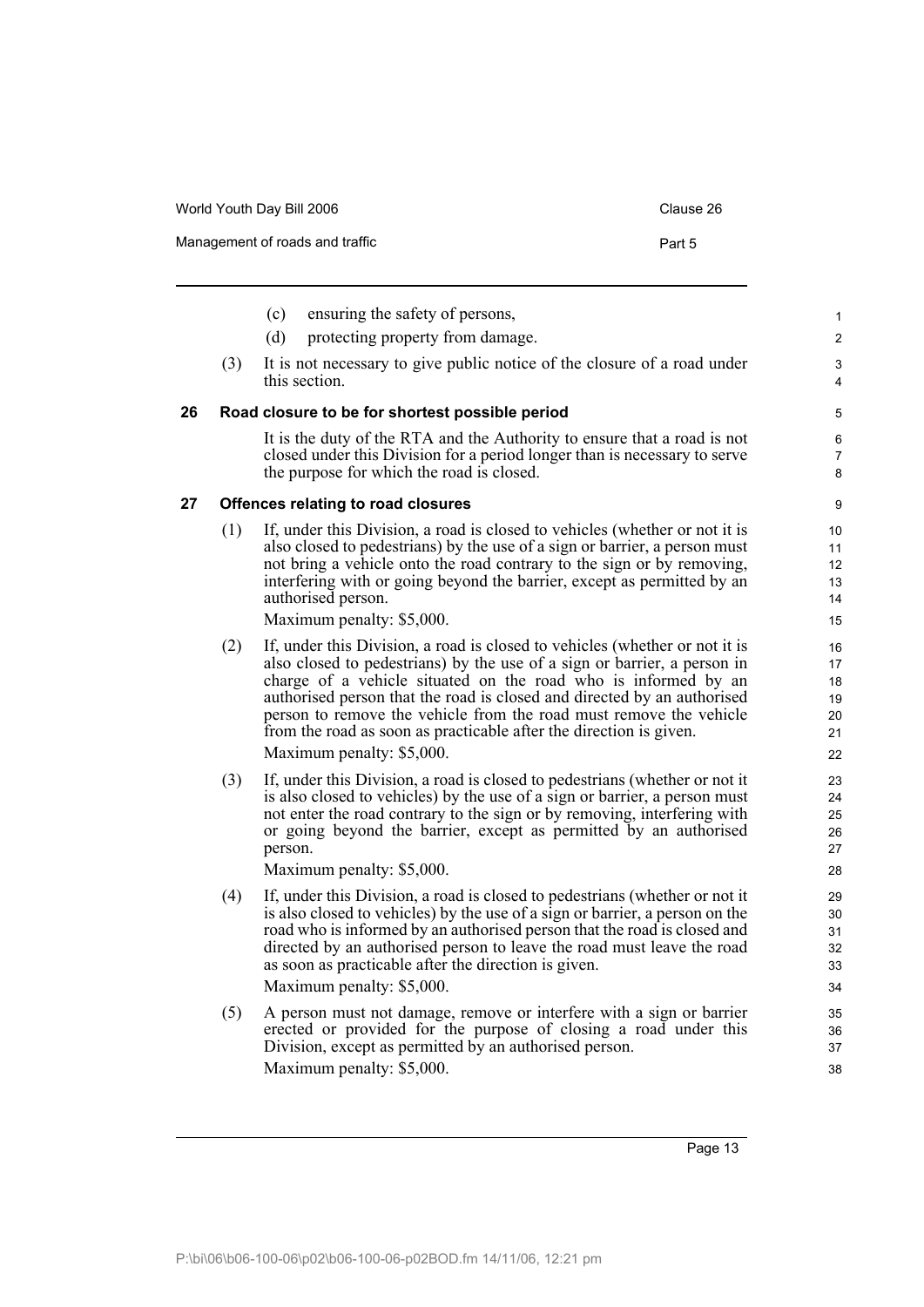### Clause 28 World Youth Day Bill 2006

 $\overline{\phantom{a}}$ 

Part 5 Management of roads and traffic

|    | (6) |                   | In this section, <i>authorised person</i> means a person authorised by the<br>RTA or the Authority, or a police officer.                                                                                                                                                                                                                                                                                                                                                           | $\mathbf{1}$<br>2                      |
|----|-----|-------------------|------------------------------------------------------------------------------------------------------------------------------------------------------------------------------------------------------------------------------------------------------------------------------------------------------------------------------------------------------------------------------------------------------------------------------------------------------------------------------------|----------------------------------------|
| 28 |     |                   | <b>Effect of road closure</b>                                                                                                                                                                                                                                                                                                                                                                                                                                                      | $\ensuremath{\mathsf{3}}$              |
|    |     | Act.              | A road, or any part of a road, does not cease to be a road for the purposes<br>of the road transport legislation, the Motor Accidents Compensation Act<br>1999 or any other Act or law because it is closed or access to it is<br>restricted or the use of it is restricted under this Division or any other                                                                                                                                                                       | 4<br>5<br>$\,6$<br>$\overline{7}$<br>8 |
| 29 |     |                   | Removal of unattended motor vehicles-generally                                                                                                                                                                                                                                                                                                                                                                                                                                     | 9                                      |
|    | (1) | (a)<br>(b)<br>(c) | This section applies to an unattended motor vehicle or trailer that:<br>is standing unlawfully, or<br>constitutes a danger to persons or property, or<br>is causing an obstruction.                                                                                                                                                                                                                                                                                                | 10<br>11<br>12<br>13                   |
|    | (2) |                   | The Authority may declare that, for the whole or any specified part of<br>the World Youth Day period, section 76 of the Road Transport (Safety<br>and Traffic Management) Act 1999 applies to motor vehicles or trailers<br>to which this section applies on the following places in the same way as<br>it applies to an unattended motor vehicle or trailer unlawfully standing<br>on a prescribed place within the meaning of that section:                                      | 14<br>15<br>16<br>17<br>18<br>19       |
|    |     | (a)               | a WYD08 lane,                                                                                                                                                                                                                                                                                                                                                                                                                                                                      | 20                                     |
|    |     | (b)               | a road that has been closed under this Division,                                                                                                                                                                                                                                                                                                                                                                                                                                   | 21                                     |
|    |     | (c)               | a specified parking space,                                                                                                                                                                                                                                                                                                                                                                                                                                                         | 22                                     |
|    |     | (d)               | a road notified by the Minister by order published in the Gazette<br>as a World Youth Day route,                                                                                                                                                                                                                                                                                                                                                                                   | 23<br>24                               |
|    |     | (e)               | a road or area designated by signs erected by the Authority or the<br>RTA as a tow-away area.                                                                                                                                                                                                                                                                                                                                                                                      | 25<br>26                               |
| 30 |     |                   | Removal of unattended motor vehicles-breach of parking restrictions                                                                                                                                                                                                                                                                                                                                                                                                                | 27                                     |
|    |     |                   | The Authority may declare that, for the whole or any specified part of<br>the World Youth Day period, section 76 of the <i>Road Transport</i> (Safety<br>and Traffic Management) Act 1999 applies to unattended motor<br>vehicles or trailers that are parked on specified roads in breach of a<br>parking restriction in the same way as it applies to an unattended motor<br>vehicle or trailer unlawfully standing on a prescribed place within the<br>meaning of that section. | 28<br>29<br>30<br>31<br>32<br>33<br>34 |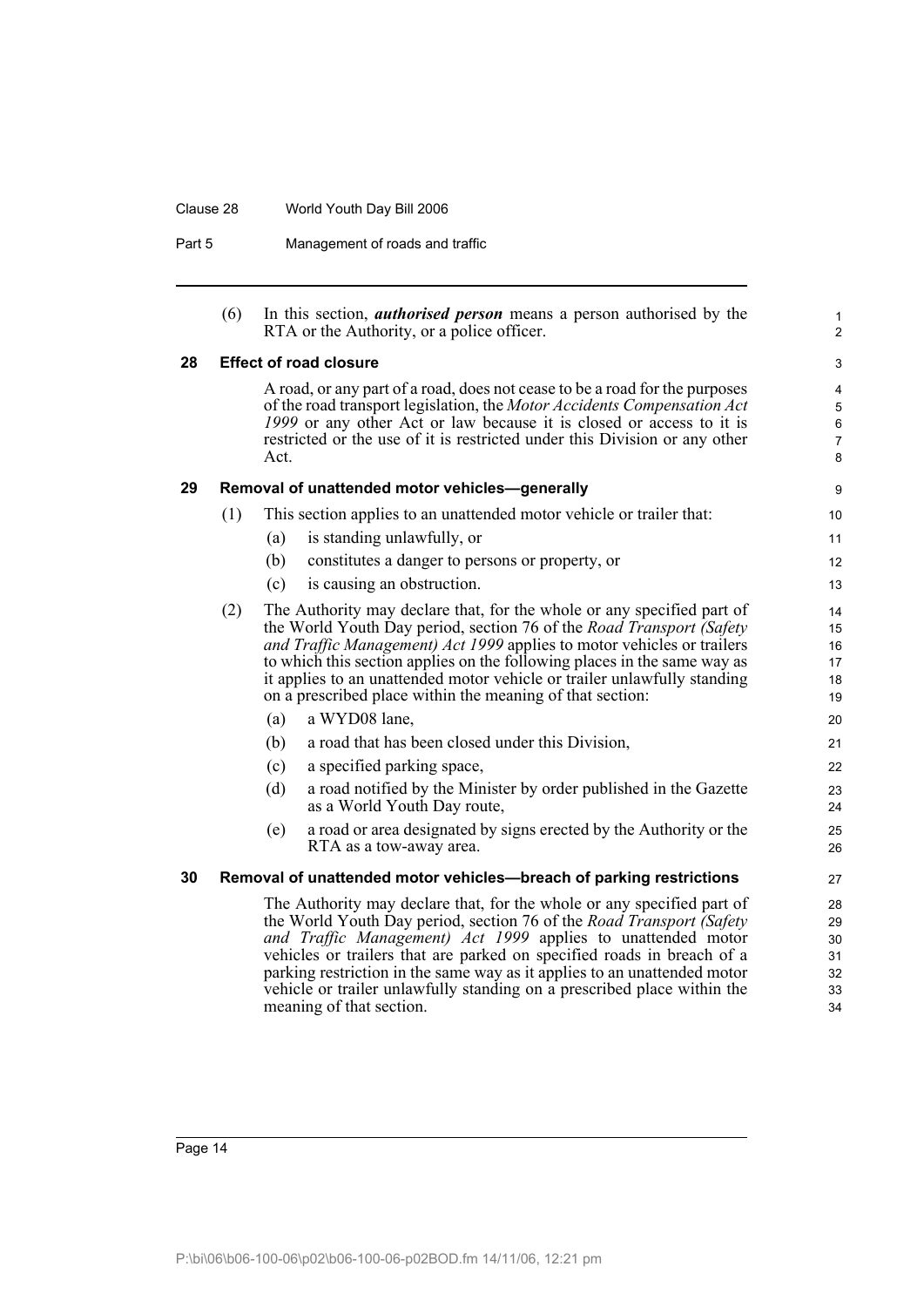| World Youth Day Bill 2006       | Clause 31 |
|---------------------------------|-----------|
| Management of roads and traffic | Part 5    |

#### **31 Declarations under sections 29 and 30**

A declaration under section 29 or 30 is to be published in a newspaper circulating generally in New South Wales and has effect from the date of publication or, if a later date is specified in the declaration for that purpose, on the later date so specified.

#### **32 Removal of unattended motor vehicles—emergencies**

- (1) At any time during the World Youth Day period, the Chief Executive Officer may direct an authorised officer to remove an unattended motor vehicle or trailer from a road within a transport area if the Chief Executive Officer is of the opinion that it is necessary to do so.
- (2) The provisions of section 76 (2)–(8A) of the *Road Transport (Safety and Traffic Management) Act 1999* apply to the removal of an unattended motor vehicle or trailer in accordance with this section in the same way as they apply to the removal of an unattended motor vehicle or trailer in accordance with that section.
- (3) However, it is not necessary that the unattended motor vehicle or trailer is standing unlawfully.
- (4) In this section, *authorised officer* has the same meaning as in section 76 of the *Road Transport (Safety and Traffic Management) Act 1999*.

#### **33 Penalty notices**

For the avoidance of doubt, and without limiting the application of any other powers of prosecution or enforcement under the road transport legislation, penalty notices may be issued under the road transport legislation in relation to offences created by this Division.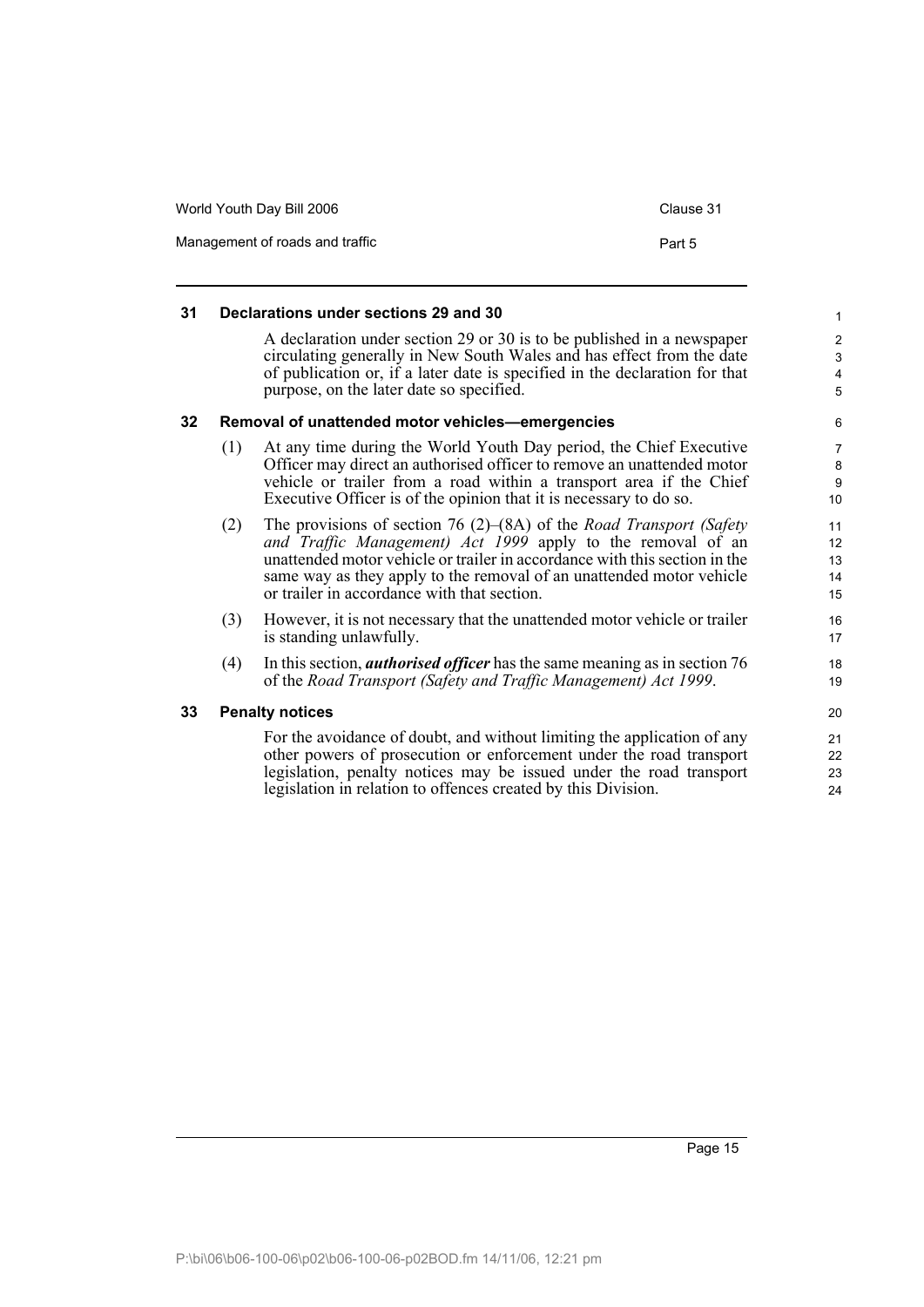### Clause 34 World Youth Day Bill 2006

Part 6 Crown Lands Act 1989

# **Part 6 Crown Lands Act 1989**

| 34 |     | <b>Relationship with Crown Lands Act 1989</b>                                                                                                                                                                                                                                                                                                                                              | $\overline{2}$             |
|----|-----|--------------------------------------------------------------------------------------------------------------------------------------------------------------------------------------------------------------------------------------------------------------------------------------------------------------------------------------------------------------------------------------------|----------------------------|
|    | (1) | This Part is to be construed with and as if it formed part of the Crown<br>Lands Act 1989.                                                                                                                                                                                                                                                                                                 | 3<br>4                     |
|    | (2) | However, unless otherwise specified, in this Part:                                                                                                                                                                                                                                                                                                                                         | 5                          |
|    |     | references to provisions are references to provisions of this Act,<br>(a)<br>and                                                                                                                                                                                                                                                                                                           | 6<br>$\overline{7}$        |
|    |     | references to this Act are references to the <i>World Youth Day Act</i><br>(b)<br>2006.                                                                                                                                                                                                                                                                                                    | 8<br>9                     |
|    | (3) | In the event of an inconsistency between this Part and the Crown Lands<br>Act 1989, this Part prevails to the extent of the inconsistency.                                                                                                                                                                                                                                                 | 10 <sup>1</sup><br>11      |
| 35 |     | Use of reserves                                                                                                                                                                                                                                                                                                                                                                            | 12 <sup>2</sup>            |
|    | (1) | In this section, <i>reserve</i> and <i>reserve trust</i> have the same meanings as in<br>section 78 of the Crown Lands Act 1989.                                                                                                                                                                                                                                                           | 13<br>14                   |
|    | (2) | Nothing in the <i>Crown Lands Act 1989</i> or an instrument made under that<br>Act, including the by-laws or a plan of management for a reserve,<br>prevents or restricts the use of a reserve, with the consent of the reserve<br>trust which is the trustee of the reserve or the council that manages the<br>reserve on behalf of the reserve trust, for any of the following purposes: | 15<br>16<br>17<br>18<br>19 |
|    |     | a World Youth Day event,<br>(a)                                                                                                                                                                                                                                                                                                                                                            | 20                         |
|    |     | development for the purposes of temporary World Youth Day<br>(b)<br>venues and facilities.                                                                                                                                                                                                                                                                                                 | 21<br>22                   |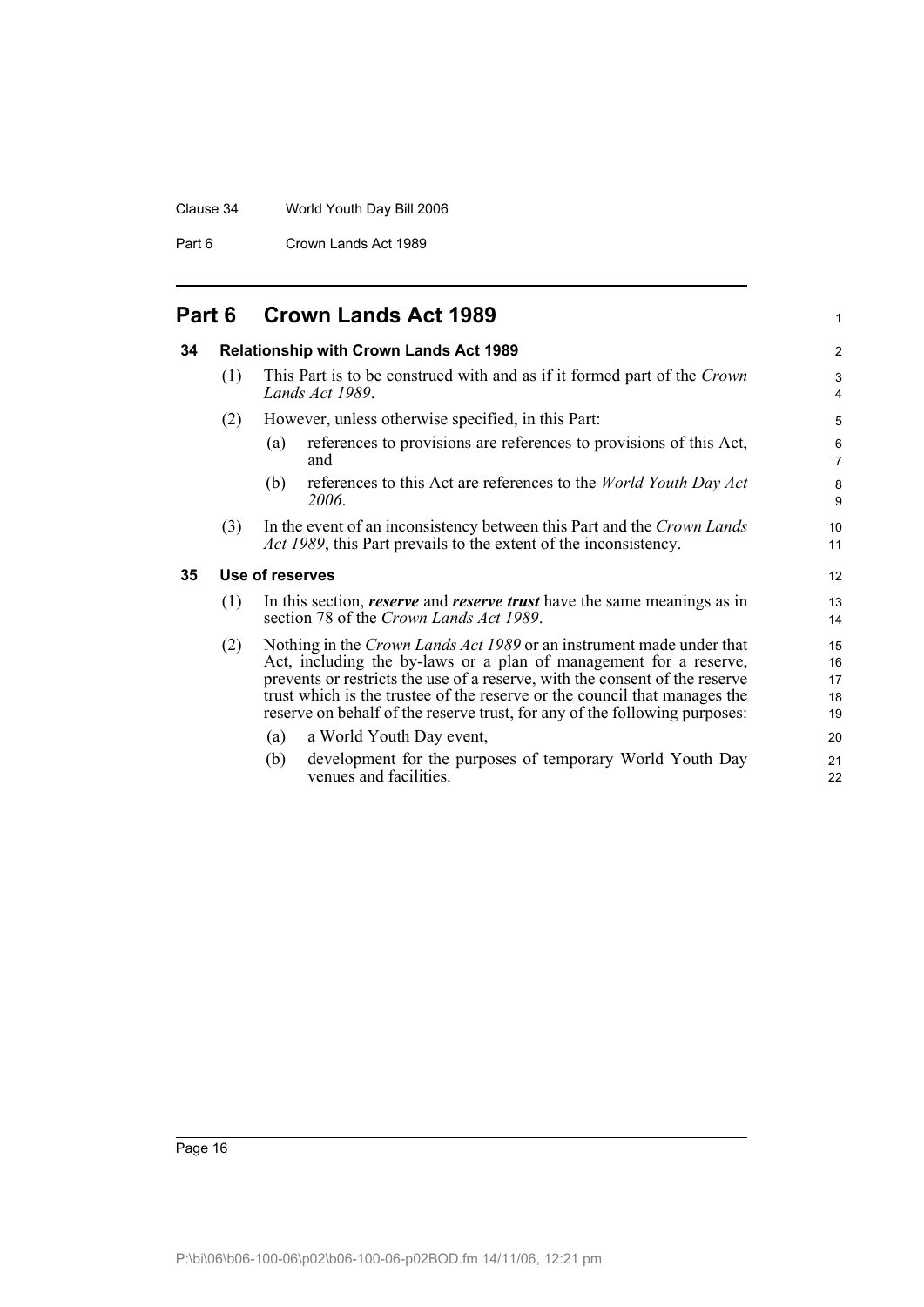| World Youth Day Bill 2006                      | Clause 36 |
|------------------------------------------------|-----------|
| Environmental Planning and Assessment Act 1979 | Part 7    |

### **Part 7 Environmental Planning and Assessment Act 1979**

#### **36 Relationship with Environmental Planning and Assessment Act 1979** (1) This Part is to be construed with and as if it formed part of the *Environmental Planning and Assessment Act 1979*. (2) However, unless otherwise specified, in this Part: (a) references to provisions are references to provisions of this Act, and (b) references to this Act are references to the *World Youth Day Act 2006*. (3) In the event of an inconsistency between this Part and the *Environmental Planning and Assessment Act 1979*, this Part prevails to the extent of the inconsistency. **37 Modification of environmental planning instruments and development consents** (1) Until 1 August 2008, a person who is authorised or permitted to carry out a permitted activity on land by or under this Act, or a policy, strategy or plan prepared and implemented by the Authority for the purposes of this Act, may carry out that activity on land despite the fact that the carrying out of the activity is not authorised by or is contrary to or inconsistent with: (a) the provisions of an environmental planning instrument applying to the land, or (b) the terms or conditions of a development consent applying to the land. (2) For the purposes of subsection (1), a *permitted activity* means: (a) the use of land for any purpose, or (b) the erection or use of structures or buildings on the land, or (c) the demolition or removal of any such structures, or (d) the carrying out of any work, or (e) anything done pursuant to a declaration under section 43. (3) The Authority may impose conditions on the carrying out of a permitted activity by a person as referred to in subsection (1). (4) Subsection (1) does not apply to the carrying out of a permitted activity in contravention of any such condition.  $\overline{a}$ 4 5 6 7 8  $\alpha$ 10 11 12 13 14 15 16 17 18 19 20 21  $22$ 23 24 25 26 27 28 29 30 31 32 33 34 35

Page 17

1  $\mathfrak{p}$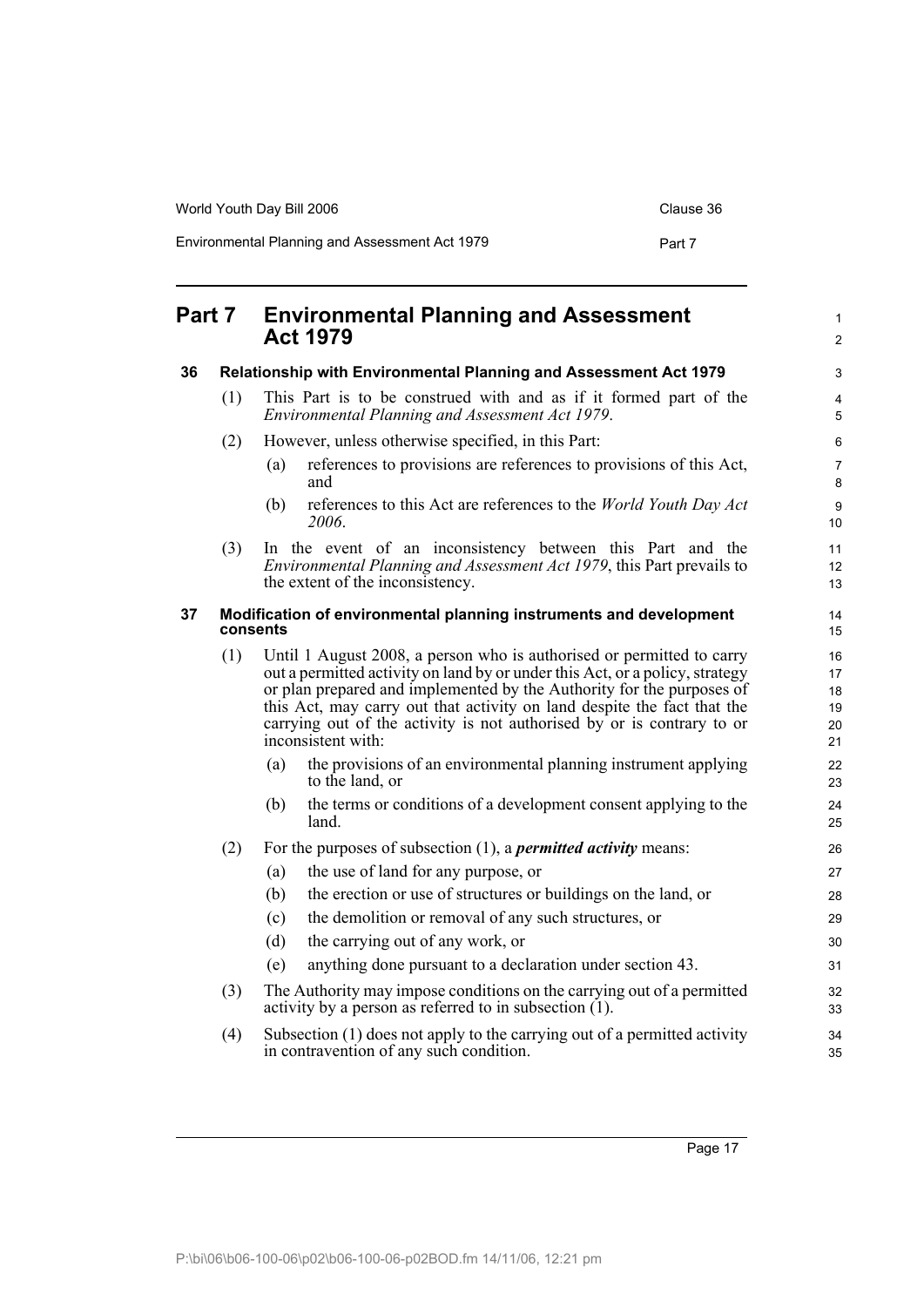#### Clause 37 World Youth Day Bill 2006

| Part 7 | Environmental Planning and Assessment Act 1979 |
|--------|------------------------------------------------|
|--------|------------------------------------------------|

| (5) | If a building or structure is erected before 1 August 2008 in reliance on<br>subsection (1) and is not removed or demolished before that date, the<br>Environmental Planning and Assessment Act 1979 and any relevant<br>instrument made under that Act apply on and after 1 August 2008 to the<br>building or structure as if subsection (1) had not authorised its erection. |  |
|-----|--------------------------------------------------------------------------------------------------------------------------------------------------------------------------------------------------------------------------------------------------------------------------------------------------------------------------------------------------------------------------------|--|
| (6) | Until 1 August 2008, a person does not breach the terms or conditions<br>of a development consent applying to land that regulates:                                                                                                                                                                                                                                             |  |

- (a) the hours of operation of an activity (including a business) on or in relation to the land, or
- (b) the means of access to the land, or
- (c) the emission of noise, including permissible noise levels, on or from the land, or
- (d) activities that affect the amenity of the locality,

by the doing of anything that is reasonably necessary to be done by or under, or as a consequence of the operation of, this Act, that is reasonably necessary to be done in order to comply with or give effect to a policy, strategy or plan prepared and implemented by the Authority for the purposes of this Act or that is done pursuant to a declaration under section 43.

(7) In this section, *development consent* includes an approval under Part 3A of the *Environmental Planning and Assessment Act 1979*.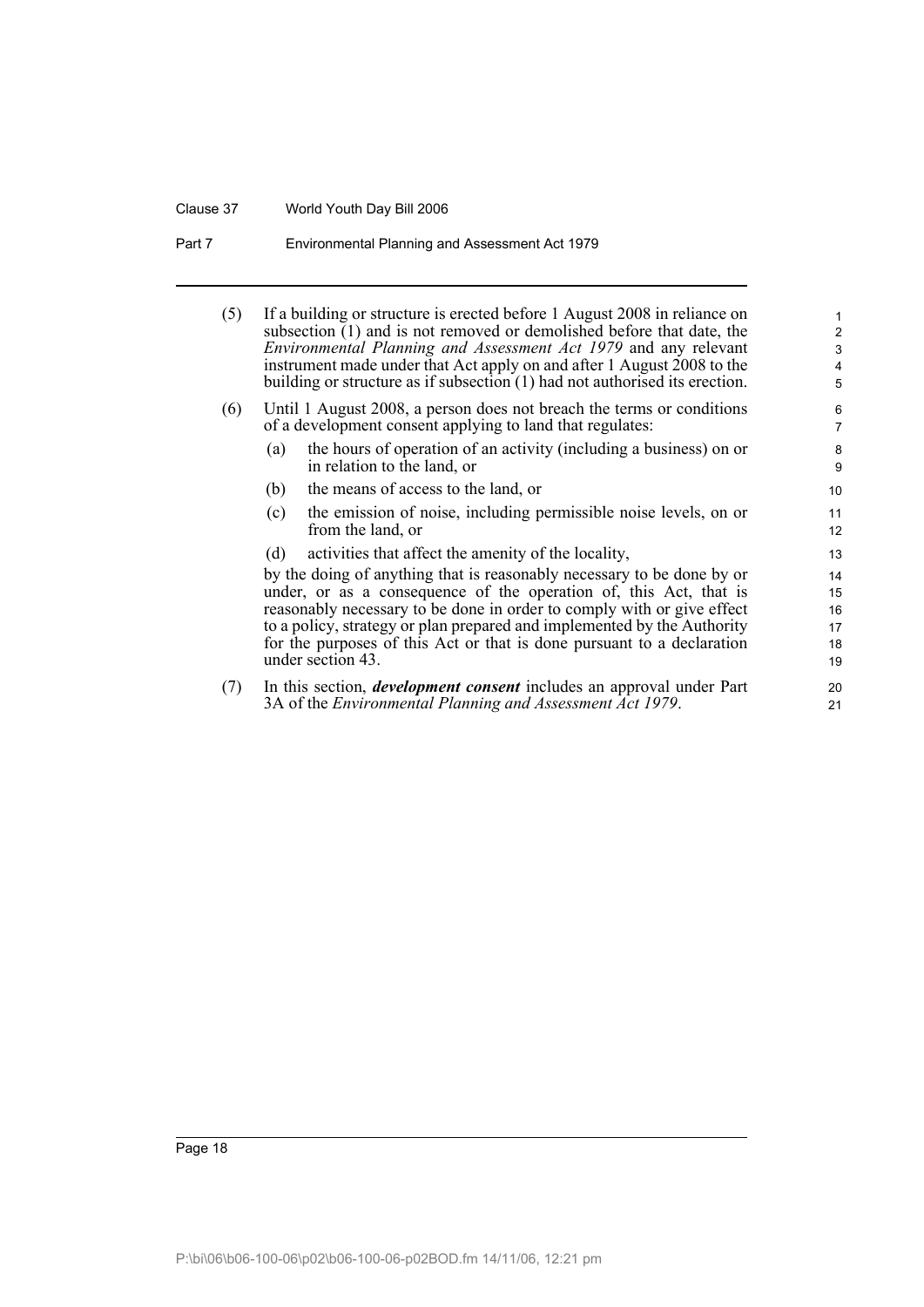World Youth Day Bill 2006 Clause 38 Local Government Act 1993 **Part 8** 

| Part 8 |     | <b>Local Government Act 1993</b>                                                                                                                                                                                                                                                                                                                                                                            | $\mathbf{1}$                     |
|--------|-----|-------------------------------------------------------------------------------------------------------------------------------------------------------------------------------------------------------------------------------------------------------------------------------------------------------------------------------------------------------------------------------------------------------------|----------------------------------|
| 38     |     | <b>Relationship with Local Government Act 1993</b>                                                                                                                                                                                                                                                                                                                                                          | $\overline{c}$                   |
|        | (1) | This Part is to be construed with and as if it formed part of the <i>Local</i><br>Government Act 1993.                                                                                                                                                                                                                                                                                                      | $\ensuremath{\mathsf{3}}$<br>4   |
|        | (2) | However, unless otherwise specified, in this Part:                                                                                                                                                                                                                                                                                                                                                          | $\mathbf 5$                      |
|        |     | references to provisions are references to provisions of this Act,<br>(a)<br>and                                                                                                                                                                                                                                                                                                                            | 6<br>$\overline{7}$              |
|        |     | references to this Act are references to the World Youth Day Act<br>(b)<br>2006.                                                                                                                                                                                                                                                                                                                            | $\bf8$<br>9                      |
|        | (3) | In the event of an inconsistency between this Part and the <i>Local</i><br>Government Act 1993, this Part prevails to the extent of the<br>inconsistency.                                                                                                                                                                                                                                                   | 10<br>11<br>12                   |
| 39     |     | <b>Modification of certain approvals</b>                                                                                                                                                                                                                                                                                                                                                                    | 13                               |
|        | (1) | A person who is authorised or permitted to do anything by or under this<br>Act, or a policy, strategy or plan prepared and implemented by the<br>Authority for the purposes of this Act, may do that thing despite the fact<br>that the doing of it is not authorised by or is contrary to, or inconsistent<br>with, the terms or conditions of an approval granted under the Local<br>Government Act 1993. | 14<br>15<br>16<br>17<br>18<br>19 |
|        | (2) | Without limiting subsection $(1)$ , a thing is done under this Act if it is<br>done pursuant to a declaration under section 43.                                                                                                                                                                                                                                                                             | 20<br>21                         |
|        | (3) | A person does not breach the terms or conditions of an approval relating<br>to:                                                                                                                                                                                                                                                                                                                             | 22<br>23                         |
|        |     | the management of waste, being an approval under paragraph 1,<br>(a)<br>2, 3 or 4 of Part C of the Table to section 68 of the Local<br>Government Act 1993, or                                                                                                                                                                                                                                              | 24<br>25<br>26                   |
|        |     | the hours during which an activity may take place, or<br>(b)                                                                                                                                                                                                                                                                                                                                                | 27                               |
|        |     | the means of access to land or premises, or<br>(c)                                                                                                                                                                                                                                                                                                                                                          | 28                               |
|        |     | (d)<br>the emission of noise, including permissible noise levels, or                                                                                                                                                                                                                                                                                                                                        | 29                               |
|        |     | the effect of an activity on the amenity of the locality,<br>(e)                                                                                                                                                                                                                                                                                                                                            | 30                               |
|        |     | by the doing of anything that is reasonably necessary to be done by or<br>under, or as a consequence of the operation of, this Act, that is<br>reasonably necessary to be done in order to comply with or give effect<br>to a policy, strategy or plan prepared and implemented by the Authority<br>for the purposes of this Act or that is done pursuant to a declaration                                  | 31<br>32<br>33<br>34<br>35       |

Page 19

36

under section 43.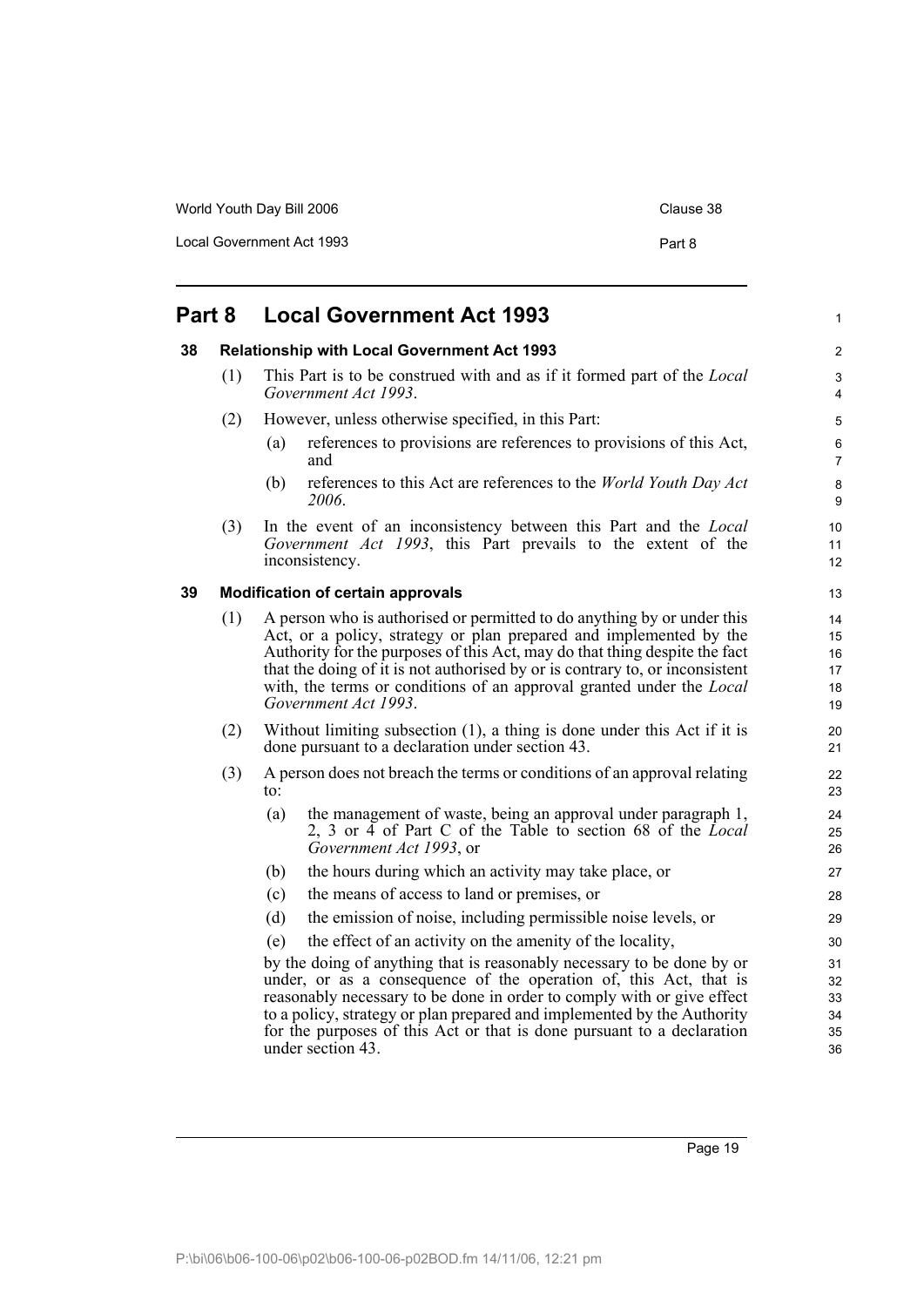Clause 40 World Youth Day Bill 2006

Part 8 Local Government Act 1993

(4) A person who is exempt from the requirement to obtain an approval under section 68 of the *Local Government Act 1993* does not cease to be exempt from the requirement by the doing of anything that is reasonably necessary to be done under, or as a consequence of the operation of, this Act, that is reasonably necessary to be done in order to comply with or give effect to a policy, strategy or plan prepared and implemented by the Authority for the purposes of this Act or that is done pursuant to a declaration under section 43.

#### **40 Use of community land**

- (1) Nothing in the *Local Government Act 1993* or an instrument under that Act, including a plan of management for community land, prevents or restricts the use of community land, with the approval of the council, for any of the following purposes:
	- (a) events approved by the Authority,
	- (b) development for the purposes of temporary World Youth Day venues and facilities,
	- (c) an activity or a community event associated with a World Youth Day event and held during the World Youth Day period.
- (2) For the purpose of obtaining an approval of the council under subsection (1), the use of community land for a purpose specified in that subsection is taken to be an activity prescribed by the regulations as referred to in paragraph 10 of Part F of the Table to section 68 of the *Local Government Act 1993*.

#### **41 Authorised persons**

An employee of a council who is an authorised person for the purposes of the *Local Government Act 1993* and who exercises functions during the World Youth Day period for another council is taken to have been authorised by that other council to exercise those functions and to be an authorised person for the purposes of that Act in relation to that other council.

24 25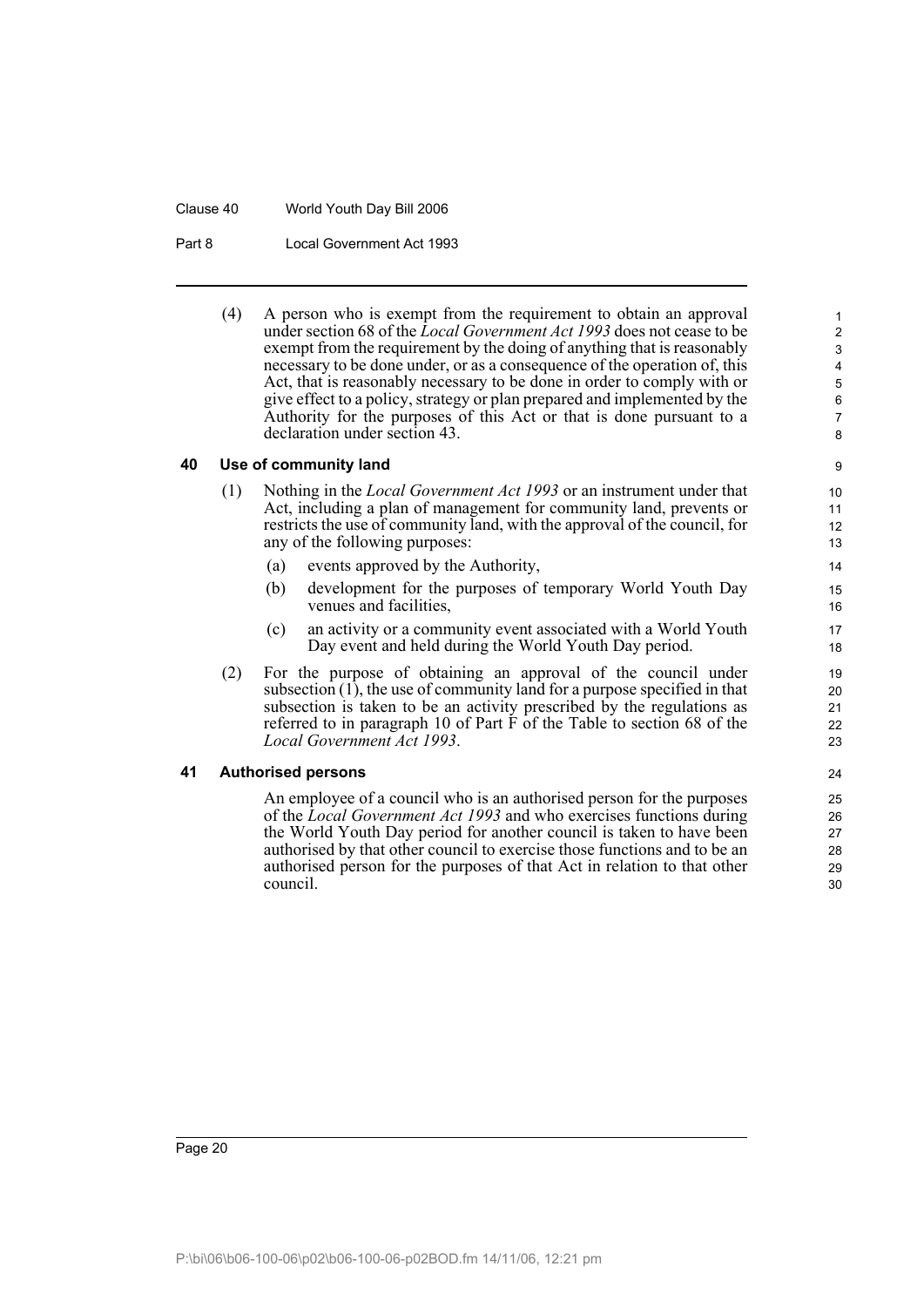| World Youth Day Bill 2006                         | Clause 42 |
|---------------------------------------------------|-----------|
| Protection of the Environment Operations Act 1997 | Part 9    |

# **Part 9 Protection of the Environment Operations Act 1997**

#### **42 Relationship with Protection of the Environment Operations Act 1997**

- (1) This Part is to be construed with and as if it formed part of the *Protection of the Environment Operations Act 1997*.
- (2) However, unless otherwise specified, in this Part:
	- (a) references to provisions are references to provisions of this Act, and
	- (b) references to this Act are references to the *World Youth Day Act 2006*.
- (3) In the event of an inconsistency between this Part and the *Protection of the Environment Operations Act 1997*, this Part prevails to the extent of the inconsistency.

#### **43 Modification of environmental impacts**

- (1) The Authority may declare that any person specified in the declaration may carry out such activities as are so specified, being activities that, in the opinion of the Authority, are necessary for, or ancillary to, or otherwise associated with the conduct of World Youth Day events, on such days during the World Youth Day period and during such hours as are so specified.
- (2) The specification of a person or activity in a declaration may be by means of a class or description of persons or activities.
- (3) A declaration may prohibit a person from causing, permitting or allowing the emission of noise from premises on which activities are carried out at a noise level which, when measured at any point outside the premises, exceeds a specified level. Such a prohibition may be enforced as if it were contained in a noise control notice issued under section 264 of the *Protection of the Environment Operations Act 1997*.
- (4) Before making a declaration, the Authority must consult with the EPA concerning the proposed terms of the declaration and must also take into consideration the noise impacts, or the likely noise impacts, of the activity or activities on residents.
- (5) A declaration is to be published in the Gazette.
- (6) A declaration takes effect on the day it is published in the Gazette or, if a later day is specified in the declaration for that purpose, on the later day so specified.

1  $\mathfrak{p}$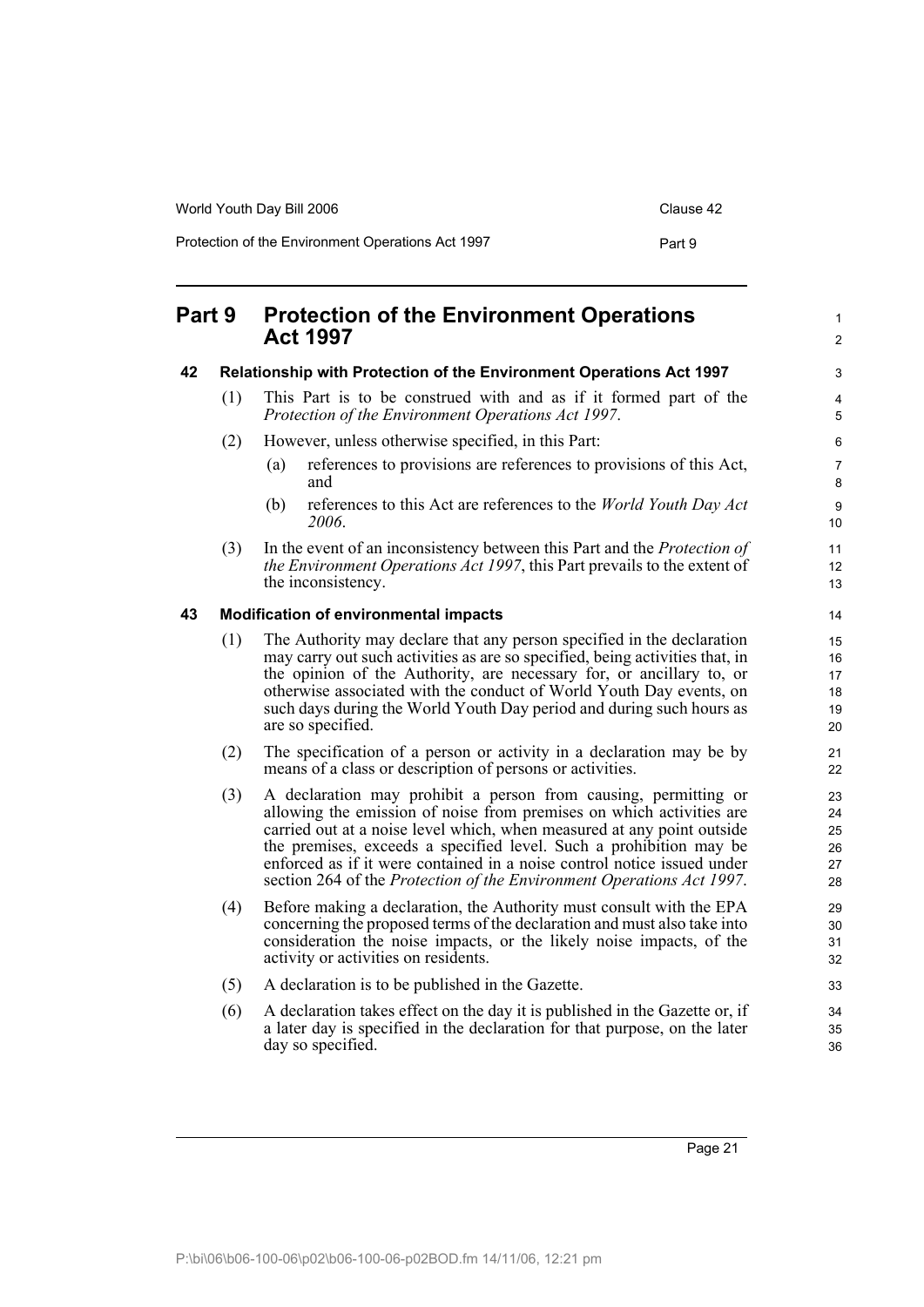### Clause 44 World Youth Day Bill 2006

| (7) | A declaration has effect despite the terms of:                                                                                                                                                                                                                                                                                     |  |
|-----|------------------------------------------------------------------------------------------------------------------------------------------------------------------------------------------------------------------------------------------------------------------------------------------------------------------------------------|--|
|     | the Protection of the Environment Operations Act 1997 or any<br>(a)<br>other Act, or                                                                                                                                                                                                                                               |  |
|     | any instrument made under the Protection of the Environment<br>(b)<br>Operations Act 1997 or any other Act, or                                                                                                                                                                                                                     |  |
|     | any approval, consent, licence, permission or any other form of<br>(c)<br>authorisation given or granted under any such Act or instrument,<br>$\alpha$                                                                                                                                                                             |  |
|     | (d)<br>any trust, estate, interest, dedication, reservation, condition,<br>restriction or covenant affecting the land specified in the<br>declaration.                                                                                                                                                                             |  |
| (8) | The Authority may amend or repeal a declaration in the same way as it<br>may make a declaration.                                                                                                                                                                                                                                   |  |
|     | <b>Effect of declaration</b>                                                                                                                                                                                                                                                                                                       |  |
| (1) | In this section, <i>declaration</i> means a declaration made under section 43.                                                                                                                                                                                                                                                     |  |
| (2) | During the period for which a declaration has effect, the EPA is the<br>appropriate regulatory authority for the activities to which the<br>declaration applies and the premises on which the activities are carried<br>out, except as provided by section 263 of the Protection of the<br><b>Environment Operations Act 1997.</b> |  |
| (3) | A prevention notice under section 96 of the <i>Protection of the</i><br>Environment Operations Act 1997, or a noise control notice under<br>section 264 of that Act, cannot be given to a person to prohibit the<br>person from causing, permitting or allowing anything to be done that is<br>authorised by a declaration.        |  |
| (4) | An application cannot be made under section 268 of the <i>Protection of</i><br>the Environment Operations Act 1997 in respect of noise emitted in<br>accordance with a declaration.                                                                                                                                                |  |
| (5) | A noise abatement direction under section 276 of the Protection of the<br><i>Environment Operations Act 1997</i> cannot be given in respect of noise<br>emitted in accordance with a declaration.                                                                                                                                  |  |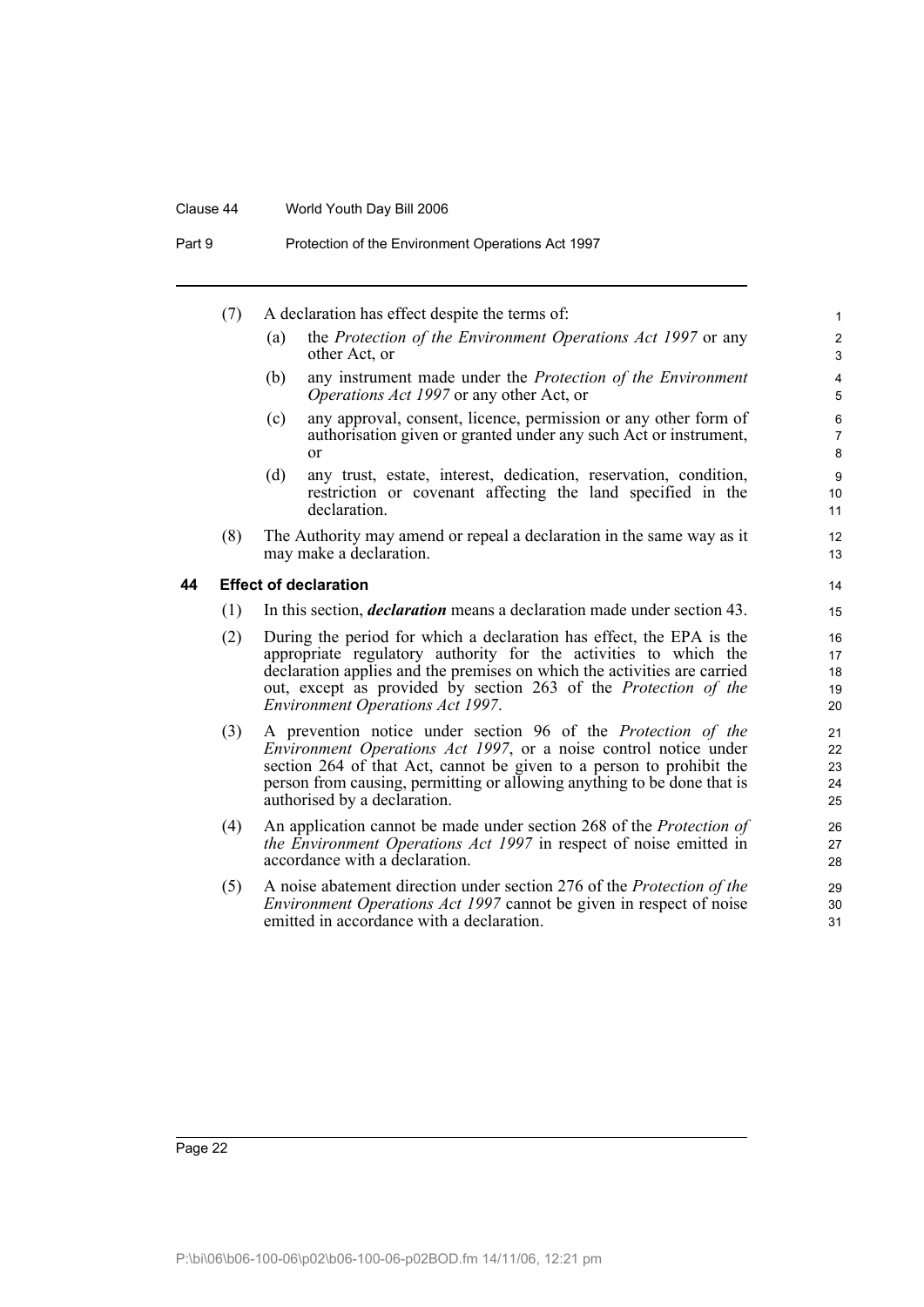World Youth Day Bill 2006 Controlled the Clause 45

Miscellaneous **Part 10** 

1

# **Part 10 Miscellaneous**

#### **45 Illegal car parks**

- (1) This section applies to land that is within 5 kilometres of any World Youth Day venue or facility.
- (2) During the World Youth Day period, a person must not use land to which this section applies for the purpose of a car park (whether or not for fee or reward) if the use of the land for that purpose by the person is not lawful under the *Environmental Planning and Assessment Act 1979*. Maximum penalty: \$5,000 in the case of an individual and \$25,000 in the case of a corporation and, in the case of a continuing offence by an individual or corporation, \$2,000 for each day the offence continues.
- (3) This section does not limit the operation of any other Act that enables proceedings to be taken in respect of the unlawful use of land.

#### **46 Control of sale and distribution of articles in certain public places**

- (1) For the purposes of this section, *an Authority controlled area* is any of the following areas:
	- (a) the area comprising, or comprising and adjacent to, a transport facility or interchange or a World Youth Day venue or facility, being an area that is specified or described in an order of the Minister published in the Gazette,
	- (b) a public place, or any part of a public place, that is within 500 metres of a transport facility or interchange or a World Youth Day venue or facility, being a public place, or part of a public place, that is shown on a map referred to in an order of the Minister published in the Gazette.
- (2) The Minister is not to make an order under subsection (1) that applies to land within the City of Sydney unless the Minister has consulted the Council of the City of Sydney concerning the order.
- (3) A person must not sell or distribute a prescribed article during the World Youth Day period in an Authority controlled area without the approval of the Authority.

Maximum penalty: \$5,000.

(4) An authorised officer may give a direction to a person who sells or distributes any prescribed article during the World Youth Day period in an Authority controlled area without the approval of the Authority to remove the article, and any other prescribed articles within the person's possession or under the person's control, from the area immediately or by such other time as may be directed.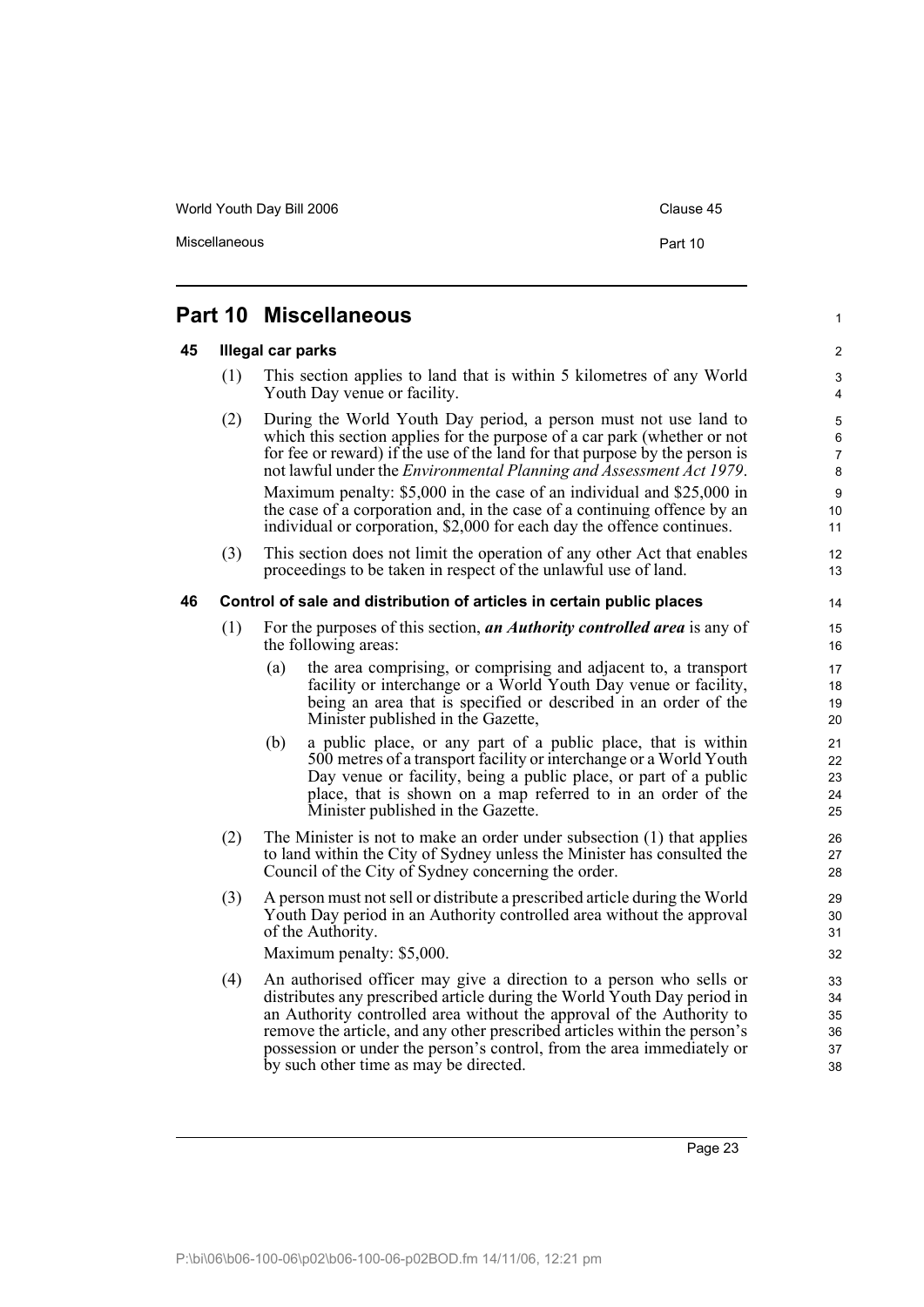# Clause 46 World Youth Day Bill 2006

Part 10 Miscellaneous

| (5)  |     | A person must not fail or refuse to comply with a direction given to the<br>person by an authorised officer under subsection (4).                                                                                   | $\mathbf{1}$<br>$\overline{2}$ |
|------|-----|---------------------------------------------------------------------------------------------------------------------------------------------------------------------------------------------------------------------|--------------------------------|
|      |     | Maximum penalty: \$5,000.                                                                                                                                                                                           | 3                              |
| (6)  |     | If a person fails or refuses to comply with a direction given under<br>subsection (4) for the removal of a prescribed article, the article is<br>forfeited to the Crown and may be seized by an authorised officer. | 4<br>5<br>6                    |
| (7)  |     | A person whose article is forfeited to the Crown under this section may<br>appeal against the forfeiture to a Local Court within 21 days after the<br>forfeiture.                                                   | $\overline{7}$<br>8<br>9       |
| (8)  |     | A Local Court may determine the appeal by:                                                                                                                                                                          | 10                             |
|      | (a) | upholding the forfeiture, or                                                                                                                                                                                        | 11                             |
|      | (b) | ordering the return of the article to the appellant, or                                                                                                                                                             | 12                             |
|      | (c) | making such other order as it thinks fit.                                                                                                                                                                           | 13                             |
| (9)  |     | The regulations may make provision for or with respect to:                                                                                                                                                          | 14                             |
|      | (a) | approvals under this section, including:                                                                                                                                                                            | 15                             |
|      |     | applications for approval, and<br>(i)                                                                                                                                                                               | 16                             |
|      |     | application fees, and<br>(ii)                                                                                                                                                                                       | 17                             |
|      |     | determination of applications, and<br>(iii)                                                                                                                                                                         | 18                             |
|      |     | appeals against determinations of applications, and<br>(iv)                                                                                                                                                         | 19                             |
|      | (b) | the making and determination of appeals under subsection (8).                                                                                                                                                       | 20                             |
| (10) |     | In this section:                                                                                                                                                                                                    | 21                             |
|      |     | <i>authorised officer</i> means a person authorised in writing by the<br>Authority for the purposes of this section.                                                                                                | 22<br>23                       |
|      |     | <i>prescribed article</i> means an article of a class prescribed by the<br>regulations as being a prescribed article for the purposes of this section.                                                              | 24<br>25                       |
|      |     | sell includes any of the following:                                                                                                                                                                                 | 26                             |
|      | (a) | sell by wholesale, retail, auction or tender,                                                                                                                                                                       | 27                             |
|      | (b) | hire,                                                                                                                                                                                                               | 28                             |
|      | (c) | barter or exchange,                                                                                                                                                                                                 | 29                             |
|      | (d) | supply for profit,                                                                                                                                                                                                  | 30                             |
|      | (e) | offer for sale or hire, receive for sale or hire, have in possession<br>for sale or hire or expose or exhibit for sale or hire,                                                                                     | 31<br>32                       |
|      | (f) | conduct negotiations for sale or hire,                                                                                                                                                                              | 33                             |
|      | (g) | consign or deliver for sale or hire,                                                                                                                                                                                | 34                             |
|      | (h) | solicit for sale or hire,                                                                                                                                                                                           | 35                             |
|      |     |                                                                                                                                                                                                                     |                                |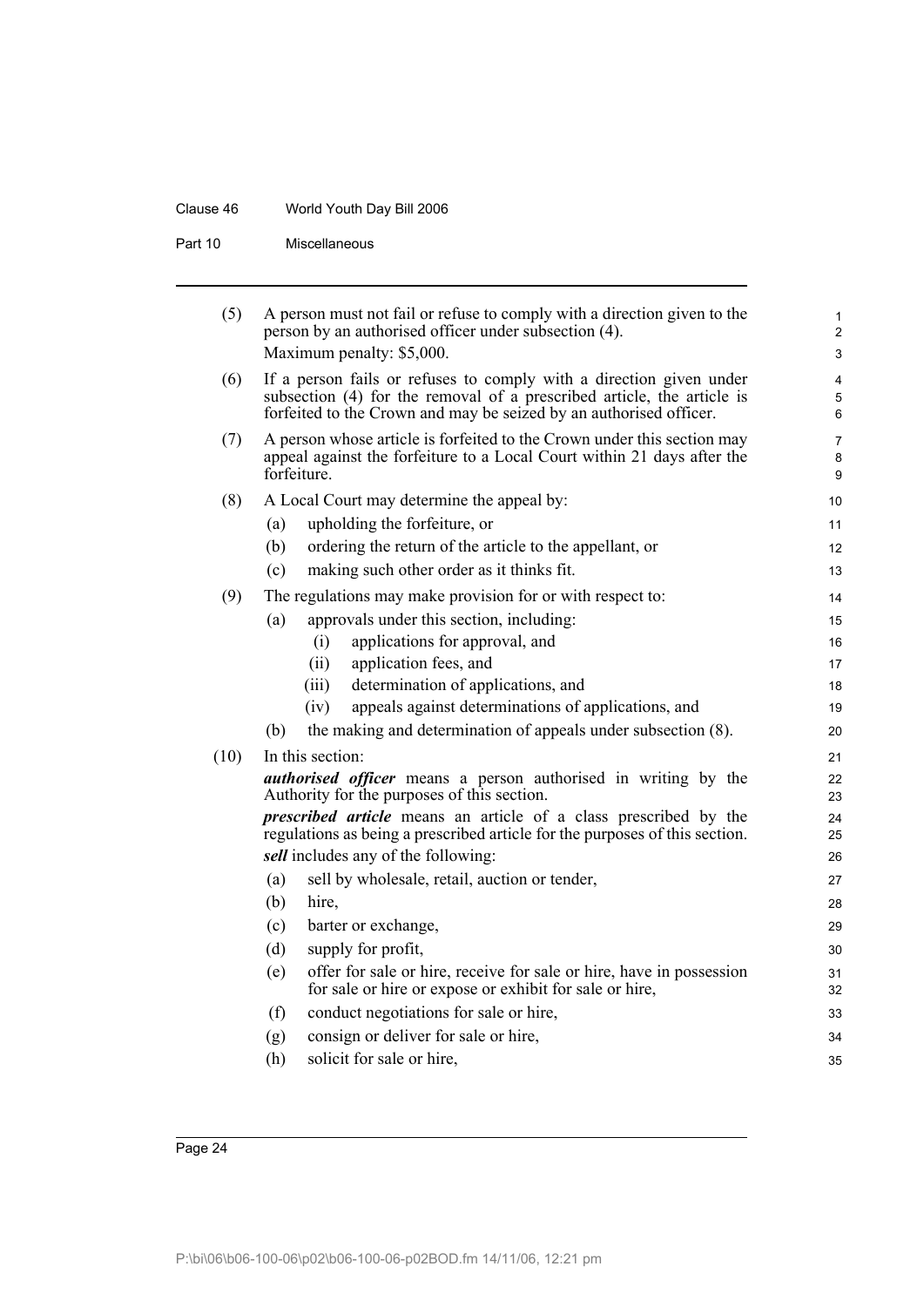World Youth Day Bill 2006 Controlled the Clause 47 Clause 47

Miscellaneous **Part 10** 

1  $\overline{2}$ 

(i) cause or permit anything referred to above,

and includes to sell from a standing vehicle or any article.

#### **47 Dispute resolution**

- (1) If there is a dispute between the Authority and a government agency concerning the operation of any provision of this Act and the parties have after reasonable efforts been unable to resolve the dispute themselves, either party may request a review of the matter by the responsible Ministers (namely, the Minister responsible for the Authority and the Minister responsible for the government agency concerned).
- (2) If the same Minister is responsible for both the Authority and the government agency concerned, the review is to be by that Minister.
- (3) If the dispute is not resolved by the responsible Ministers or Minister, the dispute is to be referred to the Premier.
- (4) The Authority and the government agency concerned are to give effect to any decision of a Minister or the Premier in resolution of the dispute.
- (5) A reference in this section to the Minister responsible for a government agency is, in the case of a government agency that is a council, a reference to the Minister administering the *Local Government Act 1993*.

#### **48 Authorisations for section 51 of the Trade Practices Act 1974 (Cth) and Competition Code**

- (1) The following agreements and conduct are specifically authorised by this Act for the purposes of the *Trade Practices Act 1974* of the Commonwealth and the *Competition Code of New South Wales*:
	- (a) any agreements entered into before or after the commencement of this section by the Authority, or by a person or body with the approval of the Authority, relating to or in connection with a World Youth Day event,
	- (b) the conduct of the parties in entering into any such agreements,
	- (c) the conduct of the parties in performing any such agreements and any matter or thing done or omitted to be done by any of the parties in performing any such agreements.
- (2) In this section, *agreement* includes a contract, arrangement or understanding.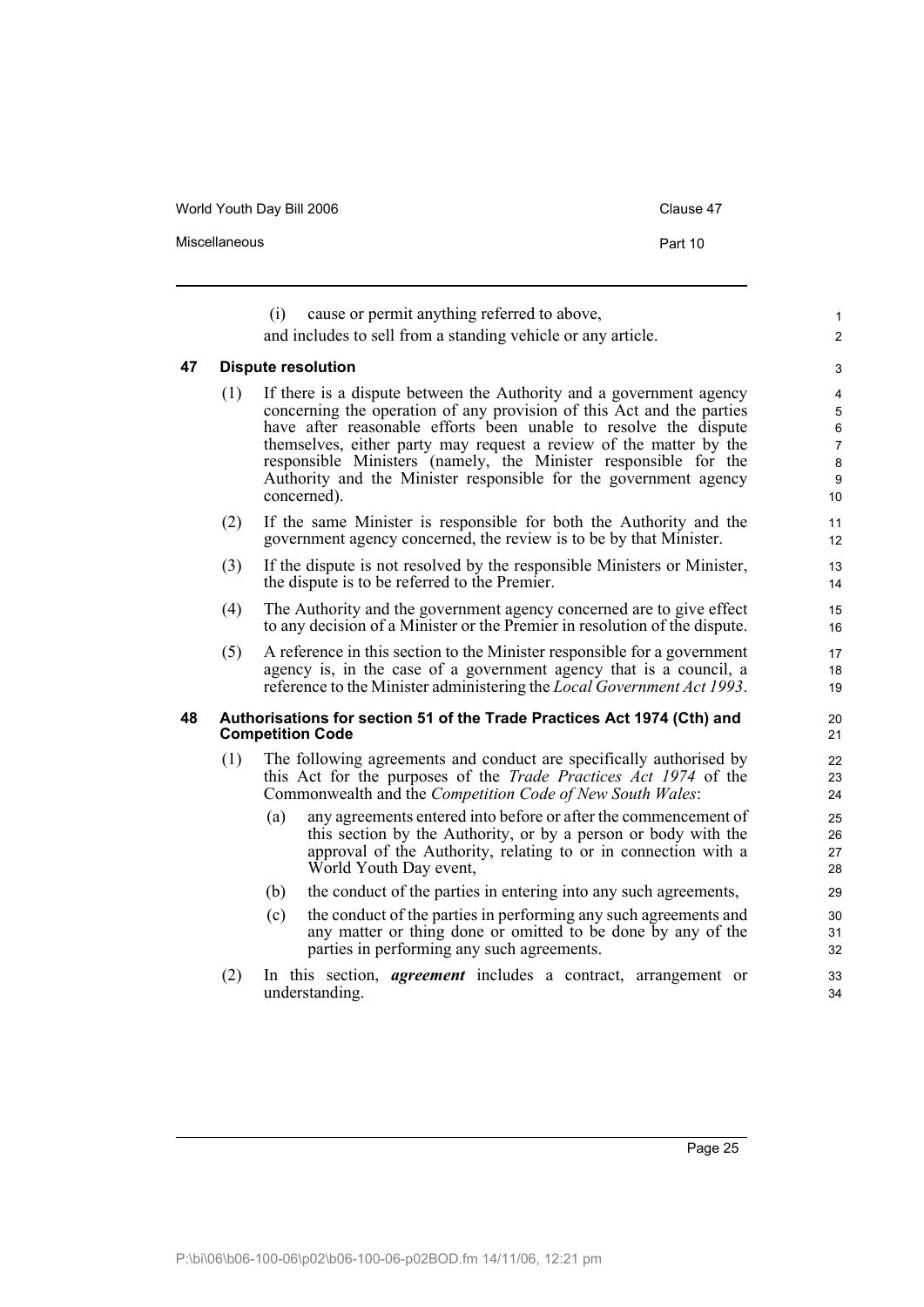#### Clause 49 World Youth Day Bill 2006

Part 10 Miscellaneous

#### **49 No liability in nuisance** Anything done or omitted to be done by any person: (a) in the exercise of functions under this Act or the regulations (including functions which, by this Act, are taken to be functions under another Act or instrument), or (b) pursuant to any of the provisions of this Act or the regulations (including provisions which, by this Act, are taken to be provisions of another Act or instrument), does not constitute a nuisance. **50 Claims for compensation** (1) No act or omission of a person in good faith in purported administration or execution of a provision of this Act or the regulations gives rise to any civil liability against: (a) the person, or (b) the State or an authority of the State, or (c) a local council. (2) This section does not limit or otherwise affect the civil liability of a person for negligence that causes personal injury to a person or the death of a person. **51 Exclusion of personal liability** Anything done or omitted to be done by: (a) the Chief Executive Officer or a person acting under the direction of the Chief Executive Officer, or (b) a member of the Advisory Board or a person acting under the direction of the Advisory Board or a member of the Advisory Board, or (c) a committee established by the Advisory Board, a member of such a committee or a person acting under the direction of any such committee or member of a committee, does not subject the Chief Executive Officer, member of the Advisory Board or of the committee, or person so acting, personally to any action, liability, claim or demand if the thing was done, or omitted to be done, in good faith for the purpose of executing this Act. 1 2 3 4 5 6 7 8 9 10 11 12 13 14 15 16 17 18 19 20 21  $22$ 23 24 25 26 27 28 29 30 31 32 33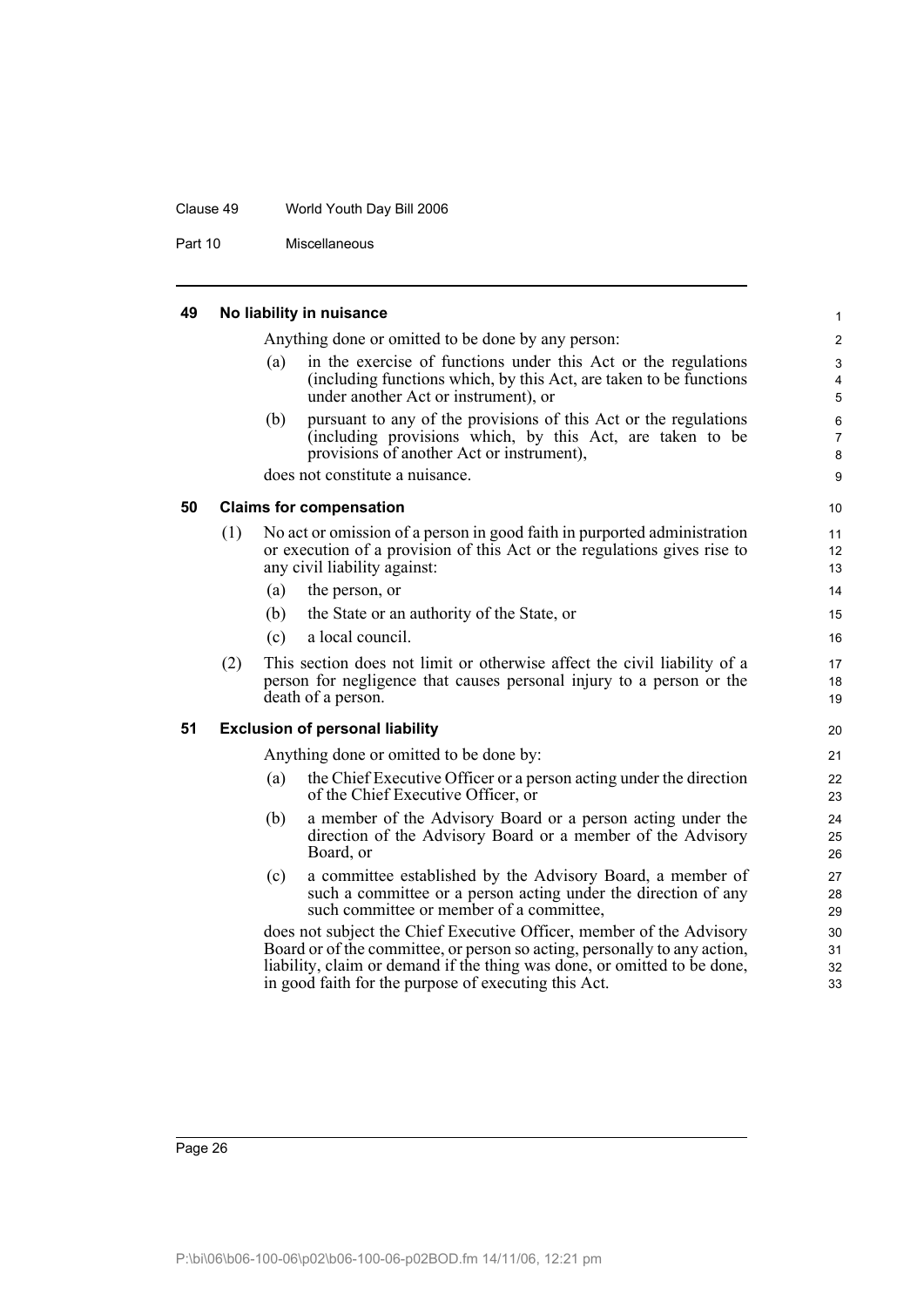| Miscellaneous |                | Part 10                                                                                                                                                                                                                                                      |  |
|---------------|----------------|--------------------------------------------------------------------------------------------------------------------------------------------------------------------------------------------------------------------------------------------------------------|--|
| 52            |                | <b>Seal of Authority</b>                                                                                                                                                                                                                                     |  |
|               |                | The seal of the Authority is to be kept by the Chief Executive Officer,<br>or by a member of staff of the Authority authorised in that behalf by the<br>Chief Executive Officer, and may be fixed to a document only:                                        |  |
|               |                | in the presence of the Chief Executive Officer or that member of<br>(a)<br>staff, and                                                                                                                                                                        |  |
|               |                | with an attestation by the signature of the Chief Executive Officer<br>(b)<br>or that member of staff of the fact of the fixing of the seal.                                                                                                                 |  |
| 53            |                | Recovery of fees and charges                                                                                                                                                                                                                                 |  |
|               |                | Any charge, fee or money due to the Authority under this Act is<br>recoverable by the Authority in a court of competent jurisdiction as a<br>debt due to the Crown.                                                                                          |  |
| 54            | <b>Rangers</b> |                                                                                                                                                                                                                                                              |  |
|               | (1)            | The Authority may appoint a person employed under Chapter 1A of the<br>Public Sector Employment and Management Act 2002 in the<br>Government Service, or a person of a class prescribed by the<br>regulations, to be a ranger for the purposes of this Act.  |  |
|               | (2)            | A ranger may exercise such functions as are conferred on a ranger by<br>this Act or the regulations.                                                                                                                                                         |  |
|               | (3)            | The Authority is to provide each ranger with an identification card.                                                                                                                                                                                         |  |
|               | (4)            | An identification card is a card that:                                                                                                                                                                                                                       |  |
|               |                | states that it is issued under this Act, and<br>(a)                                                                                                                                                                                                          |  |
|               |                | gives the name of the person to whom it is issued, and<br>(b)                                                                                                                                                                                                |  |
|               |                | describes the nature of the powers conferred, and<br>(c)                                                                                                                                                                                                     |  |
|               |                | (d)<br>states the date (if any) on which it expires, and                                                                                                                                                                                                     |  |
|               |                | is signed by the Chief Executive Officer.<br>(e)                                                                                                                                                                                                             |  |
|               | (5)            | In the course of exercising the functions of a ranger under this Act, the<br>ranger must, if requested to do so by a person affected by the exercise<br>of any such function, produce the ranger's identification card to the<br>person.                     |  |
| 55            |                | <b>Penalty notices</b>                                                                                                                                                                                                                                       |  |
|               | (1)            | An authorised officer may serve a penalty notice on a person if it<br>appears to the officer that the person has committed an offence against<br>this Act or the regulations, being an offence prescribed by the<br>regulations as a penalty notice offence. |  |

World Youth Day Bill 2006 Clause 52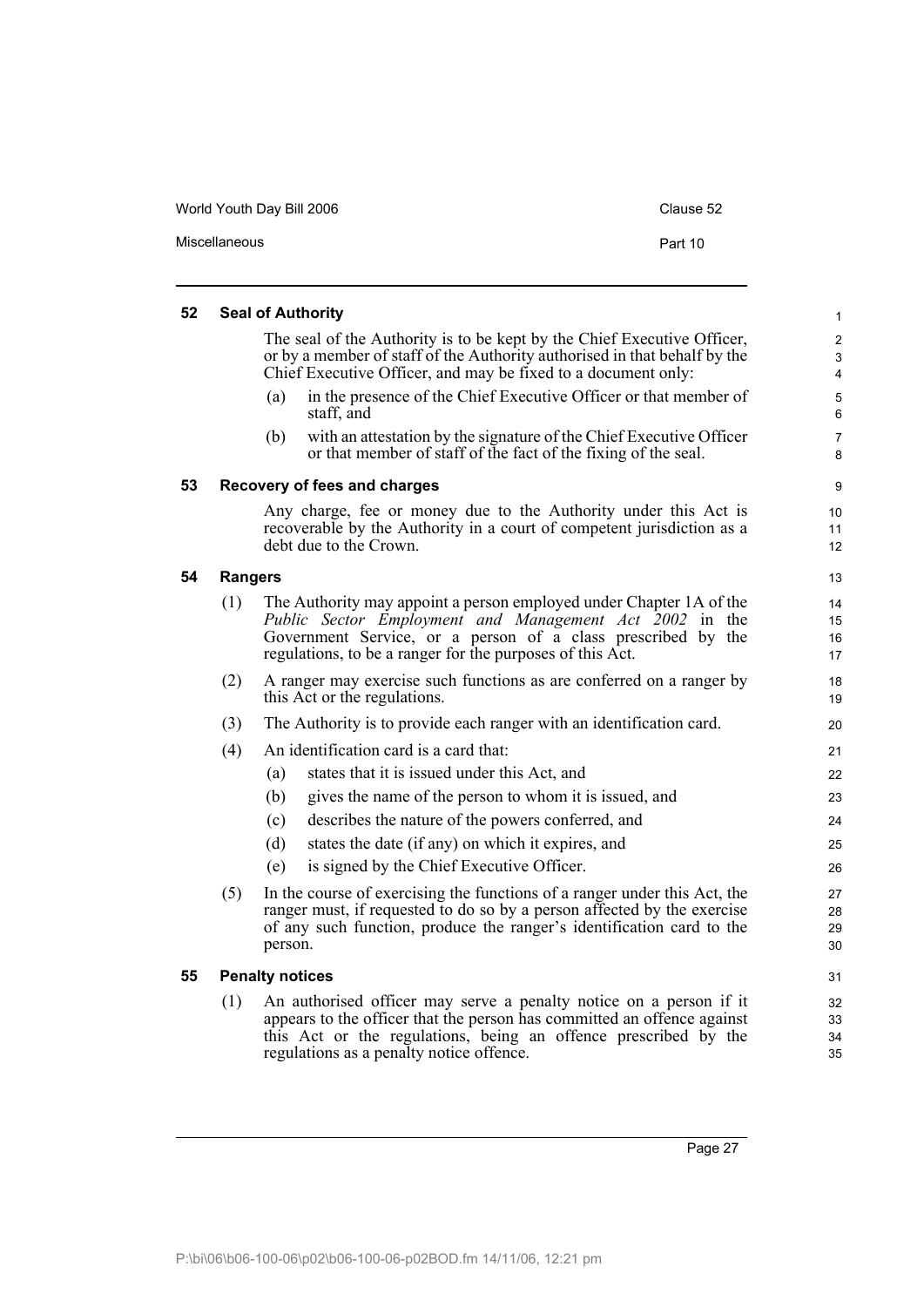#### Clause 56 World Youth Day Bill 2006

Part 10 Miscellaneous

|    | (2) |                    | A penalty notice is a notice to the effect that, if the person served does<br>not wish to have the matter determined by a court, the person can pay,<br>within the time and to the person specified in the notice, the amount of<br>penalty prescribed by the regulations for the offence if dealt with under<br>this section.  | $\mathbf{1}$<br>$\boldsymbol{2}$<br>3<br>$\overline{4}$<br>5 |
|----|-----|--------------------|---------------------------------------------------------------------------------------------------------------------------------------------------------------------------------------------------------------------------------------------------------------------------------------------------------------------------------|--------------------------------------------------------------|
|    | (3) |                    | A penalty notice may be served personally or by post.                                                                                                                                                                                                                                                                           | 6                                                            |
|    | (4) |                    | If the amount of penalty prescribed for an alleged offence is paid under<br>this section, no person is liable to any further proceedings for the<br>alleged offence.                                                                                                                                                            | 7<br>8<br>9                                                  |
|    | (5) |                    | Payment under this section is not to be regarded as an admission of<br>liability for the purpose of, and does not in any way affect or prejudice,<br>any civil claim, action or proceeding arising out of the same occurrence.                                                                                                  | 10<br>11<br>12                                               |
|    | (6) |                    | The regulations may:                                                                                                                                                                                                                                                                                                            | 13                                                           |
|    |     | (a)                | prescribe an offence for the purposes of this section by specifying<br>the offence or by referring to the provision creating the offence,<br>and                                                                                                                                                                                | 14<br>15<br>16                                               |
|    |     | (b)                | prescribe the amount of penalty payable for the offence if dealt<br>with under this section, and                                                                                                                                                                                                                                | 17<br>18                                                     |
|    |     | (c)                | prescribe different amounts of penalties for different offences or<br>classes of offences.                                                                                                                                                                                                                                      | 19<br>20                                                     |
|    | (7) |                    | The amount of a penalty prescribed under this section for an offence is<br>not to exceed the maximum amount of penalty that could be imposed for<br>the offence by a court.                                                                                                                                                     | 21<br>22<br>23                                               |
|    | (8) |                    | This section does not limit the operation of any other provision of, or<br>made under, this or any other Act relating to proceedings that may be<br>taken in respect of offences.                                                                                                                                               | 24<br>25<br>26                                               |
|    | (9) |                    | In this section, <i>authorised officer</i> means a ranger or a police officer.                                                                                                                                                                                                                                                  | 27                                                           |
| 56 |     | <b>Enforcement</b> |                                                                                                                                                                                                                                                                                                                                 | 28                                                           |
|    |     |                    | For the avoidance of doubt it is declared that, if, by this Act, any of its<br>provisions are to be construed with and as if they formed part of any<br>other Act or statutory instrument, those provisions may be enforced in<br>accordance with the provisions for the enforcement of those Acts or<br>statutory instruments. | 29<br>30<br>31<br>32<br>33                                   |
| 57 |     |                    | <b>Proceedings for offences</b>                                                                                                                                                                                                                                                                                                 | 34                                                           |
|    | (1) |                    | Proceedings for an offence against a provision of this Act that is to be                                                                                                                                                                                                                                                        | 35                                                           |

(1) Proceedings for an offence against a provision of this Act that is to be construed with and as if it formed part of another Act or an instrument may be dealt with under the other Act or the instrument as if the offence were an offence against a provision of that other Act or instrument.

36 37 38

**56 Enforcement**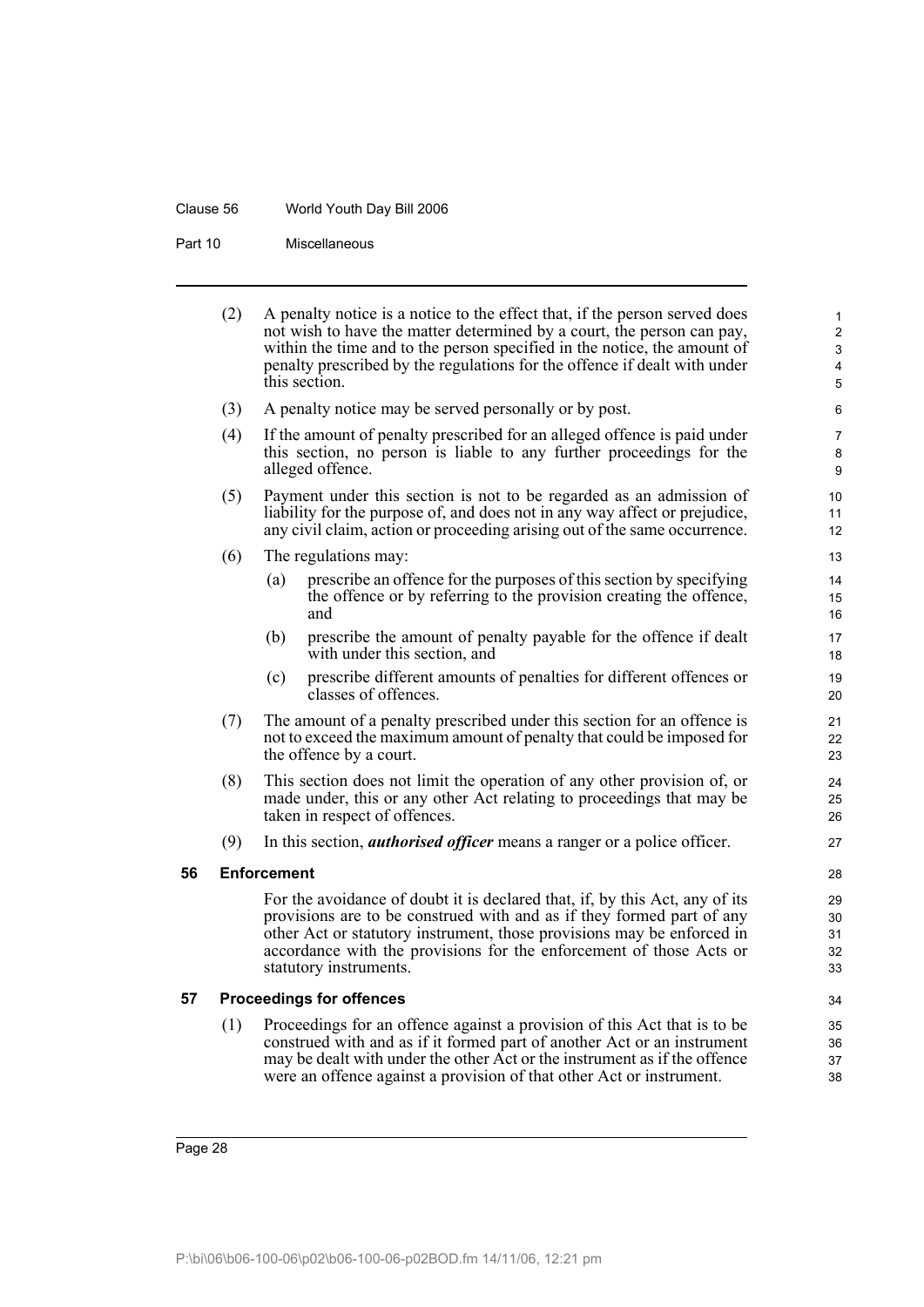World Youth Day Bill 2006 Clause 58

Miscellaneous **Part 10** 

|    | (2) |                    | Proceedings for an offence against a provision of this Act that is not to<br>be construed with and as if it formed part of another Act or an<br>instrument, or against the regulations may be dealt with summarily<br>before a Local Court or before the Supreme Court in its summary<br>jurisdiction.      | $\mathbf{1}$<br>$\overline{2}$<br>3<br>4<br>5    |
|----|-----|--------------------|-------------------------------------------------------------------------------------------------------------------------------------------------------------------------------------------------------------------------------------------------------------------------------------------------------------|--------------------------------------------------|
|    | (3) |                    | If proceedings for an offence to which subsection (2) applies are<br>brought in a Local Court, the maximum penalty that the Court may<br>impose in respect of the offence is, despite any other provision of this<br>Act, \$25,000 or the maximum penalty provided by this Act, whichever<br>is the lesser. | 6<br>$\overline{7}$<br>8<br>9<br>10 <sup>1</sup> |
|    | (4) |                    | If proceedings for an offence to which subsection (2) applies are<br>brought in the Supreme Court in its summary jurisdiction, the Supreme<br>Court may impose a penalty not exceeding the maximum penalty<br>provided by this Act in respect of the offence.                                               | 11<br>12 <sup>°</sup><br>13<br>14                |
| 58 |     | <b>Regulations</b> |                                                                                                                                                                                                                                                                                                             | 15                                               |
|    | (1) |                    | The Governor may make regulations, not inconsistent with this Act, for<br>or with respect to any matter that by this Act is required or permitted to<br>be prescribed or that is necessary or convenient to be prescribed for<br>carrying out or giving effect to this Act.                                 | 16<br>17<br>18<br>19                             |
|    | (2) |                    | In particular, regulations may be made for or with respect to the<br>following:                                                                                                                                                                                                                             | 20<br>21                                         |
|    |     | (a)                | the fees and charges that may be imposed for the purposes of this<br>Act,                                                                                                                                                                                                                                   | 22<br>23                                         |
|    |     | (b)                | regulating the use by the public of, and the conduct of the public<br>on, World Youth Day venues and facilities,                                                                                                                                                                                            | 24<br>25                                         |
|    |     | (c)                | regulating the provision of services by the Authority,                                                                                                                                                                                                                                                      | 26                                               |
|    |     | (d)                | requiring the payment of fares or other charges for the use of any<br>facility operated or service provided by the Authority or a<br>government agency for the purposes of this Act,                                                                                                                        | 27<br>28<br>29                                   |
|    |     | (e)                | conferring on the Authority any function that may be exercised<br>by a council in relation to a public place.                                                                                                                                                                                               | 30<br>31                                         |
|    | (3) |                    | The regulations may create an offence punishable by a maximum<br>penalty of 50 penalty units.                                                                                                                                                                                                               | 32<br>33                                         |
| 59 |     |                    | Savings, transitional and other provisions                                                                                                                                                                                                                                                                  | 34                                               |
|    |     |                    | Schedule 1 has effect.                                                                                                                                                                                                                                                                                      | 35                                               |
| 60 |     |                    | <b>Amendment of other Acts</b>                                                                                                                                                                                                                                                                              | 36                                               |
|    |     | Schedule.          | The Acts specified in Schedule 2 are amended as set out in that                                                                                                                                                                                                                                             | 37<br>38                                         |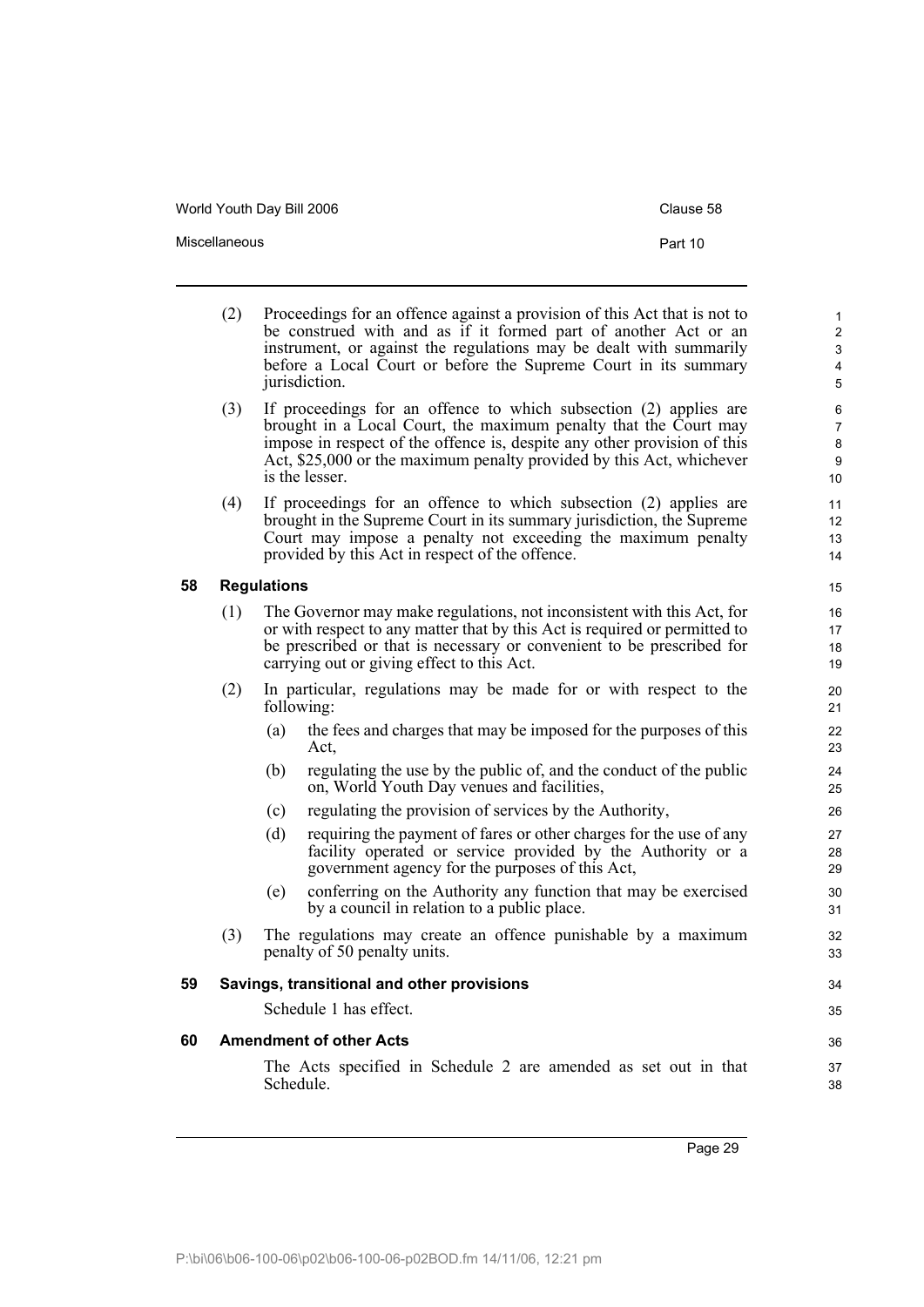#### Clause 61 World Youth Day Bill 2006

Part 10 Miscellaneous

| 61 | <b>Dissolution of Authority and Advisory Board</b> |                                                                                                                                                                                                                                                                                                     |  |
|----|----------------------------------------------------|-----------------------------------------------------------------------------------------------------------------------------------------------------------------------------------------------------------------------------------------------------------------------------------------------------|--|
|    |                                                    | The Authority is dissolved on a date to be appointed by proclamation.                                                                                                                                                                                                                               |  |
|    | (2)                                                | Before the dissolution of the Authority, the Minister may make an order<br>for the transfer or disposal of the assets, and the transfer of the rights and<br>liabilities, of the Authority to an authority or body determined by the<br>Minister. Any such order has effect according to its tenor. |  |

- (3) Any such order may make provision for or with respect to the members of staff of the Authority (including the transfer of staff or other provision relating to staff).
- (4) On the dissolution of the Authority:
	- (a) any assets, rights and liabilities of the Authority referred to in any such order are transferred, or disposed of, as the case requires, in accordance with the order, and

34 35

- (b) any remaining assets, rights and liabilities of the Authority are transferred to the Crown.
- (5) The regulations may make provision for or with respect to any matter that is consequent on the dissolution of the Authority.
- (6) Any such regulation may take effect from a date that is earlier than the date of its publication in the Gazette.
- (7) To the extent to which any such regulation takes effect from an earlier date, the regulation does not operate so as:
	- (a) to affect, in a manner prejudicial to any person (other than the State or an authority of the State), the rights of that person existing before the date of its publication, or
	- (b) to impose liabilities on any person (other than the State or an authority of the State) in respect of anything done or omitted to be done before the date of its publication.
- (8) On the dissolution of the Authority, the Advisory Board is dissolved.
- (9) A person who immediately before the dissolution of the Advisory Board held office as a member of the Advisory Board:
	- (a) ceases to hold that office, and
	- (b) is not entitled to any remuneration or compensation because of the loss of that office.

#### **62 Repeal of Act**

This Act is repealed on 1 January 2009.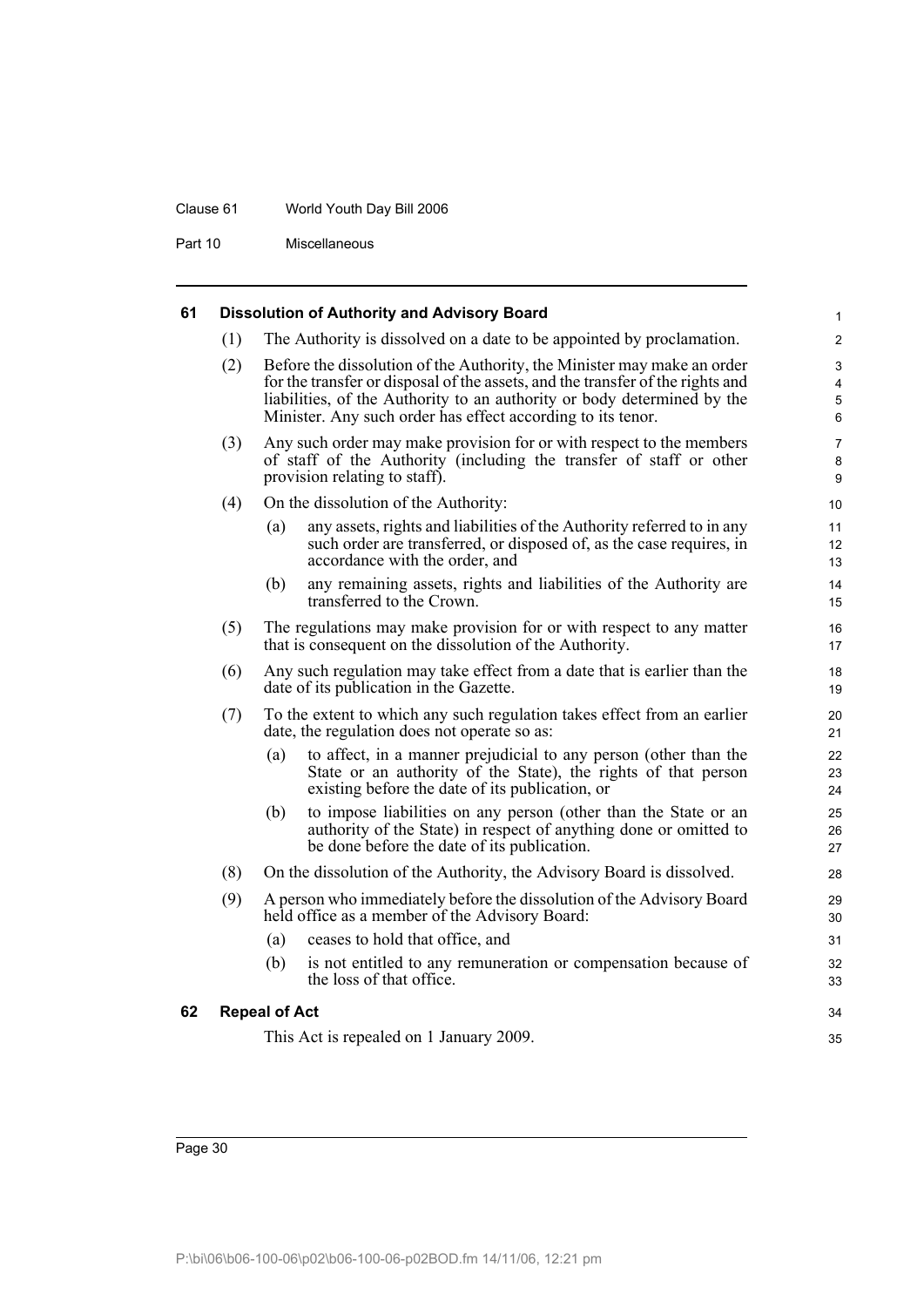Savings, transitional and other provisions Schedule 1 Schedule 1

# **Schedule 1 Savings, transitional and other provisions**

(Section 59)

1 2

| 1 |     | <b>Regulations</b>                                                                                                                                                                           | 4                           |
|---|-----|----------------------------------------------------------------------------------------------------------------------------------------------------------------------------------------------|-----------------------------|
|   | (1) | The regulations may contain provisions of a savings or transitional<br>nature consequent on the enactment of the following Acts:                                                             | 5<br>6                      |
|   |     | this Act                                                                                                                                                                                     | 7                           |
|   | (2) | Any such provision may, if the regulations so provide, take effect from<br>the date of assent to the Act concerned or a later date.                                                          | 8<br>9                      |
|   | (3) | To the extent to which any such provision takes effect from a date that<br>is earlier than the date of its publication in the Gazette, the provision<br>does not operate so as:              | 10 <sup>1</sup><br>11<br>12 |
|   |     | to affect, in a manner prejudicial to any person (other than the<br>(a)<br>State or an authority of the State), the rights of that person<br>existing before the date of its publication, or | 13<br>14<br>15              |
|   |     | to impose liabilities on any person (other than the State or an<br>(b)<br>authority of the State) in respect of anything done or omitted to<br>be done before the date of its publication.   | 16<br>17<br>18              |